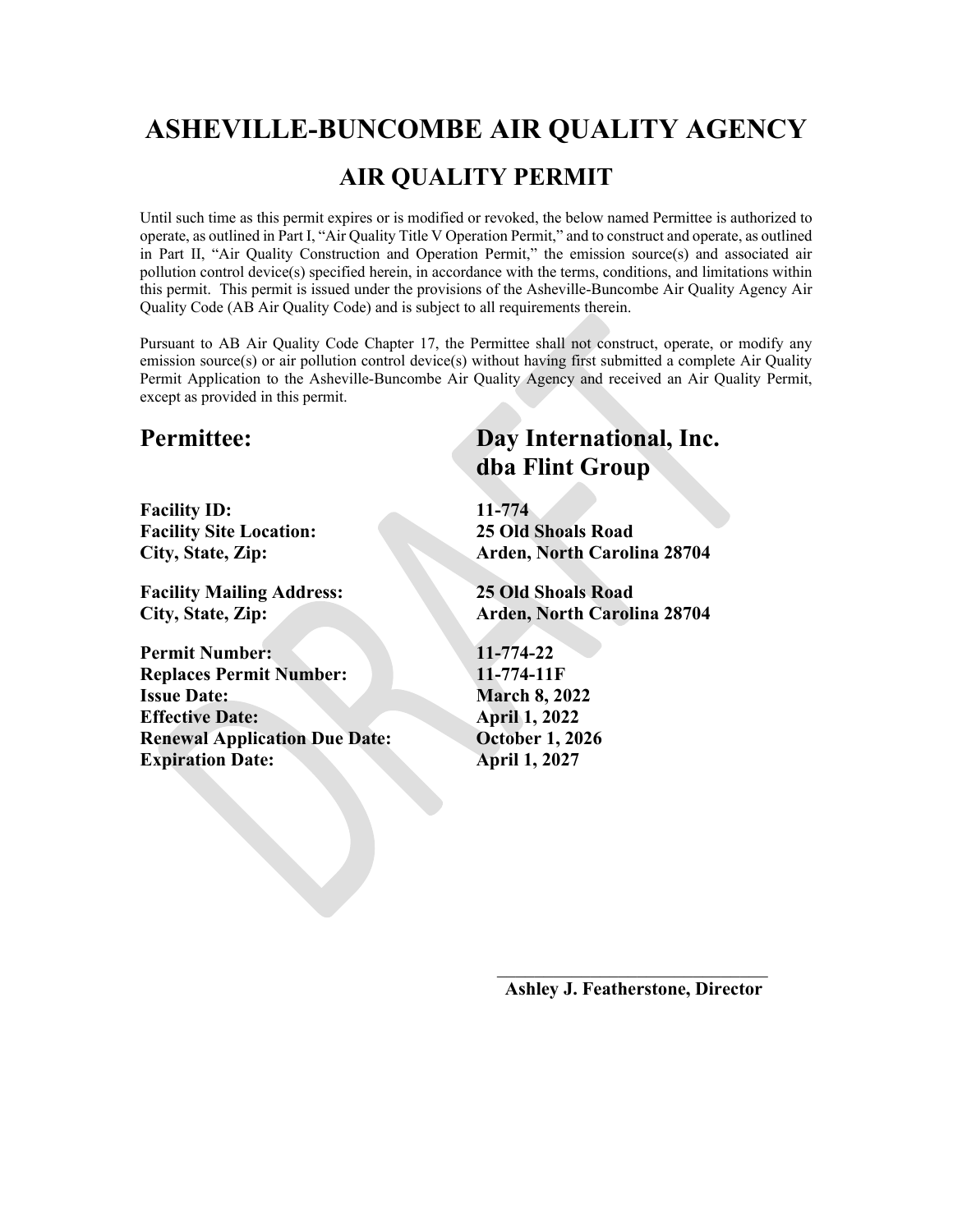# **TABLE OF CONTENTS**

# **PART I - AIR QUALITY TITLE V OPERATION PERMIT**

SECTION 1 - PERMITTED EMISSION SOURCE(S) AND ASSOCIATED AIR POLLUTION CONTROL DEVICE(S)

SECTION 2 - SPECIFIC CONDITIONS AND LIMITATIONS

2.1 - Emission Source Specific Conditions and Limitations

2.2 - Multiple Emission Source Specific Conditions and Limitations

SECTION 3 - GENERAL CONDITIONS AND LIMITATIONS

# **ATTACHMENTS**

ATTACHMENT 1 - LIST OF INSIGNIFICANT ACTIVITIES ATTACHMENT 2 - LIST OF ACRONYMS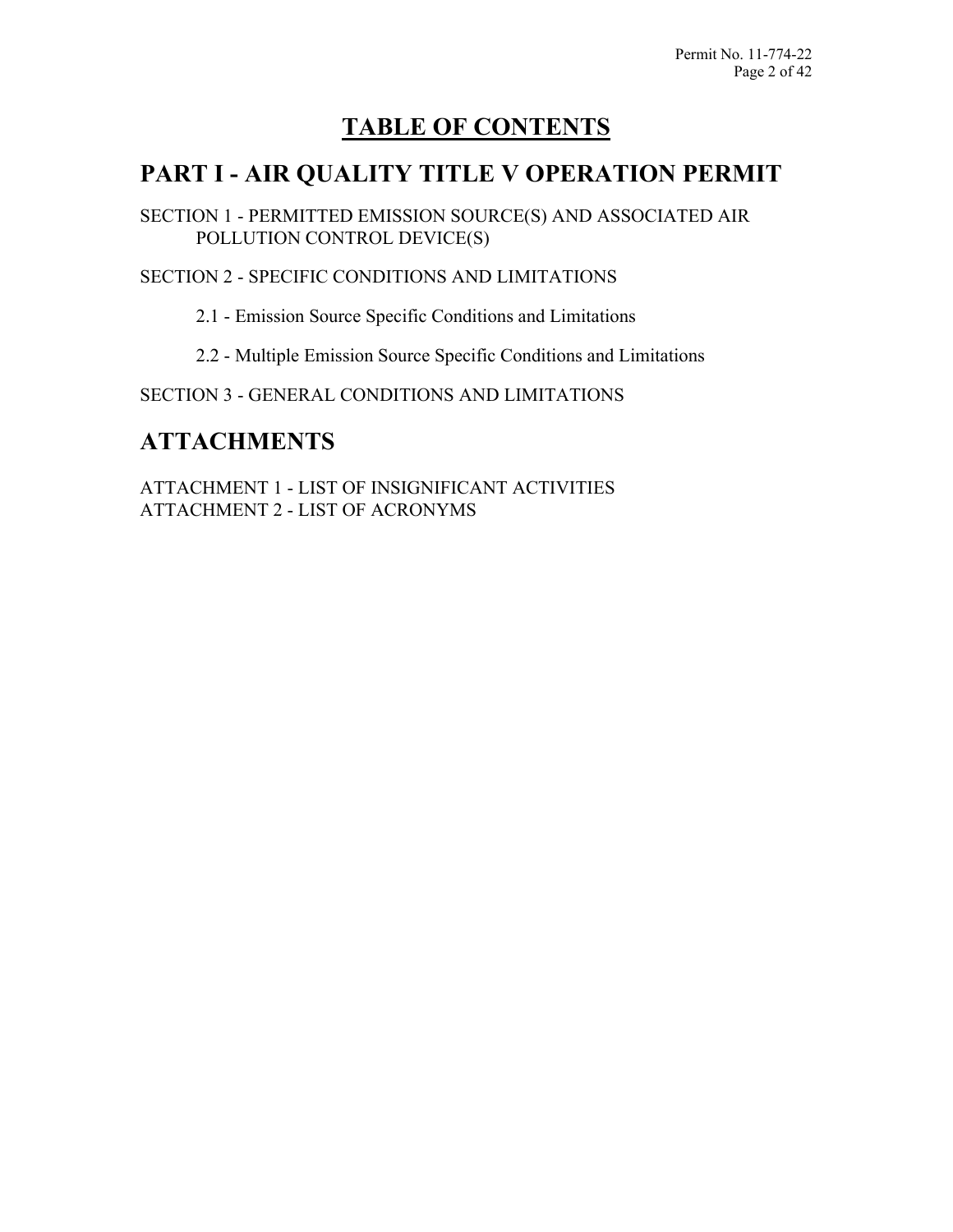# **PART I - AIR QUALITY TITLE V OPERATION PERMIT**

The Asheville-Buncombe Air Quality Agency (AB Air Quality), the United States Environmental Protection Agency (EPA), and citizens as defined under the Federal Clean Air Act have the authority to enforce the terms, conditions, and limitations contained in Part I of this permit unless otherwise specified.

Under AB Air Quality Code Chapter 17, the operation of emission source(s) and associated air pollution control device(s) listed in Part I of this permit is based on plans, specifications, operating parameters, and other information as submitted in the Air Quality Permit Application.

# **SECTION 1 - PERMITTED EMISSION SOURCE(S) AND ASSOCIATED AIR POLLUTION CONTROL DEVICE(S)**

The following table contains a summary of all permitted emission sources and associated air pollution control devices:

| <b>Emission</b><br><b>Source ID</b> | <b>Emission Source Description</b>       | <b>Control</b><br><b>Device ID</b> | <b>Control Device Description</b>                                                                                                                                                         |
|-------------------------------------|------------------------------------------|------------------------------------|-------------------------------------------------------------------------------------------------------------------------------------------------------------------------------------------|
| ES-MIX-01                           | One $(1)$ coating preparation<br>process | CD-SRS-01                          | One (1) Vara Technologies carbon<br>adsorption system                                                                                                                                     |
| ES-SPDR-01                          | One (1) coating spreader                 | CD-SRS-01                          | One (1) Vara Technologies carbon<br>adsorption system                                                                                                                                     |
| ES-SPDR-02                          | One (1) coating spreader                 | CD-SRS-01                          | One (1) Vara Technologies carbon<br>adsorption system                                                                                                                                     |
| ES-SPDR-03                          | One (1) coating spreader                 | CD-SRS-01                          | One (1) Vara Technologies carbon<br>adsorption system                                                                                                                                     |
| ES-SPDR-04                          | One (1) coating spreader                 | $CD$ -SRS-01                       | One (1) Vara Technologies carbon<br>adsorption system                                                                                                                                     |
| ES-SPDR-05                          | One (1) coating spreader                 | $CD$ -SRS-02                       | One (1) M&W Mechanical carbon<br>adsorption system                                                                                                                                        |
| ES-SPDR-06                          | One $(1)$ coating spreader               | $CD$ -SRS-02                       | One (1) M&W Mechanical carbon<br>adsorption system                                                                                                                                        |
| ES-SPDR-07                          | One $(1)$ coating spreader               | $CD$ -SRS-02                       | One (1) M&W Mechanical carbon<br>adsorption system                                                                                                                                        |
| ES-SPDR-08                          | One $(1)$ coating spreader               | $CD$ -SRS-02                       | One (1) M&W Mechanical carbon<br>adsorption system                                                                                                                                        |
|                                     |                                          | $CD$ -SRS-02                       | One (1) M&W Mechanical carbon<br>adsorption system to be operated when<br>applying toluene-based coatings                                                                                 |
| ES-SPDR-09                          | One $(1)$ coating spreader               | $CD-TO-01$                         | One (1) B&W MEGTEC Millennium-<br>1030-95 regenerative thermal oxidizer<br>(RTO) to be operated when applying<br>either toluene-based coatings or non-<br>toluene solvent-based adhesives |
|                                     |                                          | <b>NA</b>                          | A control device is not required to be<br>operating when applying water-based<br>coatings.                                                                                                |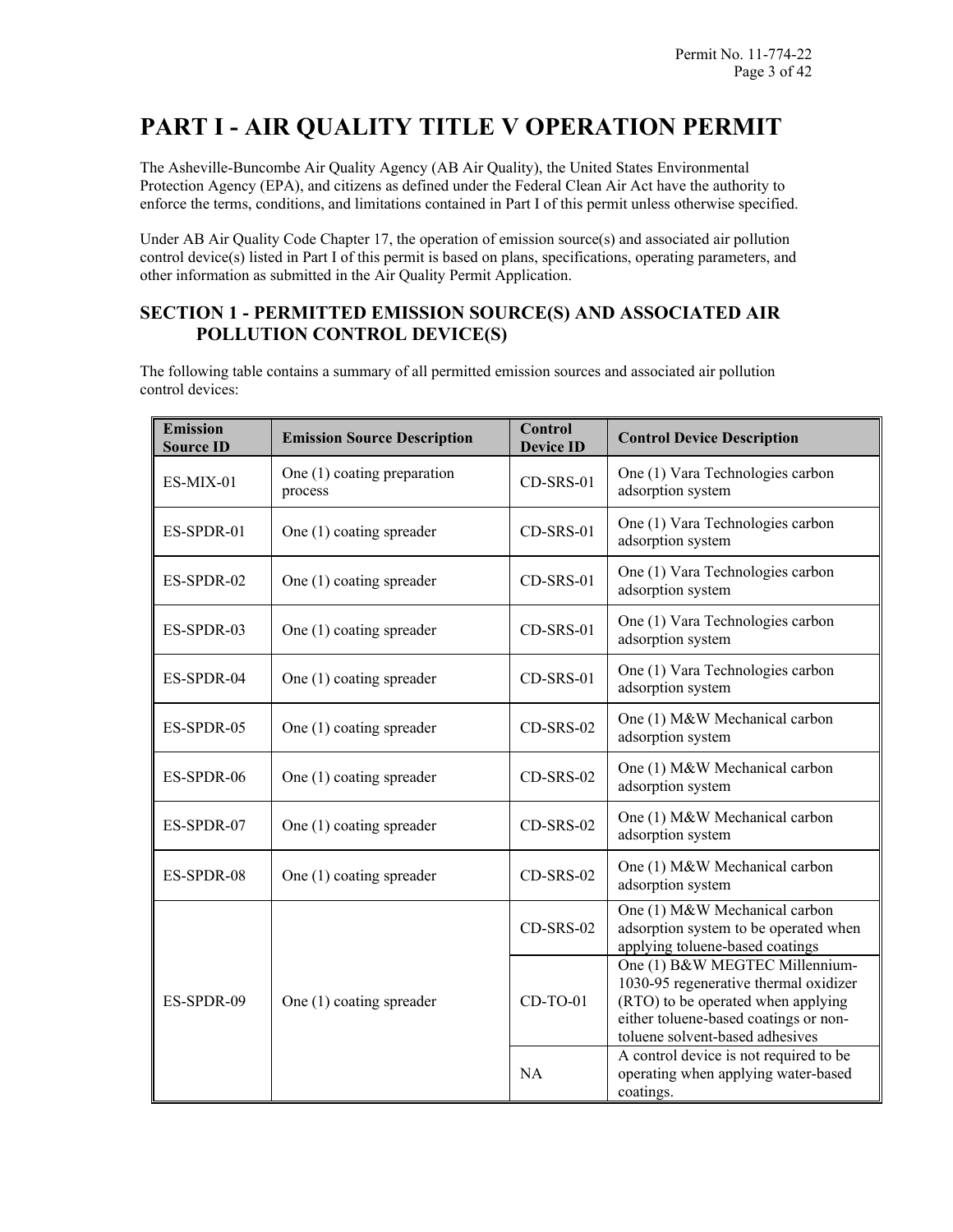| <b>Emission</b><br><b>Source ID</b>                     | <b>Emission Source Description</b>                                                                                                                        | <b>Control</b><br><b>Device ID</b> | <b>Control Device Description</b>                     |
|---------------------------------------------------------|-----------------------------------------------------------------------------------------------------------------------------------------------------------|------------------------------------|-------------------------------------------------------|
| ES-SPDR-10                                              | One (1) coating spreader                                                                                                                                  | $CD$ -SRS-01                       | One (1) Vara Technologies carbon<br>adsorption system |
| ES-SPDR-11                                              | One (1) coating spreader                                                                                                                                  | $CD$ -SRS-02                       | One (1) M&W Mechanical carbon<br>adsorption system    |
| ES-EXTR-01                                              | One (1) Recovery Mixer                                                                                                                                    | $CD$ -SRS-01                       | One (1) Vara Technologies carbon<br>adsorption system |
| ES-SLEV-01                                              | One (1) lithographic printing<br>sleeve manufacturing process                                                                                             | $CD$ -SRS-02                       | One (1) M&W Mechanical carbon<br>adsorption system    |
| ES-SLEV-02                                              | One (1) lithographic printing<br>sleeve coating, grinding and<br>sawing process                                                                           | $CD-10$ and<br>$CD-13$             | Two (1) dusts collectors                              |
| ES-BRUSH-01                                             | One (1) blankets brushing table                                                                                                                           | $CD-12$                            | One (1) dust collector                                |
| ES-RUMX-01                                              | Two (2) Farrel rubber mills and<br>two (2) granulators                                                                                                    | $CD-03$                            | One (1) dust collector                                |
| ES-WWST-01                                              | Two (2) solvent recovery<br>wastewater air strippers                                                                                                      | <b>NA</b>                          |                                                       |
| ES-BOIL-01                                              | One (1) 32.659 million BTU per<br>hour Cleaver Brooks natural gas -<br>fired boiler                                                                       | <b>NA</b>                          | <b>NA</b>                                             |
| ES-BOIL-02                                              | One (1) 28.47 million BTU per<br>hour York-Shipley natural gas -<br>fired boiler                                                                          | <b>NA</b>                          | <b>NA</b>                                             |
| ES-CURE-01,<br>ES-CURE-02,<br>ES-CURE-03,<br>ES-CURE-04 | Four (4) 1.5 MMBtu/hr natural<br>gas-fired cure ovens <sup>1</sup>                                                                                        | <b>NA</b>                          | <b>NA</b>                                             |
| ES-PACK-01                                              | Vacuum exhaust in blankets <sup>1</sup>                                                                                                                   | <b>NA</b>                          | <b>NA</b>                                             |
| ES-<br><b>NEXPRESS</b>                                  | One (1) Nexpress ceramer sleeve<br>coating process, including two (2)<br>ring coaters, four (4) electric<br>curing ovens, wet grinding, and<br>polishing. | NA                                 | NA                                                    |
| ES-GENR-01                                              | One (1) natural gas-fired<br>emergency-use generator with a<br>rated output capacity of 5<br>kilowatts <sup>1</sup>                                       | NA                                 | <b>NA</b>                                             |

<sup>1</sup> Because this source is subject to a MACT standard, it is being listed as a permitted source rather than an insignificant activity, so that requirements can be listed in the permit.

# **SECTION 2 - SPECIFIC CONDITIONS AND LIMITATIONS**

# **2.1 - Emission Source Specific Conditions and Limitations**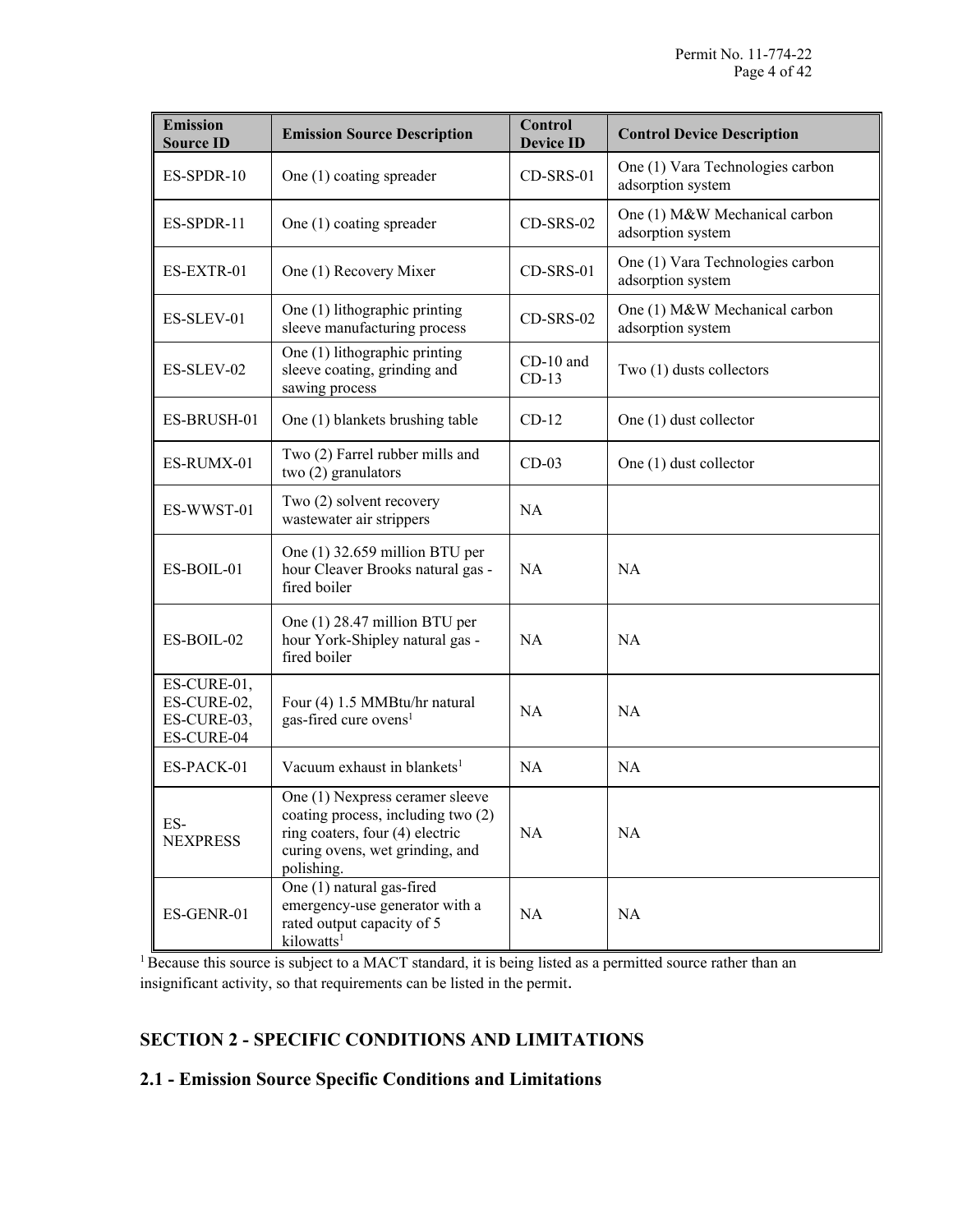The emission source(s) and associated air pollution control device(s) listed below are subject to the following specific terms, conditions, and limitations, including the testing, monitoring, recordkeeping, and reporting requirements as specified herein:

# **A. Emission Source ID ES-MIX-01**

| <b>Regulated Pollutant</b>  | <b>Limits / Standards</b>                                                                                                                    | <b>Applicable Regulation</b>                                     |
|-----------------------------|----------------------------------------------------------------------------------------------------------------------------------------------|------------------------------------------------------------------|
| Volatile organic            | Install, operate, and maintain cover on each piece of<br>equipment and vent emissions to 95 percent<br>efficient control device <sup>1</sup> | AB Air Quality Code 4.0524<br>(40 CFR Part 60, Subpart<br>VVV)   |
| compounds                   | Less than 250 tons VOC per consecutive 12-month<br>period (see Subsection 2.2)                                                               | AB Air Quality Code 4.0530                                       |
| Hazardous air<br>pollutants | Multiple compliance options for coating and<br>printing subcategory (see Subsection 2.2)                                                     | AB Air Quality Code 4.1111<br>(40 CFR Part 63, Subpart)<br>0000) |
| Toxic air pollutants        | Local enforceable only:<br>Emission point parameters (see Subsection 2.2)                                                                    | AB Air Quality Code 17.0700                                      |

The following table provides a summary of limits and standards for the emission source referenced above:

<sup>1</sup>Alternative Operating Scenario: When utilizing waterborne coatings, ES-MIX-01 shall be operated according to 40 CFR  $60.740(d)(2)$ . The material balance method may be used for calculation. When utilizing solvent-based coatings, ES-MIX-01 shall be operated in accordance with the conditions outlined below.

# **1. AB AIR QUALITY CODE 4.0524 - NEW SOURCE PERFORMANCE STANDARDS**

- a. **Emission Limitation/Standard** [AB Air Quality Code 4.0524(a) & 17.0508(b)] As specified in §60.742(b)(2) of 40 CFR Part 60, for the onsite coating preparation equipment, Install, operate, and maintain a total enclosure around the coating operation and vent the captured VOC emissions from the total enclosure to a control device that is at least 95 percent efficient (alternative standard).
- b. **Testing** [AB Air Quality Code 4.0524(a)]

If emission testing is required, the testing shall be performed in accordance with AB Air Quality Code 4.0524(a), §60.743(c) and §60.745 of 40 CFR Part 60, and General Condition JJ. If the results of this testing exceed the standard given in Section  $2.1(A)(1)(a)$  above, the Permittee shall be deemed in noncompliance with AB Air Quality Code 4.0524 and 40 CFR Part 60, Subpart VVV.

- c. **Monitoring** [AB Air Quality Code 4.0524(a) & 17.0508(f)] To assure compliance with the standard given in Section  $2.1(A)(1)(a)$  above, the Permittee shall:
	- i. As required by  $\S60.744(c)(1)$ , install, calibrate, maintain, and operate, according to the manufacturer's specifications, a monitoring device that continuously indicates and records the concentration level of organic compounds in both the control device inlet and outlet gas streams;
	- ii. As required by §60.744(i), record time periods of mixing operations when the emission control device is malfunctioning or not in use; and
	- iii. As required by §60.744(j), record time periods of mixing operations when each monitoring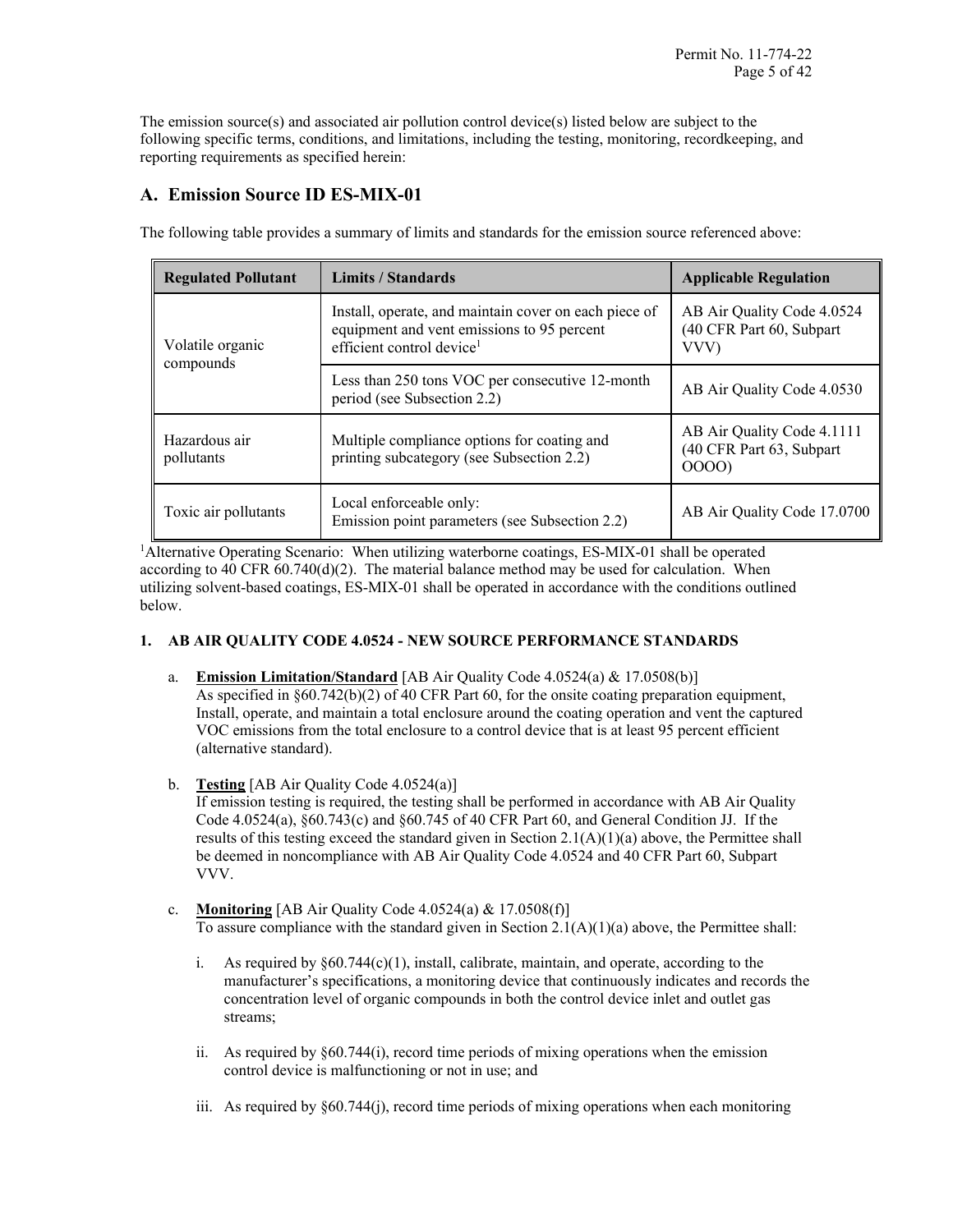device is malfunctioning or not in use.

The Permittee shall be deemed in noncompliance with AB Air Quality Code 4.0524 and 40 CFR Part 60, Subpart VVV if this monitoring is not performed.

- d. **Recordkeeping/Reporting** [AB Air Quality Code 4.0524(a) & 17.0508(f)] The Permittee shall maintain records (written or electronic format) and submit reports documenting:
	- i. As required by  $\S 60.747(d)(2)(i)$ , all periods of three consecutive adsorption cycles of all the individual adsorber vessels during which the average carbon adsorption system efficiency falls below 95 percent;
	- ii. As required by  $\S 60.744(f)(1)$ , all periods during actual mixing operations when a required monitoring device was malfunctioning or not operating; and
	- iii. As required by  $\S 60.744(f)(2)$ , all periods during actual mixing operations when the control device was malfunctioning or not operating.

The Permittee shall submit reports postmarked on or before January 30 of each calendar year for the preceding three-month period between October and December, April 30 of each calendar year for the preceding three-month period between January and March, July 30 of each calendar year for the preceding three-month period between April and June, and October 30 of each calendar year for the preceding three-month period between July and September. All instances of deviations from the requirements of this permit must be clearly identified.

# **B. Emission Source ID ES-SPDR-01, ES-SPDR-02, ES-SPDR-03, ES-SPDR-04, ES-SPDR-05, ES-SPDR-06, ES-SPDR-07, ES-SPDR-08, ES-SPDR-09, ES-SPDR-10 and ES-SPDR-11**

The following table provides a summary of limits and standards for the emission sources referenced above:

| <b>Regulated Pollutant</b>  | Limits / Standards                                                                                                                                   | <b>Applicable Regulation</b>                                   |
|-----------------------------|------------------------------------------------------------------------------------------------------------------------------------------------------|----------------------------------------------------------------|
| Volatile organic            | Install, operate, and maintain total enclosure around<br>coating operation and vent emissions to 95 percent<br>efficient control device <sup>1</sup> | AB Air Quality Code 4.0524<br>(40 CFR Part 60, Subpart<br>VVV) |
| compounds                   | Less than 250 tons VOC per consecutive 12-month<br>period (see Subsection 2.2)                                                                       | AB Air Quality Code 4.0530                                     |
| Hazardous air<br>pollutants | Multiple compliance options for coating and<br>printing subcategory (see Subsection 2.2)                                                             | AB Air Quality Code 4.1111<br>(40 CFR Part 63, Subpart<br>0000 |
| Toxic air pollutants        | Local enforceable only:<br>Emission point parameters (see Subsection 2.2)                                                                            | AB Air Quality Code 17.0700                                    |

<sup>1</sup>Alternative Operating Scenario: When utilizing waterborne coatings, ES-SPDR-01 ES-SPDR-02, ES-SPDR-03, ES-SPDR-04, ES-SPDR-05, ES-SPDR-06, ES-SPDR-07, & ES-SPDR-08, ES-SPDR-09, ES-SPDR-10, & ES-SPDR-11 shall be operated according to 40 CFR  $60.740(d)(2)$ . The emissions from this operation shall be submitted to this Agency on an annual basis, no later than 30 days after the end of the calendar year. The material balance method may be used for calculation. When utilizing solvent-based coatings, the coating spreaders shall be operated in accordance with the conditions outlined below (ES-SPDR-09 will operate in accordance to the conditions below when utilizing toluene-based coatings).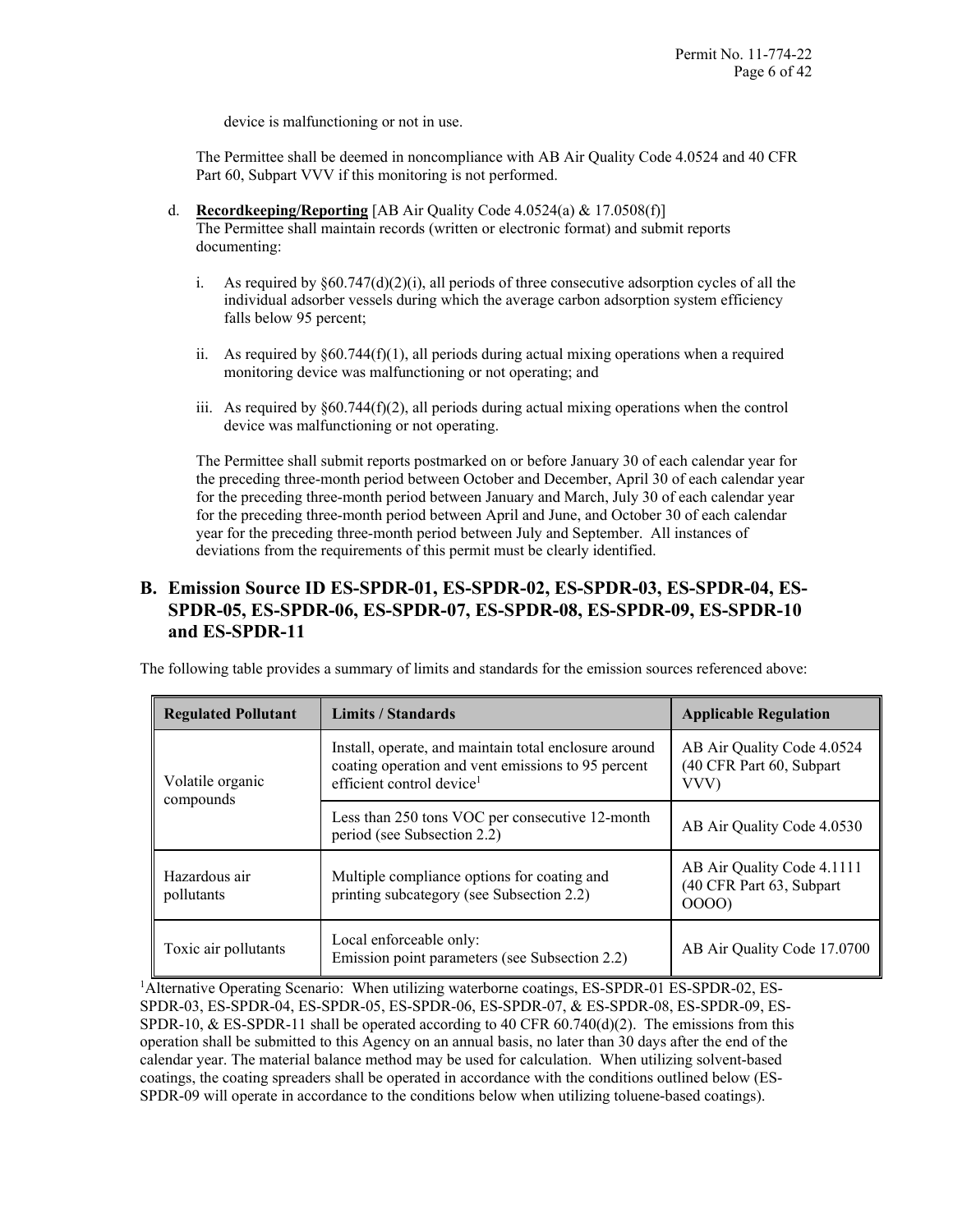# **1. AB AIR QUALITY CODE 4.0524 - NEW SOURCE PERFORMANCE STANDARDS**

- a. **Emission Limitation/Standard** [AB Air Quality Code 4.0524(a) & 17.0508(b)] As specified in §60.742(b)(2) of 40 CFR Part 60, for the coating operation, the Permittee shall install, operate, and maintain a total enclosure around the coating operation and vent the captured VOC emissions from the total enclosure to a control device that is at least 95 percent efficient.
- b. **Testing** [AB Air Quality Code 4.0524(a)]

If emission testing is required, the testing shall be performed in accordance with AB Air Quality Code 4.0524(a), §60.743(b) and §60.745 of 40 CFR Part 60, and General Condition JJ. If the results of this testing exceed the standard given in Section  $2.1(B)(1)(a)$  above, the Permittee shall be deemed in noncompliance with AB Air Quality Code 4.0524 and 40 CFR Part 60, Subpart VVV.

#### c. **Monitoring** [AB Air Quality Code 4.0524(a) & 17.0508(f)] To assure compliance with the standard given in Section  $2.1(B)(1)(a)$  above, the Permittee shall:

- i. As required by  $§60.744(c)(1)$ , install, calibrate, maintain, and operate, according to the manufacturer's specifications, a monitoring device that continuously indicates and records the concentration level of organic compounds in both the control device inlet and outlet gas streams;
- ii. As required by §60.744(h), install, calibrate, maintain, and operate, according to the manufacturer's specifications, a monitoring device that continuously indicates and records the differential pressure across the total enclosure;
- iii. As required by §60.744(i), record time periods of coating operations when the emission control device is malfunctioning or not in use; and
- iv. As required by §60.744(j), record time periods of coating operations when each monitoring device is malfunctioning or not in use.

The Permittee shall be deemed in noncompliance with AB Air Quality Code 4.0524 and 40 CFR Part 60, Subpart VVV if this monitoring is not performed.

- d. **Recordkeeping/Reporting** [AB Air Quality 4.0524(a) & 17.0508(f)] The Permittee shall maintain records (written or electronic format) and submit reports documenting:
	- i. As required by  $\S 60.747(d)(2)(i)$ , all periods of three consecutive adsorption cycles of all the individual adsorber vessels during which the average carbon adsorption system efficiency falls below 95 percent;
	- ii. As an alternative to  $\S 60.747(d)(6)$ , all three hour periods during which the pressure drop across the natural draft openings falls below 0.007 inches of water column. This alternative monitoring proposal was approved by the EPA on March 28, 2000. See U.S. EPA Applicability Index Control Number 0000080 for Subpart VVV;
	- iii. As required by  $\S 60.744(f)(1)$ , all periods during actual coating operations when a required monitoring device was malfunctioning or not operating; and
	- iv. As required by  $\S 60.744(f)(2)$ , all periods during actual coating operations when the control device was malfunctioning or not operating.

The Permittee shall submit reports postmarked on or before January 30 of each calendar year for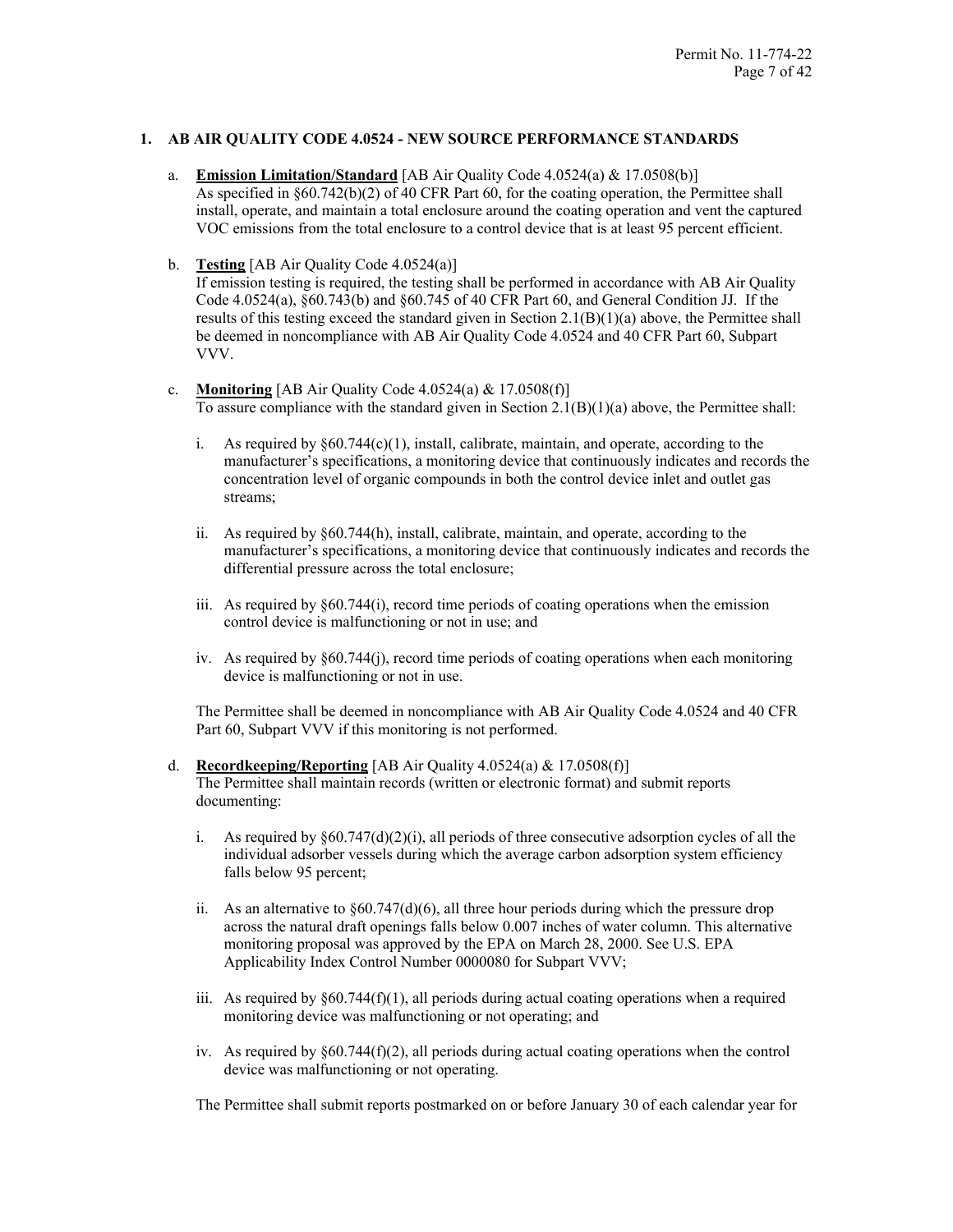the preceding three-month period between October and December, April 30 of each calendar year for the preceding three-month period between January and March, July 30 of each calendar year for the preceding three-month period between April and June, and October 30 of each calendar year for the preceding three-month period between July and September. All instances of deviations from the requirements of this permit must be clearly identified.

# **C. Emission Source ID ES-SPDR-09**

When venting emissions to CD-TO-01 the source shall operate in accordance to the conditions below:

# **1. AB AIR QUALITY CODE 4.0524 - NEW SOURCE PERFORMANCE STANDARDS**

- a. **Emission Limitation/Standard** [AB Air Quality Code 4.0524(a) & 17.0508(b)] As specified in §60.742(b)(2) of 40 CFR Part 60, for the coating operation, the Permittee shall install, operate, and maintain a total enclosure around the coating operation and vent the captured VOC emissions from the total enclosure to a control device that is at least 95 percent efficient.
- b. **Testing** [AB Air Quality Code 4.0524(a)]
	- i. For the initial performance test that was performed for CD-TO-01, or any subsequent test, the average combustion temperature of the incinerator measured at least every 15 minutes and averaged over the period of the performance test shall be submitted with the results of the performance test, as specified in §60.747(a);
	- ii. Except for the testing requirement in Condition 2.2(A)(1)(b), no performance testing is required at this time. If additional performace testing is required in the future, these tests shall be performed in accordance with AB Air Quality Code 4.2614 – "Determination of VOC Emission Control System Efficiency" and General Condition JJ.
- c. **Monitoring** [AB Air Quality Code 4.0524(a) & 17.0508(f)] To assure compliance with the standard given in Section  $2.1(C)(1)(a)$  above, the Permittee shall comply with the following conditions:
	- i. A monitoring device that continuously indicates and records the combustion temperature of the incinerator shall be installed, calibrated, maintained, and operated, according to the manufacturer's specifications, as required by  $§60.744(a)$  and (e). The monitoring device shall have an accuracy within  $\pm 1$  percent of the temperature being measured in Celsius degrees, and must be located such that representative values of the combustion temperature of the incinerator will be obtained. The combustion temperature of the incinerator shall be continuously measured and recorded during each performance test;
	- ii. As required by §60.744(h), install, calibrate, maintain, and operate, according to the manufacturer's specifications, a monitoring device that continuously indicates and records the differential pressure across the total enclosure;
	- iii. As required by §60.744(i), record time periods of coating operations when the emission control device is malfunctioning or not in use; and
	- iv. As required by §60.744(j), record time periods of coating operations when each monitoring device is malfunctioning or not in use.

The Permittee shall be deemed in noncompliance with AB Air Quality Code 4.0524 and 40 CFR Part 60, Subpart VVV if this monitoring is not performed.

d. **Recordkeeping/Reporting** [AB Air Quality 4.0524(a) & 17.0508(f)] The Permittee shall maintain records (written or electronic format) and submit reports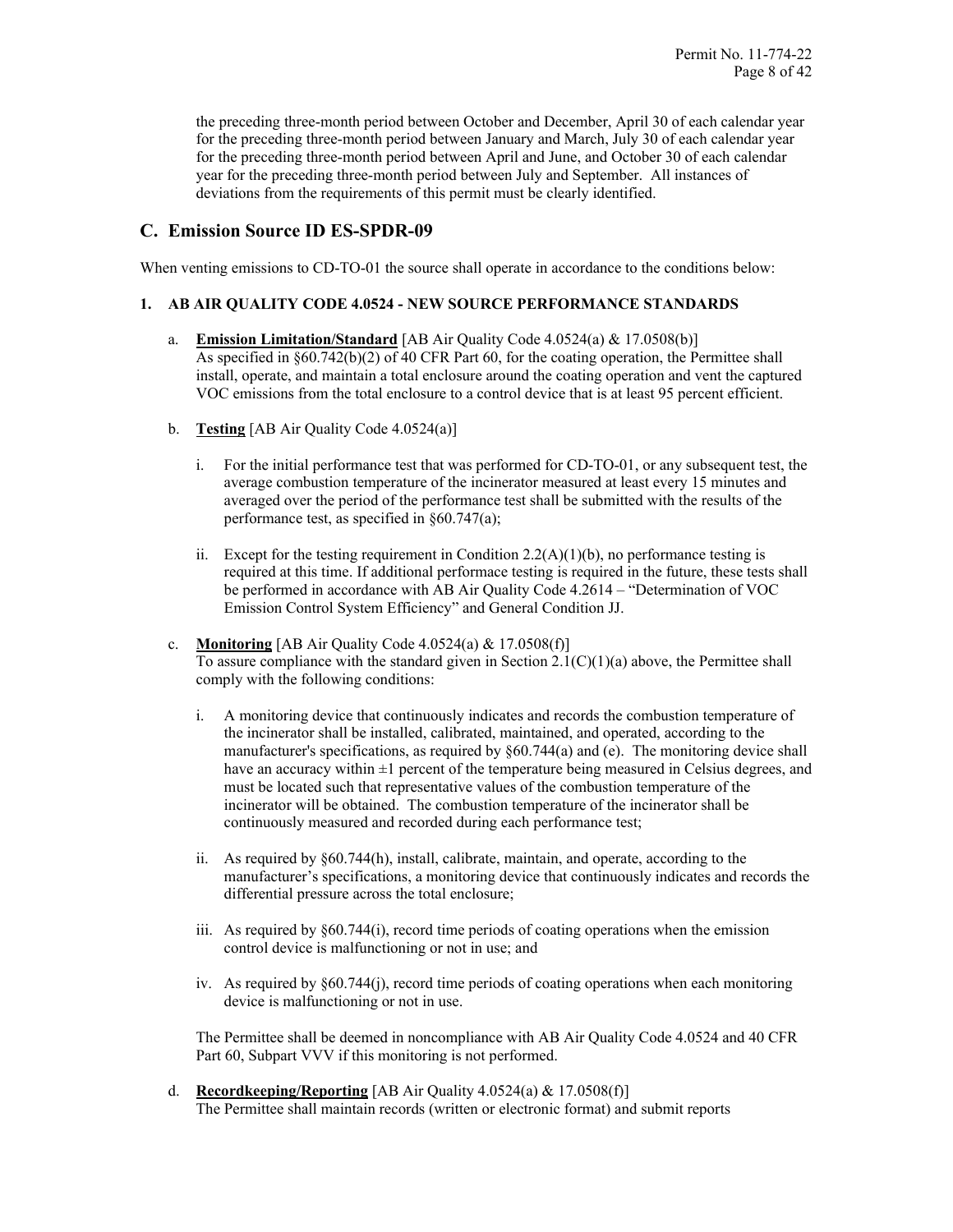#### documenting:

- i. When operating CD-TO-01, the Permittee shall maintain records and submit quarterly reports documenting all 3-hour periods (during actual coating operations) during which the average combustion temperature of the device is more than 28 Celsius degrees below the average combustion temperature of the device during the most recent performance test that demonstrated compliance, as specified in §60.747(d)(4);
- ii. As an alternative to  $\S60.747(d)(6)$ , all three hour periods during which the pressure drop across the natural draft openings falls below 0.007 inches of water column. This alternative monitoring proposal was approved by the EPA on March 28, 2000. See U.S. EPA Applicability Index Control Number 0000080 for Subpart VVV;
- iii. As required by  $\S 60.744(f)(1)$ , all periods during actual coating operations when a required monitoring device was malfunctioning or not operating; and
- v. As required by  $\S 60.744(f)(2)$ , all periods during actual coating operations when the control device was malfunctioning or not operating.
- vi. The Permittee shall submit reports postmarked on or before January 30 of each calendar year for the preceding three-month period between October and December, April 30 of each calendar year for the preceding three-month period between January and March, July 30 of each calendar year for the preceding three-month period between April and June, and October 30 of each calendar year for the preceding three-month period between July and September. All instances of deviations from the requirements of this permit must be clearly identified.

# **D. Emission Source ID ES-SPDR-01, ES-SPDR-02, ES-SPDR-03, ES-SPDR-04, ES-SPDR-05, ES-SPDR-06, ES-SPDR-07, ES-SPDR-08, ES-SPDR-09, ES-SPDR-10, ES-SPDR-11, and ES-SLEV-01**

If an existing total enclosure, as specified in 40 CFR Part 60, Subpart VVV, is modified, or if a new total enclosure is created, the Permittee shall operate in accordance with the conditions below:

# **1. AB AIR QUALITY CODE 4.0524 - NEW SOURCE PERFORMANCE STANDARDS**

- a. **Testing** [AB Air Quality Code 4.0524(a)]
	- i. Conduct an initial performance test for each modified (or newly-created) total enclosure within 60 days after achieving the maximum production rate at which this source will be operated, but not later than 180 days after initial startup of these sources. The Permittee shall provide the Agency with a written report of the results of the performance test. Testing shall be performed in accordance with §60.743(b). If the results of this testing do not demonstrate compliance with §60.743(b), as specified below, the Permittee shall be deemed in noncompliance with AB Air Quality Code 4.0524;
	- ii. Demonstrate that a total enclosure is installed. The total enclosure shall either be approved by the Director of the Agency in accordance with the provisions of § 60.746, or meet the requirements in paragraphs  $(b)(1)(i)$  through (vi) of §60.742, as follows;
		- 1. The only openings in the enclosure are forced makeup air and exhaust ducts and natural draft openings such as those through which raw materials enter and exit the coating operation;
		- 2. Total area of all natural draft openings does not exceed 5 percent of the total surface area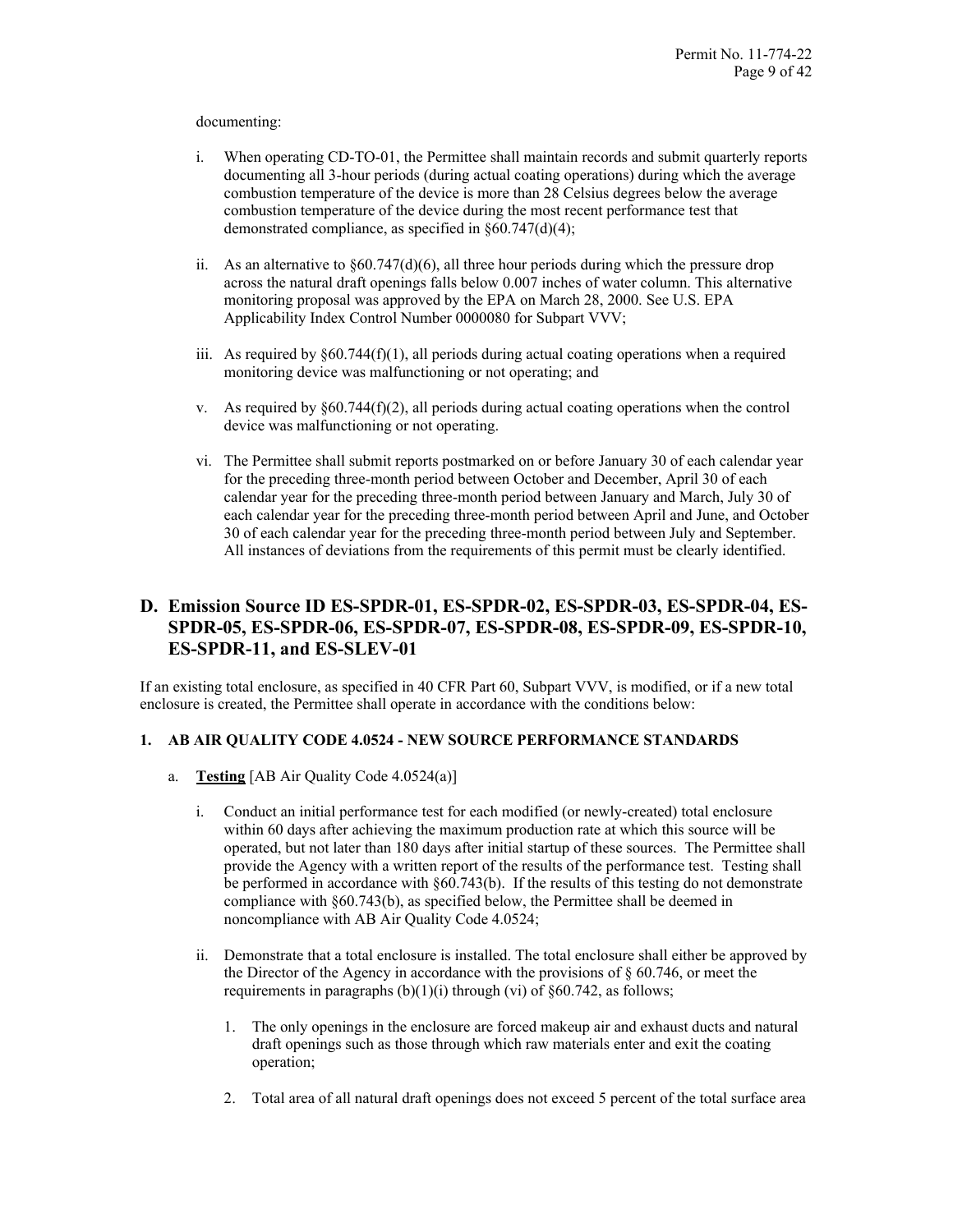of the total enclosure's walls, floor, and ceiling;

- 3. All access doors and windows are closed during normal operation of the enclosed coating operation, except for brief, occasional openings to accommodate process equipment adjustments. If such openings are frequent, or if the access door or window remains open for a significant amount of time during the process operation, it shall be considered a natural draft opening. Access doors used routinely by workers to enter and exit the enclosed area shall be equipped with automatic closure devices;
- 4. Average inward face velocity (FV) across all natural draft openings is a minimum of 3,600 meters per hour;
- 5. The air passing through all natural draft openings flows into the enclosure continuously. If FV is less than or equal to 9,000 meters per hour, the continuous inward airflow shall be verified by continuous observation using smoke tubes, streamers, tracer gases, or other means approved by the Director of the Agency over the period that the volumetric flow rate tests required to determine FV are carried out. If FV is greater than 9,000 meters per hour, the direction of airflow through the natural draft openings shall be presumed to be inward at all times without verification;
- 6. All sources of emissions within the enclosure shall be a minimum of four equivalent diameters away from each natural draft opening.
- iii. As required by §60.744(h), install, calibrate, maintain, and operate, according to the manufacturer's specifications, a monitoring device that continuously indicates and records the differential pressure across the total enclosure;
- iv. As required by §60.744(i), record time periods of coating operations when the emission control device is malfunctioning or not in use; and
- v. As required by §60.744(j), record time periods of coating operations when each monitoring device is malfunctioning or not in use.

The Permittee shall be deemed in noncompliance with AB Air Quality Code 4.0524 and 40 CFR Part 60, Subpart VVV if this monitoring is not performed.

- b. **Recordkeeping/Reporting** [AB Air Quality 4.0524(a) & 17.0508(f)] The Permittee shall maintain records (written or electronic format) and submit reports documenting:
	- i. When operating CD-TO-01, the Permittee shall maintain records and submit quarterly reports documenting all 3-hour periods (during actual coating operations) during which the average combustion temperature of the device is more than 28 Celsius degrees below the average combustion temperature of the device during the most recent performance test that demonstrated compliance, as specified in §60.747(d)(4).;
	- ii. As an alternative to  $\S 60.747(d)(6)$ , all three hour periods during which the pressure drop across the natural draft openings falls below 0.007 inches of water column. This alternative monitoring proposal was approved by the EPA on March 28, 2000. See U.S. EPA Applicability Index Control Number 0000080 for Subpart VVV;
	- iii. As required by  $\S 60.744(f)(1)$ , all periods during actual coating operations when a required monitoring device was malfunctioning or not operating; and
	- vii. As required by  $\S 60.744(f)(2)$ , all periods during actual coating operations when the control device was malfunctioning or not operating.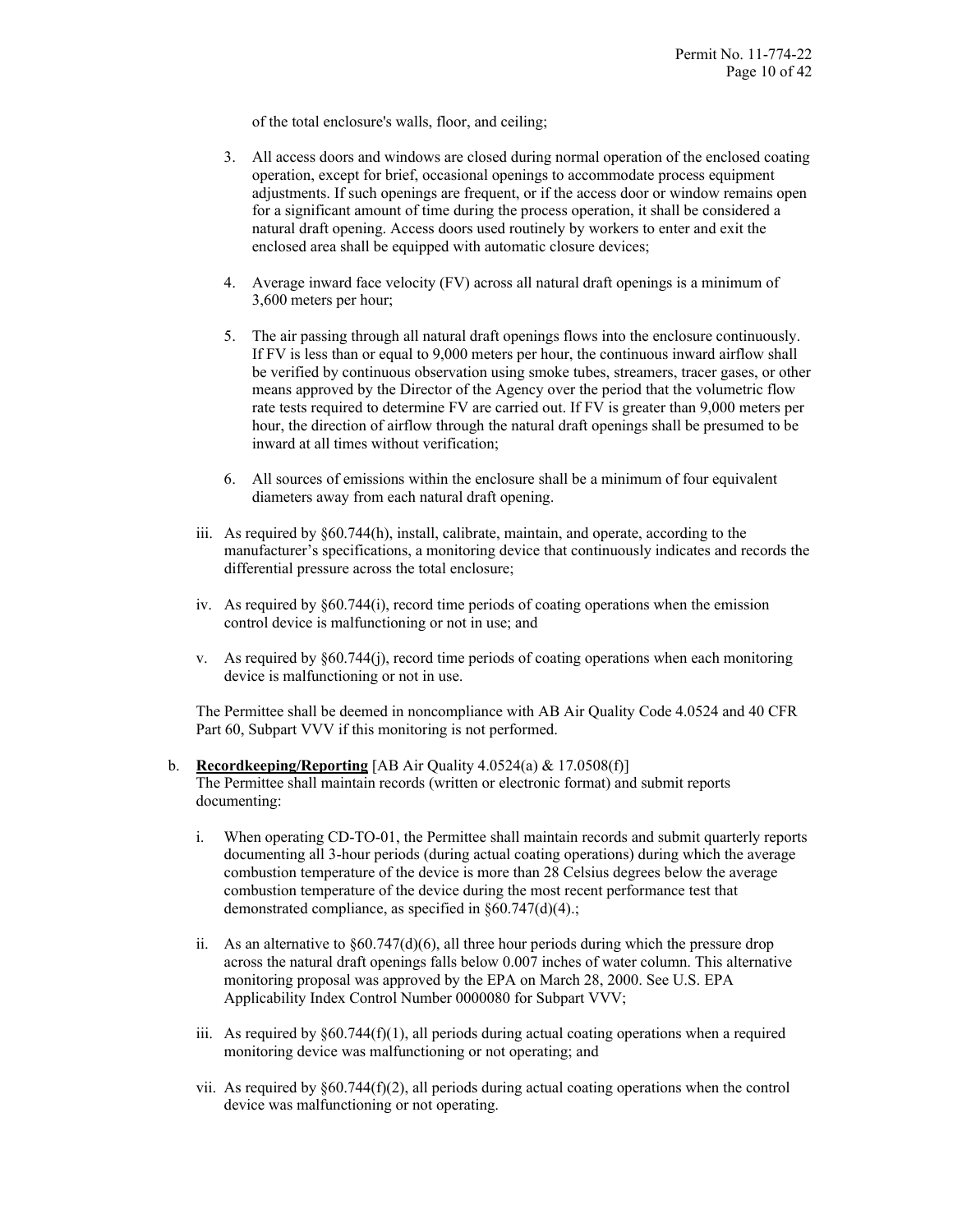The Permittee shall submit reports postmarked on or before January 30 of each calendar year for the preceding three-month period between October and December, April 30 of each calendar year for the preceding three-month period between January and March, July 30 of each calendar year for the preceding three-month period between April and June, and October 30 of each calendar year for the preceding three-month period between July and September. All instances of deviations from the requirements of this permit must be clearly identified.

# **E. Emission Source ID ES-SLEV-01**

The following table provides a summary of limits and standards for the emission sources referenced above:

| <b>Regulated Pollutant</b>    | <b>Limits / Standards</b>                                                                                                               | <b>Applicable Regulation</b>                                              |
|-------------------------------|-----------------------------------------------------------------------------------------------------------------------------------------|---------------------------------------------------------------------------|
| Volatile organic<br>compounds | Install, operate, and maintain total enclosure around<br>coating operation and vent emissions to 95 percent<br>efficient control device | AB Air Quality Code 4.0524<br>(40 CFR Part 60, Subpart<br>VVV)            |
|                               | Less than 250 tons VOC per consecutive 12-month<br>period (see Subsection 2.2)                                                          | AB Air Quality Code 4.0530                                                |
| Hazardous air<br>pollutants   | Multiple compliance options for coating and<br>printing subcategory)                                                                    | AB Air Quality Code 4.1111<br>(40 CFR Part 63, Subparts<br>MMMM and PPPP) |
| Toxic air pollutants          | Local enforceable only:<br>Emission point parameters (see Subsection 2.2)                                                               | AB Air Quality Code 17.0700                                               |

# **1. AB AIR QUALITY CODE 4.0524 - NEW SOURCE PERFORMANCE STANDARDS**

- a. **Emission Limitation/Standard** [AB Air Quality Code 4.0524(a) & 17.0508(b)] As specified in §60.742(b)(2) of 40 CFR Part 60, for the coating operation, the Permittee shall install, operate, and maintain a total enclosure around the coating operation and vent the captured VOC emissions from the total enclosure to a control device that is at least 95 percent efficient. [Note: The priming station of this emission source is not subject to 40 CFR Part 60, Subpart VVV, and as a result, may be relocated outside the total enclosure and exhausted to atmosphere.]
- b. **Testing** [AB Air Quality Code 4.0524(a)]

If emission testing is required, the testing shall be performed in accordance with AB Air Quality Code 4.0524(a), §60.743(b) and §60.745 of 40 CFR Part 60, and General Condition JJ. If the results of this testing exceed the standard given in Section  $2.1(B)(1)(a)$  above, the Permittee shall be deemed in noncompliance with AB Air Quality Code 4.0524 and 40 CFR Part 60, Subpart VVV.

- c. **Monitoring** [AB Air Quality Code 4.0524(a) & 17.0508(f)] To assure compliance with the standard given in Section  $2.1(B)(1)(a)$  above, the Permittee shall:
	- i. As required by  $\S60.744(c)(1)$ , install, calibrate, maintain, and operate, according to the manufacturer's specifications, a monitoring device that continuously indicates and records the concentration level of organic compounds in both the control device inlet and outlet gas streams;
	- ii. As required by §60.744(h), install, calibrate, maintain, and operate, according to the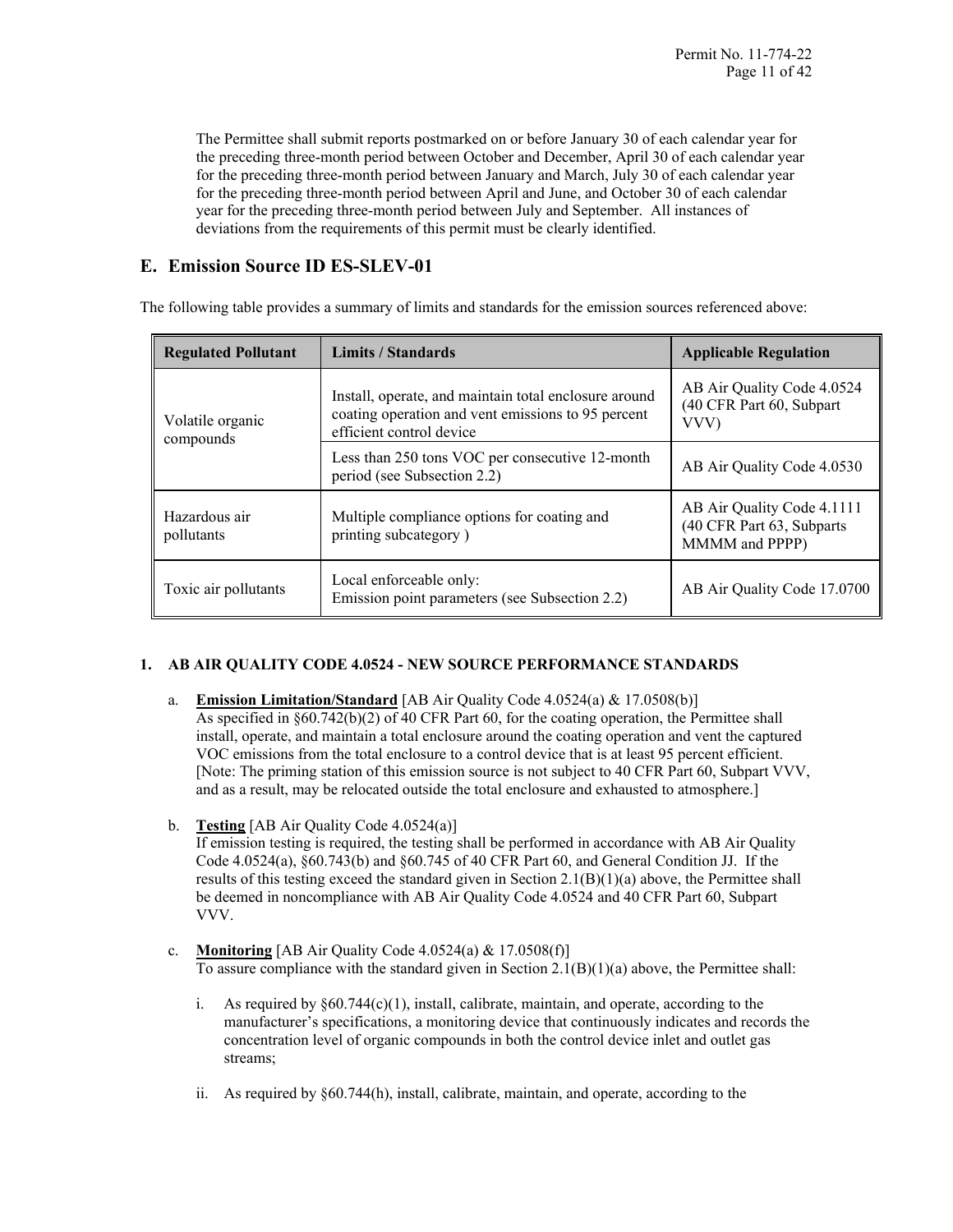manufacturer's specifications, a monitoring device that continuously indicates and records the differential pressure across the total enclosure;

- iii. As required by §60.744(i), record time periods of coating operations when the emission control device is malfunctioning or not in use; and
- iv. As required by §60.744(j), record time periods of coating operations when each monitoring device is malfunctioning or not in use.

The Permittee shall be deemed in noncompliance with AB Air Quality Code 4.0524 and 40 CFR Part 60, Subpart VVV if this monitoring is not performed.

- d. **Recordkeeping/Reporting** [AB Air Quality 4.0524(a) & 17.0508(f)] The Permittee shall maintain records (written or electronic format) and submit reports documenting:
	- i. As required by  $§60.747(d)(2)(i)$ , all periods of three consecutive adsorption cycles of all the individual adsorber vessels during which the average carbon adsorption system efficiency falls below 95 percent;
	- ii. As an alternative to  $\S 60.747(d)(6)$ , all three hour periods during which the pressure drop across the natural draft openings falls below 0.007 inches of water column. This alternative monitoring proposal was approved by the EPA on March 28, 2000. See U.S. EPA Applicability Index Control Number 0000080 for Subpart VVV;
	- iii. As required by  $\S 60.744(f)(1)$ , all periods during actual coating operations when a required monitoring device was malfunctioning or not operating; and
	- iv. As required by  $§60.744(f)(2)$ , all periods during actual coating operations when the control device was malfunctioning or not operating.

The Permittee shall submit reports postmarked on or before January 30 of each calendar year for the preceding three-month period between October and December, April 30 of each calendar year for the preceding three-month period between January and March, July 30 of each calendar year for the preceding three-month period between April and June, and October 30 of each calendar year for the preceding three-month period between July and September. All instances of deviations from the requirements of this permit must be clearly identified.

# **2. AB AIR QUALITY CODE 4.1111 - MAXIMUM ACHIEVABLE CONTROL TECHNOLOGY**

- a. **Emission Limitation/Standard** [AB Air Quality Code 4.1111(a) & 17.0508(b)] The lithographic printing sleeve manufacturing process shall comply with all requirements of WNCRQAQ Code 4.1111 and either 40 CFR Part 63, Subpart MMMM - National Emission Standards for Hazardous Air Pollutants: Surface Coating of Miscellaneous Metal Parts and Products when coating nickel base sleeves, or 40 CFR Part 63, Subpart PPPP - National Emission Standards for Hazardous Air Pollutants: Surface Coating of Plastic Parts and Products when coating fiberglass base sleeves. Per  $63.3881(e)(2)$  and  $63.4481(e)(2)$ , compliance with these subparts is demonstrated by compliance with 40 CFR Part 63, Subpart OOOO, so long as the activities represented by Subpart OOOO comprise 90 percent or more of all facility-wide coating activities.
- b. **Recordkeeping and Reporting** [AB Air Quality Code 4.1111(a) &17.0508(f)] The Permittee shall keep records adequate to determine the predominant activity on an annual basis. The Permittee shall submit reports postmarked on or before January 30 of each calendar year for the preceding 12-month period documenting the predominant activity for the preceding calendar year.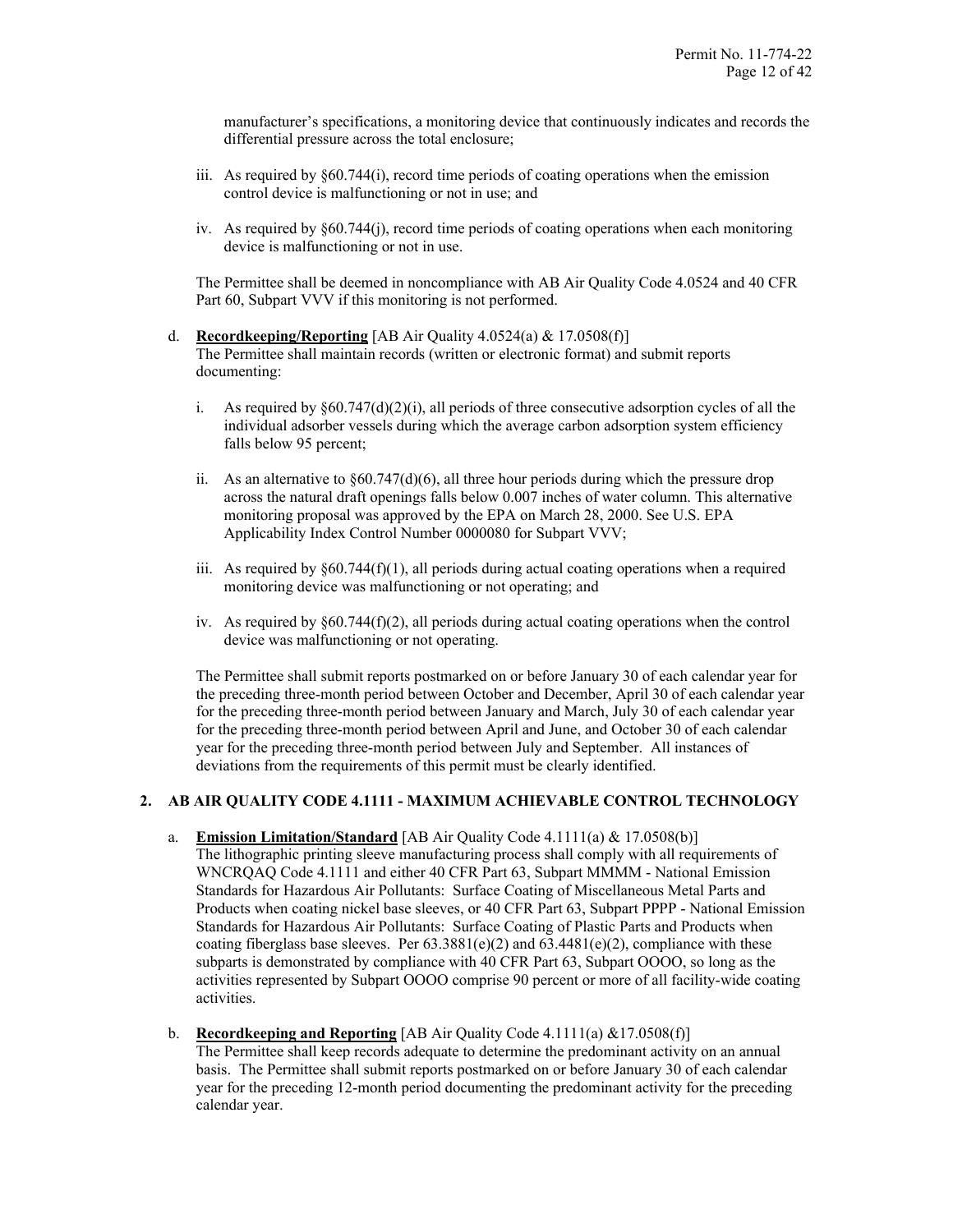# **F. Emission Source ID-NEXPRESS**

| <b>Regulated Pollutant</b>  | Limits / Standards                                                                   | <b>Applicable Regulation</b>                                    |
|-----------------------------|--------------------------------------------------------------------------------------|-----------------------------------------------------------------|
| Volatile organic            | Make estimates of projected annual VOC use and<br>maintain records of actual VOC use | AB Air Quality Code 4.0524<br>(40 CFR Part 60, Subpart<br>VVV)  |
| compounds                   | Less than 250 tons VOC per consecutive 12-month<br>period (see Subsection 2.2)       | AB Air Quality Code 4.0530                                      |
| Hazardous air<br>pollutants | Multiple compliance options for coating and<br>printing subcategory)                 | AB Air Quality Code 4.1111<br>(40 CFR Part 63, Subpart<br>MMMM) |
| Toxic air pollutants        | Local enforceable only:<br>Emission point parameters (see Subsection 2.2)            | AB Air Quality Code 17.0700                                     |

The following table provides a summary of limits and standards for the emission source referenced above:

# **1. AB AIR QUALITY CODE 4.0524 - NEW SOURCE PERFORMANCE STANDARDS**

- a. **Monitoring** [AB Air Quality Code 4.0524(a) & 17.0508(f)] As specified in §60.740(b)(2) of 40 CFR Part 60 for affected facilities for which the amount of VOC used is less than 95 megagrams per 12-month period, the Permittee shall:
	- i. As required by §60.744(b), make semiannual estimates of the projected annual amount of VOC to be used for the manufacture of polymeric coated substrate at the affected coating operations in that year; and
	- ii. As required by §60.744(b), maintain records of actual VOC use.

The Permittee shall be deemed in noncompliance with AB Air Quality Code 4.0524 and 40 CFR Part 60, Subpart VVV if this monitoring is not performed.

# **2. AB AIR QUALITY CODE 4.1111 - MAXIMUM ACHIEVABLE CONTROL TECHNOLOGY**

- a. **Emission Limitation/Standard** [AB Air Quality Code 4.1111(a) & 17.0508(b)] The Nexpress ceramer sleeve coating process shall comply with all requirements of WNCRQAQ Code 4.1111 and 40 CFR Part 63, Subpart MMMM - National Emission Standards for Hazardous Air Pollutants: Surface Coating of Miscellaneous Metal Parts and Products. Per 63.3881(e)(2), compliance with this subpart is demonstrated by compliance with 40 CFR Part 63, Subpart OOOO, so long as the activities represented by Subpart OOOO comprise 90 percent or more of all facility-wide coating activities.
- b. **Recordkeeping and Reporting** [AB Air Quality Code 4.1111(a) &17.0508(f)] The Permittee shall keep records adequate to determine the predominant activity on an annual basis. The Permittee shall submit reports postmarked on or before January 30 of each calendar year for the preceding 12-month period documenting the predominant activity for the preceding calendar year.

# **G. Emission Source ID ES-BOIL-01**

The following table provides a summary of limits and standards for the emission source referenced above: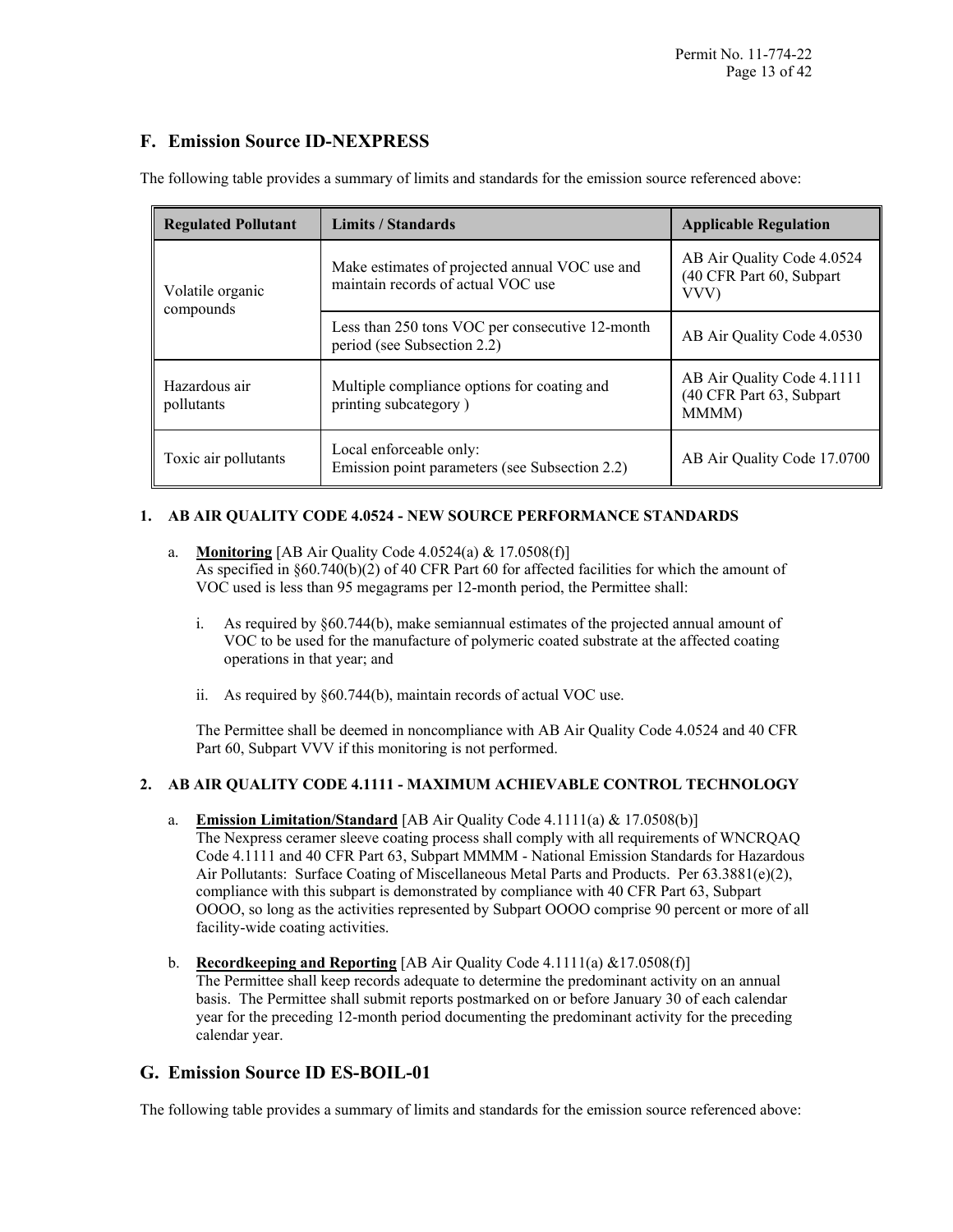| <b>Regulated Pollutant</b>    | Limits / Standards                                                             | <b>Applicable Regulation</b>                               |
|-------------------------------|--------------------------------------------------------------------------------|------------------------------------------------------------|
| Particulate matter            | 0.38 pounds per million BTU heat input                                         | AB Air Quality Code 4.0503                                 |
| N/A                           | Recordkeeping and reporting requirements                                       | AB Air Quality Code 4.0524<br>(40 CFR Part 60, Subpart Dc) |
| Sulfur dioxide                | 2.3 pounds per million BTU heat input                                          | AB Air Quality Code 4.0516                                 |
| Visible emissions             | 20 percent opacity                                                             | AB Air Quality Code 4.0521                                 |
| Volatile organic<br>compounds | Less than 250 tons VOC per consecutive 12-month<br>period (see Subsection 2.2) | AB Air Quality Code 4.0530                                 |

# **1. AB AIR QUALITY CODE 4.0503 - PARTICULATES FROM FUEL BURNING INDIRECT HEAT EXCHANGERS**

- a. **Emission Limitation/Standard** [AB Air Quality Code 4.0503(a) & 17.0508(b)] Emissions of particulate matter from this source shall not exceed 0.38 pounds per million Btu heat input.
- b. **Testing** [AB Air Quality Code 4.2609] No testing is required at this time, however AB Air Quality reserves the right to require appropriate testing at a later date. If emission testing is required, the testing shall be performed in accordance with AB Air Quality Code 4.2609 and General Condition JJ. If the results of this testing are above the limit given in Section 2.1(E)(1)(a) above, the Permittee shall be deemed in noncompliance with AB Air Quality Code 4.0503.
- c. **Monitoring/Recordkeeping/Reporting** [AB Air Quality Code 17.0508(f)] No monitoring/recordkeeping/reporting is required for particulate emissions from the combustion of natural gas, propane or No. 2 fuel oil in this source.

# **2. AB AIR QUALITY CODE 4.0524 - NEW SOURCE PERFORMANCE STANDARDS**

- a. **Emission Limitation/Standard** [AB Air Quality Code 4.0524(a) & 17.0508(b)] In order to avoid requirements in 40 CFR Part 60, Subpart Dc for burning fuel oil, ES-BOIL-01 shall only burn natural gas.
- b. **Recordkeeping and Reporting** [AB Air Quality Code 4.0524(a) & 17.0508(f)]
	- i. In accordance with §60.48c(g), the facility shall record and maintain records of the amounts of fuel combusted during each month.
	- ii. In accordance with §60.48c(i), the facility shall maintain all records required under this section for a period of two years following the date of such record.
	- iii. The permittee shall provide written notification to the agency of any planned change in type of fuel use.

# **3. AB AIR QUALITY CODE 4.0516 - SULFUR DIOXIDE EMISSIONS FROM COMBUSTION SOURCES**

a. **Emission Limitation/Standard** [AB Air Quality Code 4.0516 & 17.0508(b)]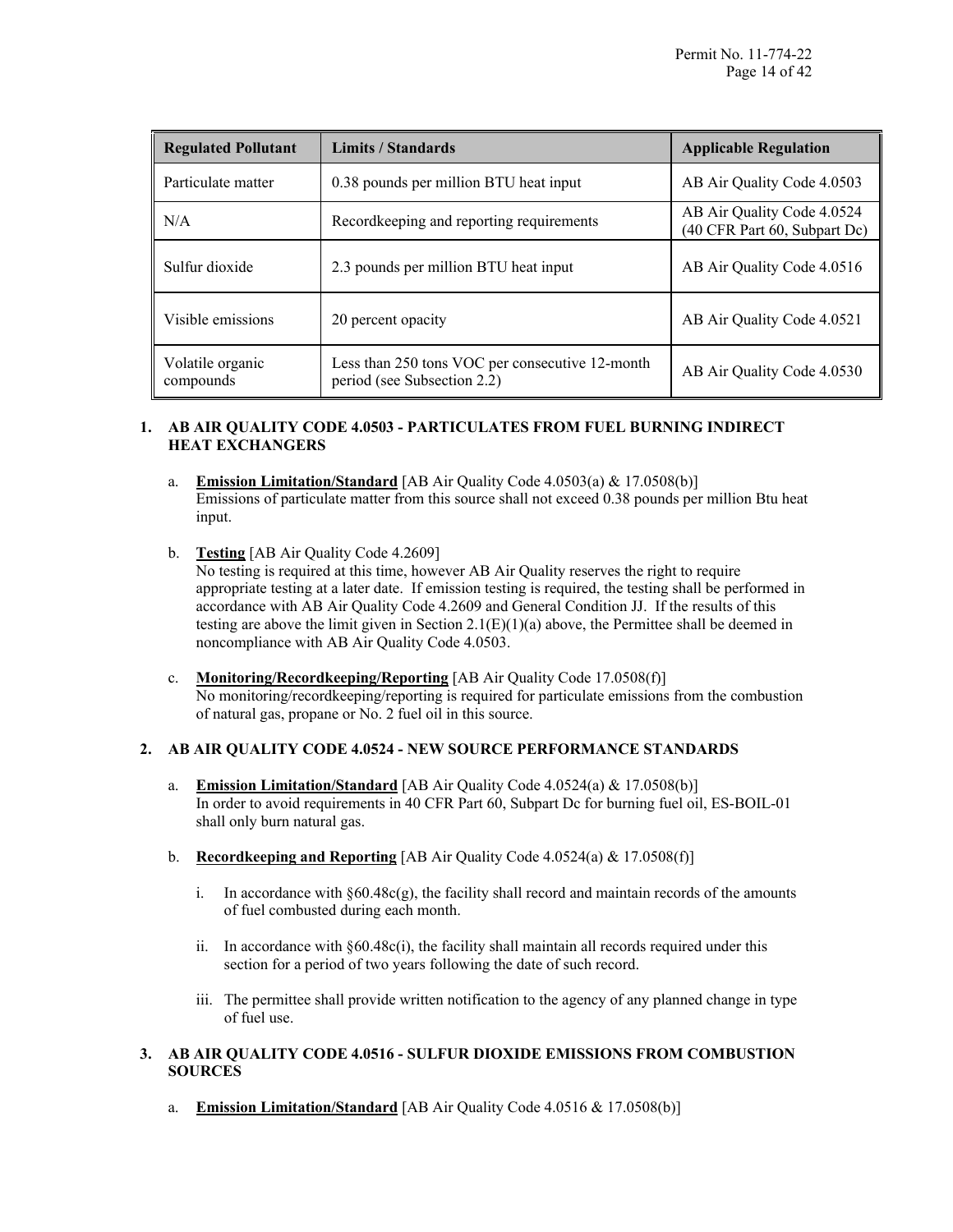When combusting natural gas, emissions of sulfur dioxide from this source shall not exceed 2.3 pounds per million Btu heat input. Sulfur dioxide formed by the combustion of sulfur in fuels, wastes, ores, and other substances shall be included when determining compliance with this standard.

b. **Testing** [AB Air Quality Code 4.2611]

No testing is required at this time; however, AB Air Quality reserves the right to require appropriate testing at a later date. If emission testing is required, the testing shall be performed in accordance with AB Air Quality Code 4.2611 and General Condition JJ. If the results of this testing are above the limit given in Section  $2.1(F)(2)(a)$  above, the Permittee shall be deemed in noncompliance with AB Air Quality Code 4.0516

c. **Monitoring/Recordkeeping/Reporting** [AB Air Quality Code 17.0508(f)] No monitoring/recordkeeping/reporting is required for sulfur dioxide emissions from the combustion of natural gas in this source.

# **4. AB AIR QUALITY CODE 4.0521 - CONTROL OF VISIBLE EMISSIONS**

- a. **Emission Limitation/Standard** [AB Air Quality Code 4.0521(d) & 17.0508(b)] When combusting natural gas, visible emissions from this source shall not be more than 20 percent opacity when averaged over a six-minute period. However, six-minute averaging periods may exceed 20 percent not more than once in any hour and not more than four times in any 24hour period. In no event shall the six-minute average exceed 87 percent opacity.
- b. **Testing** [AB Air Quality Code 4.2610] No testing is required at this time; however, AB Air Quality reserves the right to require appropriate testing at a later date. If emission testing is required, the testing shall be performed in accordance with AB Air Quality Code 4.2610 and General Condition JJ. If the results of this testing are above the limit given in Section  $2.1(F)(3)(a)$  above, the Permittee shall be deemed in noncompliance with AB Air Quality Code 4.0521.
- c. **Monitoring/Recordkeeping/Reporting** [AB Air Quality Code 17.0508(f)] No monitoring/recordkeeping/reporting is required for visible emissions from the combustion of natural gas in this source.

# **H. Emission Source ID ES-BOIL-02**

The following table provides a summary of limits and standards for the emission source referenced above:

| <b>Regulated Pollutant</b>    | <b>Limits / Standards</b>                                                      | <b>Applicable Regulation</b> |
|-------------------------------|--------------------------------------------------------------------------------|------------------------------|
| Particulate matter            | 0.37 pounds per million BTU heat input                                         | AB Air Quality Code 4.0503   |
| Sulfur dioxide                | 2.3 pounds per million BTU heat input                                          | AB Air Quality Code 4.0516   |
| Visible emissions             | 20 percent opacity                                                             | AB Air Quality Code 4.0521   |
| Volatile organic<br>compounds | Less than 250 tons VOC per consecutive 12-month<br>period (see Subsection 2.2) | AB Air Quality Code 4.0530   |

# **1. AB AIR QUALITY CODE 4.0503 - PARTICULATES FROM FUEL BURNING INDIRECT HEAT EXCHANGERS**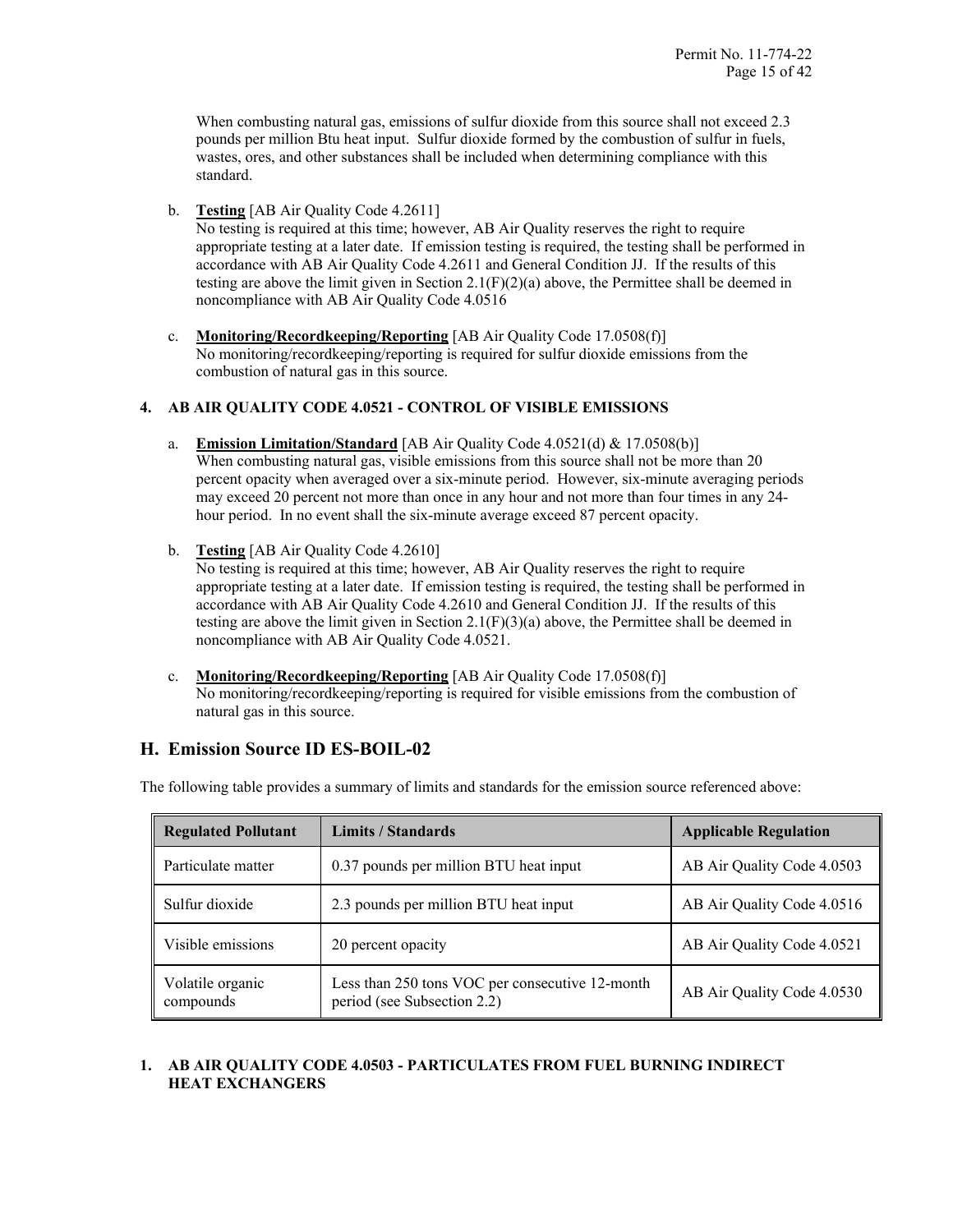- a. **Emission Limitation/Standard** [AB Air Quality Code 4.0503(a) & 17.0508(b)] Emissions of particulate matter from this source shall not exceed 0.37 pounds per million Btu heat input.
- b. **Testing** [AB Air Quality Code 4.2609] No testing is required at this time; however, AB Air Quality reserves the right to require appropriate testing at a later date. If emission testing is required, the testing shall be performed in accordance with AB Air Quality Code 4.2609 and General Condition JJ. If the results of this testing are above the limit given in Section  $2.1(F)(1)(a)$  above, the Permittee shall be deemed in noncompliance with AB Air Quality Code 4.0503.
- c. **Monitoring/Recordkeeping/Reporting** [AB Air Quality Code 17.0508(f)] No monitoring/recordkeeping/reporting is required for particulate emissions from the combustion of natural gas, propane, or No. 2 fuel oil in this source.

# **2. AB AIR QUALITY CODE 4.0516 - SULFUR DIOXIDE EMISSIONS FROM COMBUSTION SOURCES**

- a. **Emission Limitation/Standard** [AB Air Quality Code 4.0516 & 17.0508(b)] Emissions of sulfur dioxide from this source shall not exceed 2.3 pounds per million Btu heat input. Sulfur dioxide formed by the combustion of sulfur in fuels, wastes, ores, and other substances shall be included when determining compliance with this standard.
- b. **Testing** [AB Air Quality Code 4.2611] No testing is required at this time; however, AB Air Quality reserves the right to require appropriate testing at a later date. If emission testing is required, the testing shall be performed in accordance with AB Air Quality Code 4.2611 and General Condition JJ. If the results of this testing are above the limit given in Section 2.1(F)(2)(a) above, the Permittee shall be deemed in noncompliance with AB Air Quality Code 4.0516.
- c. **Monitoring/Recordkeeping/Reporting** [AB Air Quality Code 17.0508(f)] No monitoring/recordkeeping/reporting is required for sulfur dioxide emissions from the combustion of natural gas, propane, or No. 2 fuel oil in this source.

# **3. AB AIR QUALITY CODE 4.0521 - CONTROL OF VISIBLE EMISSIONS**

- a. **Emission Limitation/Standard** [AB Air Quality Code 4.0521(d) & 17.0508(b)] Visible emissions from this source shall not be more than 20 percent opacity when averaged over a six-minute period. However, six-minute averaging periods may exceed 20 percent not more than once in any hour and not more than four times in any 24-hour period. In no event shall the sixminute average exceed 87 percent opacity.
- b. **Testing** [AB Air Quality Code 4.2610]

No testing is required at this time; however, AB Air Quality reserves the right to require appropriate testing at a later date. If emission testing is required, the testing shall be performed in accordance with AB Air Quality Code 4.2610 and General Condition JJ. If the results of this testing are above the limit given in Section 2.1(F)(3)(a) above, the Permittee shall be deemed in noncompliance with AB Air Quality Code 4.0521.

c. **Monitoring/Recordkeeping/Reporting** [AB Air Quality Code 17.0508(f)] No monitoring/recordkeeping/reporting is required for visible emissions from the combustion of natural gas or No. 2 fuel oil in this source.

# **I. Emission Source ID ES-SLEV-02, ES-BRUSH-01, and ES-RUMX-01**

The following table provides a summary of limits and standards for the emission source referenced above: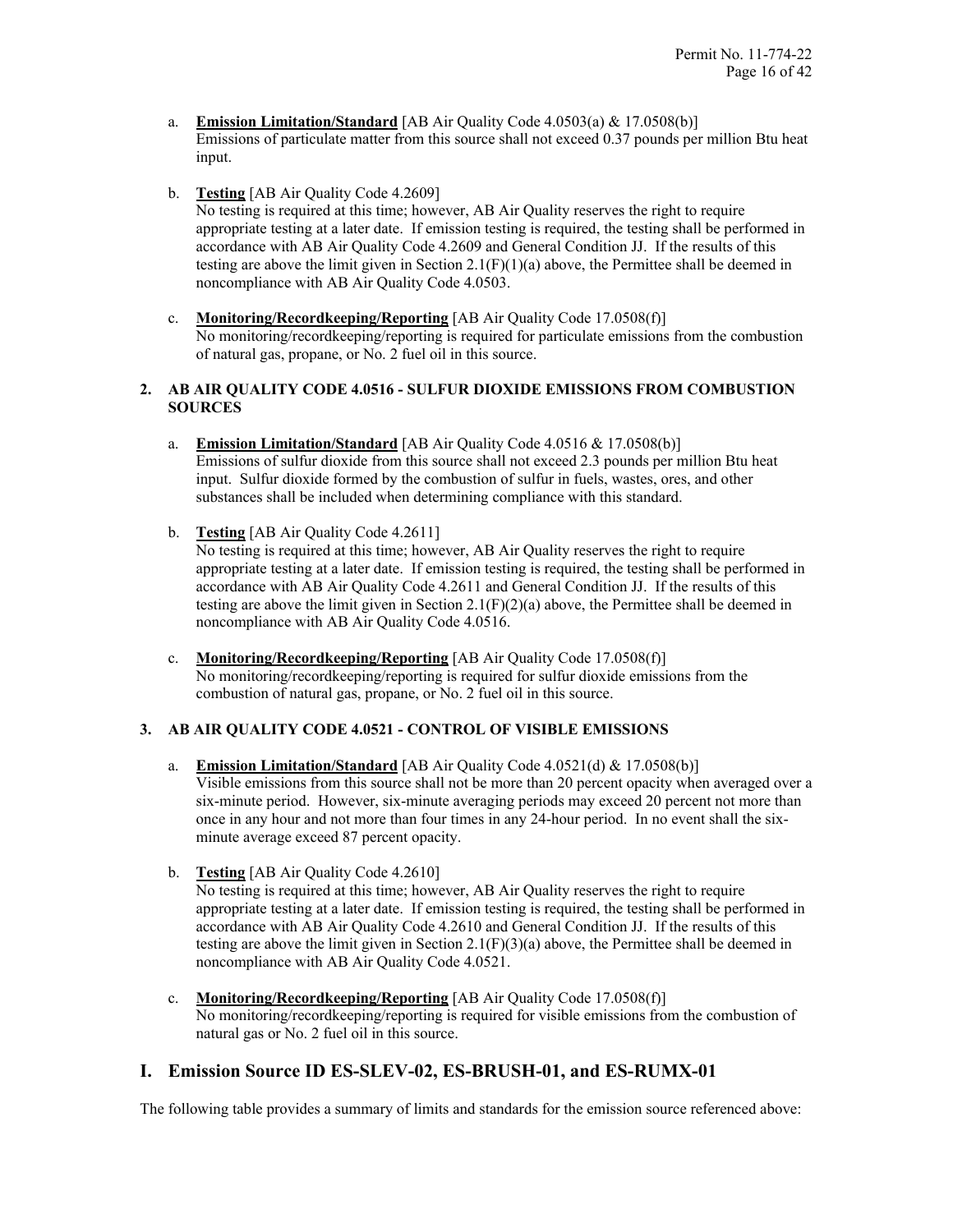| <b>Regulated Pollutant</b> | Limits / Standards                                                                                                                 | <b>Applicable Regulation</b> |
|----------------------------|------------------------------------------------------------------------------------------------------------------------------------|------------------------------|
| Particulate matter         | $E = 4.10(P)^{0.67}$ , where $E =$ allowable emission rate<br>in pounds per hour and $P =$ process weight rate in<br>tons per hour | AB Air Quality Code 4.0515   |
| Visible emissions          | 20 percent opacity                                                                                                                 | AB Air Quality Code 4.0521   |

# **1. AB AIR QUALITY CODE 4.0515 - PARTICULATES FROM MISCELLANEOUS INDUSTRIAL PROCESSES**

a. **Emission Limitation/Standard** [AB Air Quality Code 4.0515(a) & 17.0508(b)] Emissions of particulate matter from these sources shall not exceed an allowable emission rate as calculated by the following equation:

 $E = 4.10(P)^{0.67}$  Where  $E =$  allowable emission rate in pounds per hour  $P =$  process weight in tons per hour.

b. **Testing** [AB Air Quality Code 4.2609]

No testing is required at this time, however AB Air Quality reserves the right to require appropriate testing at a later date. If emission testing is required, the testing shall be performed in accordance with AB Air Quality Code 4.2609 and General Condition JJ. If the results of this testing are above the limit given in Section  $2.1(G)(1)(a)$  above, the Permittee shall be deemed in noncompliance with AB Air Quality Code 4.0515.

c. **Monitoring** [AB Air Quality Code 17.0508(f)]

Particulate matter emissions from these sources shall be controlled by the associated baghouses. To assure compliance with the limitation given in Section  $2.1(G)(1)(a)$  above, the Permittee shall perform inspections and maintenance as recommended by the manufacturer. In addition to the manufacturer's inspection and maintenance recommendations, or if there are no manufacturer's inspection and maintenance recommendations, at a minimum, the inspection and maintenance requirement shall include the following:

- i. A monthly visual inspection of the system ductwork and material collection unit for leaks; and
- ii. An annual (for each 12-month period following the initial inspection) visual inspection of the baghouses structural integrity.

The Permittee shall be deemed in noncompliance with AB Air Quality Code 4.0515 if the ductwork and baghouses are not inspected and maintained.

d. **Recordkeeping** [AB Air Quality Code 17.0508(f)]

The results of inspection and maintenance shall be maintained in a logbook (written or electronic format) on-site and made available to an authorized AB Air Quality representative upon request. The logbook shall record the following:

- i. The date and time of each recorded action;
- ii. The results of each inspection;
- iii. The results of any maintenance performed on the baghouses; and
- iv. Variance from manufacturer's recommendations, if any, and corrections made.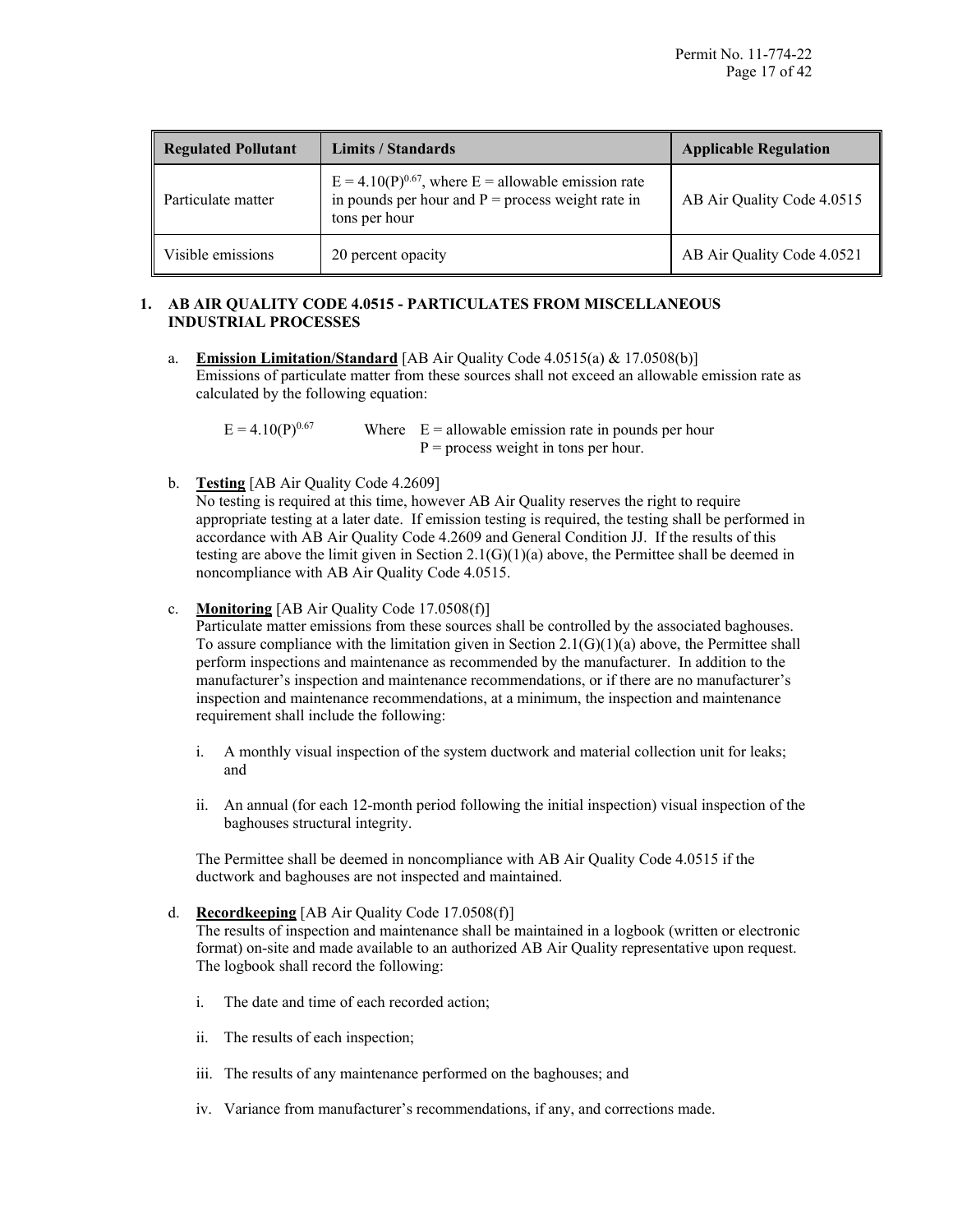The Permittee shall be deemed in noncompliance with AB Air Quality Code 4.0515 if these records are not maintained.

e. **Reporting** [AB Air Quality Code 17.0508(f)]

The Permittee shall submit a summary report of monitoring and recordkeeping activities postmarked on or before January 30 of each calendar year for the preceding six-month period between July and December and July 30 of each calendar year for the preceding six-month period between January and June. All instances of deviations from the requirements of this permit must be clearly identified.

Additionally, the Permittee shall submit the results of any maintenance performed on the baghouses within 30 days of a written request by AB Air Quality.

# **2. AB AIR QUALITY CODE 4.0521 - CONTROL OF VISIBLE EMISSIONS**

- a. **Emission Limitation/Standard** [AB Air Quality Code 4.0521(d) & 17.0508(b)] Visible emissions from these sources shall not be more than 20 percent opacity when averaged over a six-minute period. However, six-minute averaging periods may exceed 20 percent not more than once in any hour and not more than four times in any 24-hour period. In no event shall the six-minute average exceed 87 percent opacity.
- b. **Testing** [AB Air Quality Code 4.2610]

No testing is required at this time, however AB Air Quality reserves the right to require appropriate testing at a later date. If emission testing is required, the testing shall be performed in accordance with AB Air Quality Code 4.2610 and General Condition JJ. If the results of this testing are above the limit given in Section 2.1(G)(2)(a) above, the Permittee shall be deemed in noncompliance with AB Air Quality Code 4.0521.

c. **Monitoring** [AB Air Quality Code 17.0508(f)]

To assure compliance with the limitation given in Section  $2.1(G)(2)(a)$  above, once per month the Permittee shall observe the emission points of these sources for any visible emissions above normal. The Permittee shall establish "normal" for these sources in the first 30 days following the effective date of the permit. If visible emissions from these sources are observed to be above normal, the Permittee shall either: (a) be deemed to be in noncompliance with AB Air Quality Code 4.0521 or (b) demonstrate that the percent opacity from the emission points of these sources in accordance with AB Air Quality Code  $4.0501(c)(8)$  are below the limit given in Section  $2.1(G)(2)(a)$  above. If the demonstration in (b) above cannot be made, the Permittee shall be deemed to be in noncompliance with AB Air Quality Code 4.0521.

d. **Recordkeeping** [AB Air Quality Code 17.0508(f)]

Records (written or electronic format) of the above monitoring shall be maintained onsite and made available to an authorized AB Air Quality representative upon request. The records shall include the following:

- i. The date and time of each recorded action;
- ii. The results of each observation and/or test noting the source with emissions that were observed to be in noncompliance along with any corrective actions taken to reduce visible emissions; and
- iii. The results of any corrective actions performed.

The Permittee shall be deemed in noncompliance with AB Air Quality Code 4.0521 if these records are not maintained.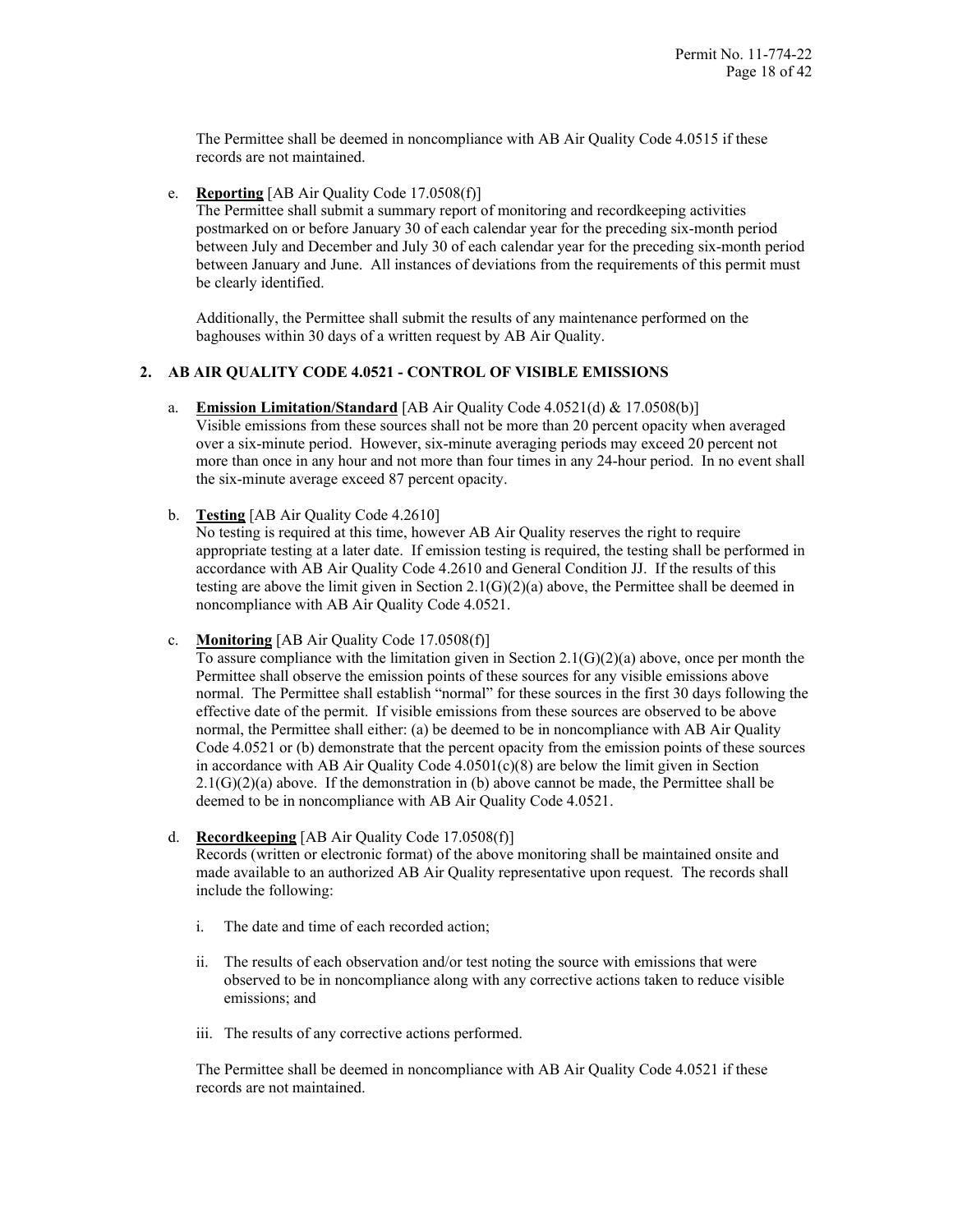# e. **Reporting** [AB Air Quality Code 17.0508(f)]

The Permittee shall submit a summary report of monitoring and recordkeeping activities postmarked on or before January 30 of each calendar year for the preceding six-month period between July and December and July 30 of each calendar year for the preceding six-month period between January and June. All instances of deviations from the requirements of this permit must be clearly identified.

# **J. Emission Source ID ES-GENR-01**

The following table provides a summary of limits and standards for the emission source referenced above:

| <b>Regulated Pollutant</b>  | Limits / Standards                             | <b>Applicable Regulation</b>                                    |
|-----------------------------|------------------------------------------------|-----------------------------------------------------------------|
| Hazardous air<br>pollutants | Work practice standards for natural gas firing | AB Air Quality Code 4.1111<br>(40 CFR Part 63, Subpart)<br>ZZZZ |

# **1. AB AIR QUALITY CODE 4.1111 - MAXIMUM ACHIEVABLE CONTROL TECHNOLOGY**

- a. **Emission Limitation/Standard** [AB Air Quality Code 4.1111 & 17.0508(b)] The generator shall comply with all requirements of WNCRQAQ Code 4.1111 and 40 CFR Part 63, Subpart ZZZZ - National Emission Standards for Reciprocating Internal Combustion Engines. By October 19, 2013, this generator shall be in compliance with the following operating limitations:
	- i. Change oil and filter every 500 hours or annually, whichever comes first.
	- ii. Inspect spark plugs every 1,000 hours or annually, whichever comes first.
	- iii. Inspect all hoses and belts every 500 hours of operation or annually, whichever comes first, and replace as necessary.
	- iv. Operate and maintain the RICE and control device (if any) according to the manufacturer's emission related written instructions or maintenance plan developed by the Permittee.
	- v. Install non-resettable hour meter if one is not already installed.
	- vi. Minimize the engine's time spent at idle during startup and minimize the engine's startup time to a period needed for appropriate and safe loading of the engine, not to exceed 30 minutes, after which time the non-startup emission limitation apply.
	- vii. There is no time limit on the use in emergency situations.
	- viii. Maintenance checks and readiness testing is limited to 100 hours per year.
	- ix. Operation during non-emergency situations is limited to 50 hours per year and counts toward the 100 hours per year for maintenance checks and readiness testing. The non-emergency situations cannot be used for peak shaving or to generate income for a facility to supply power to an electric grid or otherwise supply power as part of a financial arrangement with another entity; except that the emergency engine may operate for a maximum of 15 hours per year as part of a demand response program, but only as provided by 40 CFR  $63.6640(f)(1)(iii)$ .
	- x. Exceptions: If the emergency engine is operating during an emergency and it is not possible to shut down the engine in order to perform the work practice requirements on the above schedule, or if performing the work practice on the above schedule would otherwise pose an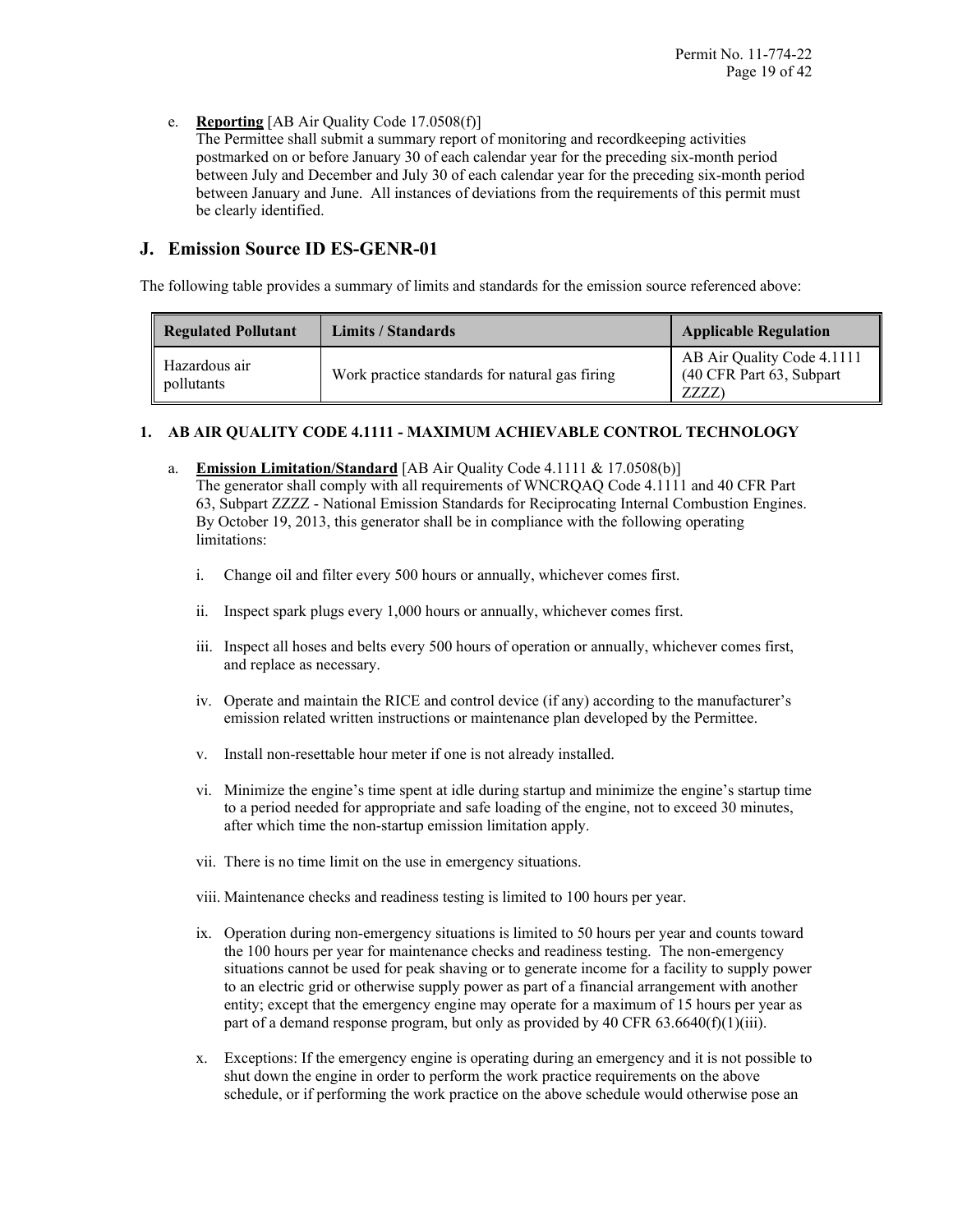unacceptable risk under Federal, State, or local law, the work practice can be delayed until the emergency is over or the unacceptable risk under Federal, State, or local law has abated. The work practice should be performed as soon as practicable after the emergency has ended or the unacceptable risk under Federal, State, or local law has abated. Any failure to perform the work practice on the schedule required must be reported along with the Federal, State or local law under which the risk was deemed unacceptable. As an option, an oil analysis program as described in 40 CFR 63.6625(j) may be utilized in order to extend the specified oil change requirement. The EPA Administrator may be petitioned pursuant to the requirements of 40 CFR 63.6(g) to implement alternative work practices.

- b. **Recordkeeping** [AB Air Quality Code 4.1111 & 17.0508(f)] The following records must be maintained:
	- i. Oil and filter change dates and corresponding hour on the hour meter, including data associated with the oil analysis program, if applicable;
	- ii. Inspection and replacement dates for air cleaners, hoses, and belts;
	- iii. Records of other emission-related repairs and maintenance performed; and
	- iv. The hours of operation of the engine that is recorded through the nonresettable hour meter. The Permittee must document how many hours are spent for emergency operation; including what classified the operation as emergency and how many hours are spent for non-emergency operation. If the engines are used for demand response operation, the owner or operator must keep records of the notification of the emergency situation, and the time the engine was operated as part of demand response.

Each record must be kept readily accessible in hard copy or electronic form for at least 5 years after the date of each occurrence, measurement, maintenance, corrective action, report, or record, according to  $\S 63.10(b)(1)$ .

# **2.2 - Multiple Emission Source Specific Conditions and Limitations**

# **A. Emission Source ID ES-MIX-01, ES-SPDR-01, ES-SPDR-02, ES-SPDR-03, ES-SPDR-04, ES-SPDR-05, ES-SPDR-06, ES-SPDR-07, ES-SPDR-08, ES-SPDR-09, ES-SPDR-10, ES-SPDR-11, ES-EXTR-01, ES-SLEV-01, ES-WWST-01, ES-BOIL-01, and ES-BOIL-02**

The following table provides a summary of limits and standards for the emission sources referenced above:

| <b>Regulated Pollutant</b>    | Limits / Standards                                        | <b>Applicable Regulation</b> |
|-------------------------------|-----------------------------------------------------------|------------------------------|
| Volatile organic<br>compounds | Less than 250 tons VOC per consecutive 12-month<br>period | AB Air Quality Code 4.0530   |

# **1. AB AIR QUALITY CODE 4.0530 - PREVENTION OF SIGNIFICANT DETERIORATION**

- a. **Emission Limitation/Standard** [AB Air Quality Code 4.0530(g) & 17.0508(b)] In order to preclude applicability of AB Air Quality Code 4.0530(g) for major sources and major modifications, these sources shall discharge into the atmosphere less than 250 tons of volatile organic compounds per consecutive 12-month period.
- b. **Testing** [AB Air Quality 4.2614] Performance testing of the VOC destruction efficiency of CD-TO-01 shall be performed once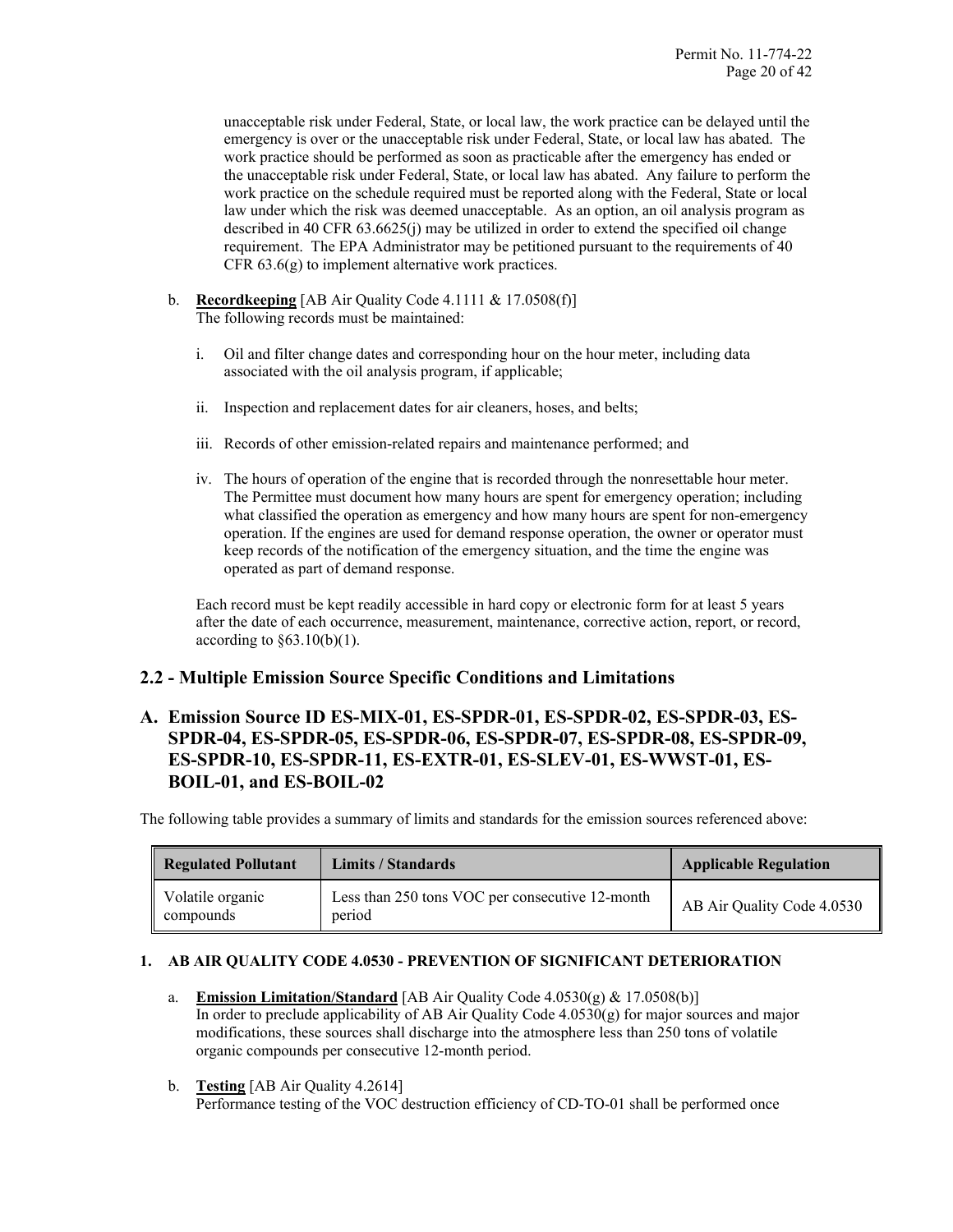every five years from the date of the previous performance test. The test shall be performed in accordance with AB Air Quality Code 4.0524(a), §60.743(b) and §60.745 of 40 CFR Part 60, and General Condition JJ. If the results of this testing exceed the standard given in Section  $2.1(C)(1)(a)$  above, the Permittee shall be deemed in noncompliance with AB Air Quality Code 4.0524 and 40 CFR Part 60, Subpart VVV.

- c. **Monitoring** [AB Air Quality 4.0614 & 17.0508(f)] Permanent total enclosures subject to 40 CFR 60.742(b)(2) will meet the following requirements:
	- iv. Sensors located along the perimeter of the enclosures shall monitor differential pressure between outside and inside the enclosure. Sensors will measure a range of 0.0 to 0.1 inches water column and have an accuracy of 0.25 percent of full scale;
	- v. Feedback from the sensors shall be collected and logged on a computer. Differential pressure readings from each sensor shall be logged every 15 seconds. An average of the six readings shall be taken every 15 seconds, and an accumulative average shall be calculated and logged over a running 3-hour period;
	- vi. Based on general ventilation standards, a differential pressure of 0.007 inches water column shall equate to a minimum air velocity of 200 feet per minute into the total enclosure;
	- viii. If the 3-hour average drops to 0.0075 inches water column, the monitoring system will provide an audible and visual alarm. At such times, the cause for the alarm shall be investigated, and corrective action shall be taken as needed;
	- ix. Differential pressure sensors shall be calibrated semiannually;
	- x. Preventive maintenance and calibration tasks for the total enclosure sensors shall be scheduled and documented using a computerized maintenance management system.
- d. **Monitoring** [AB Air Quality 4.0614 & 17.0508(f)] For the Carbon Adsorptions System (CD-SRS-01 and CD-SRS-02)
	- i. Continuous emission monitoring (CEM) analyzers shall monitor inlet and outlet VOC concentration in parts per million (ppm). The inlet sample shall be taken from a common inlet duct after all process exhaust connections, but before the solvent recovery system inlet. The outlet sample shall be taken from the common exhaust stack from each system.
	- ii. Every 15 seconds, an inlet and outlet ppm reading shall be taken and logged on a computer. An efficiency calculation shall be made for each 15 second reading and logged on this same computer. Every hour, the 15 second efficiency readings shall be averaged and logged on the computer. The efficiency readings shall also be averaged over the time it takes to complete 3 adsorption cycles for each carbon vessel, and a running average 3 cycle efficiency shall be calculated throughout each month. This rolling three-cycle average shall be the critical indicator for monitoring overall system efficiency for the two solvent recovery systems.
	- iii. The target efficiency will be 97 percent or better for each of the two solvent recovery systems. The computer monitoring system shall provide an audible and visual alarm if the system efficiency drops to this target efficiency. At such times, the cause for the alarm shall be investigated, and corrective action shall be taken as needed.
	- iv. The following key parameters shall also be monitored and on a computer: adsorption vessel inlet and outlet valve positions; steam valve position, flow rate (lbs/hour), and duration; and carbon bed temperature throughout the adsorption cycle.
	- v. Adsorption cycle times and steam flow rates shall be based on a combination of solvent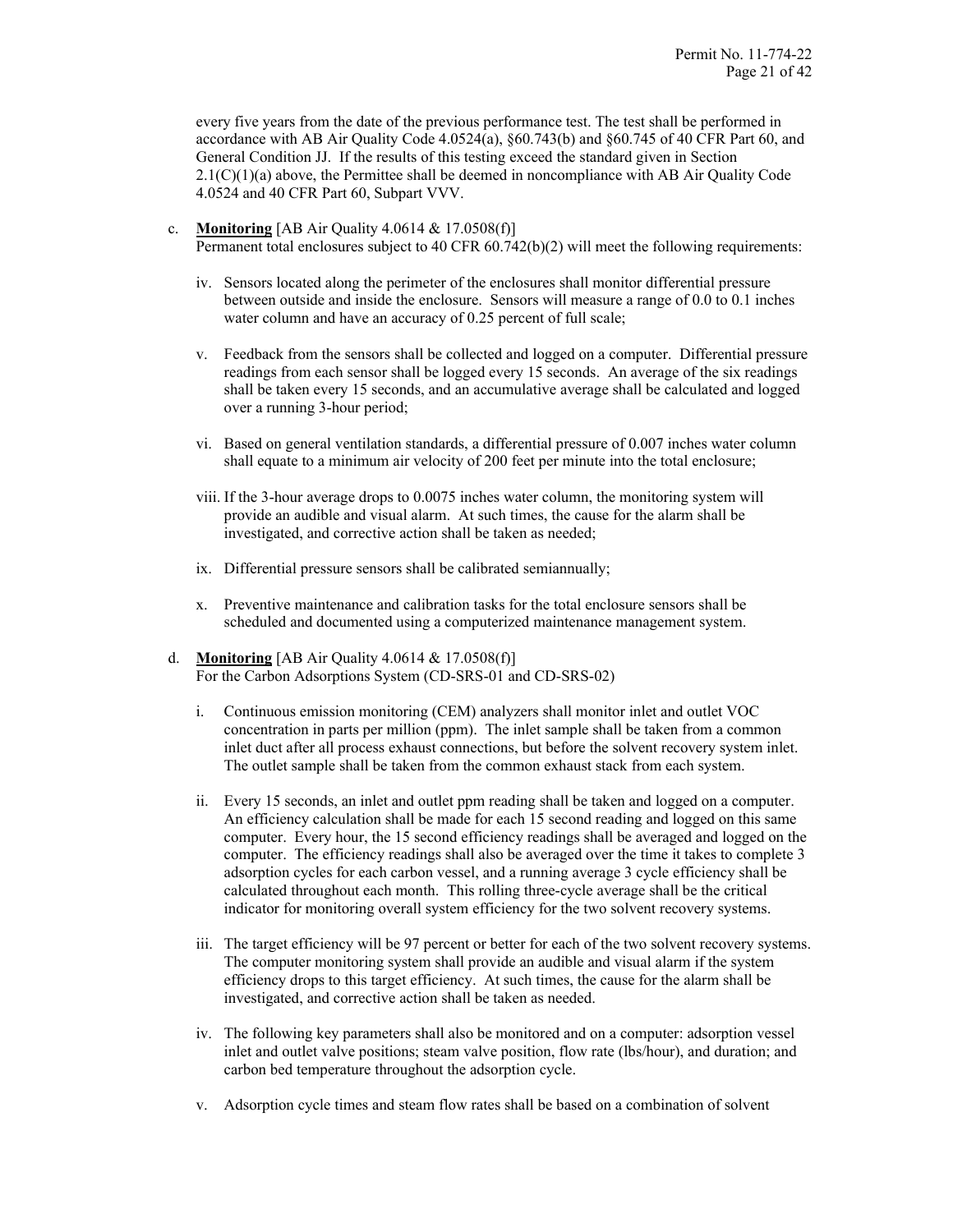loading and system manufacturer's recommendations. The computer monitoring system shall provide an audible and visual alarm if a component malfunction were to occur. At such times, the cause for the drop in efficiency shall be investigated, and corrective action shall be taken as needed.

- vi. The CEM analyzers shall be calibrated quarterly by facility personnel and annually by a certified outside technician.
- vii. Preventive maintenance and calibration tasks for the solvent recovery/carbon adsorption system shall be scheduled and documented using a computerized maintenance management system. Preventive maintenance frequencies shall be based on manufacturer's recommendations and the facility's equipment history.
- e. **Monitoring** [AB Air Quality 4.0614 & 17.0508(f)] For the Regenerative Thermal Oxidizer (CD-TO-01):
	- i. Temperature sensors shall monitor combustion chamber temperature during operation. The initial destruction test will determine the control device efficiency and the corresponding destruction test average combustion chamber temperature that will be required to maintain that efficiency.
	- ii. The target efficiency will be 98 percent or better. To ensure the target efficiency is being met, the combustion chamber temperature shall be logged on a computer every five minutes and used to calculate instantaneous and three hour average destruction efficiency. Audible and visual alarms will provide feedback if the instantaneous combustion chamber temperature falls 50 degrees Fahrenheit below the destruction test average combustion chamber temperature for a period of 15 minutes. Additionally, an audible and visual alarm will provide feedback if the 3-hour average combustion temperature drops below the destruction test average combustion chamber temperature.
	- iii. The following key parameters shall also be monitored on a computer: RTO damper positions and exhaust stack temperature. The computer monitoring system shall provide an audible and visual alarm if a component malfunction were to occur. At such times, the cause for the alarm shall be investigated, and corrective action shall be taken as needed.
	- iv. Preventive maintenance and calibration tasks for the RTO shall be scheduled and documented using a computerized maintenance management system. RTO preventative maintenance shall follow manufacturer's recommendations based on operating hours. RTO maintenance would include, but not limited to, testing of burner safety interlocks, visual inspection of combustion chamber and heat transfer media, lubrication of the main fan, calibration of temperature sensors, and inspection of control dampers.
- f. **Facility-wide Emissions** [AB Air Quality 17.0508(f)] If the total monthly VOC emissions exceed 18.75 tons, or the total monthly toluene emissions exceed 12 tons, investigation and corrective action shall be taken as needed.

g. **Recordkeeping** [AB Air Quality 17.0508(f)]

To assure compliance with the limitation given in Section  $2.2(A)(1)(a)$  above, the Permittee shall calculate VOC emissions monthly as the sum of each consecutive 12-month period. Calculations and the total amount of VOC emissions shall be recorded monthly in a logbook (written or electronic format). If the required monitoring is not conducted or the records are not maintained, the Permittee shall be deemed in noncompliance with AB Air Quality Code 4.0530. Additionally, the Permittee shall be deemed in noncompliance with AB Air Quality Code 4.0530 if the VOC emissions exceed the limitation given in Section 2.2(A)(1)(a) above.

h. **Recordkeeping** [AB Air Quality Code 17.0508(f)]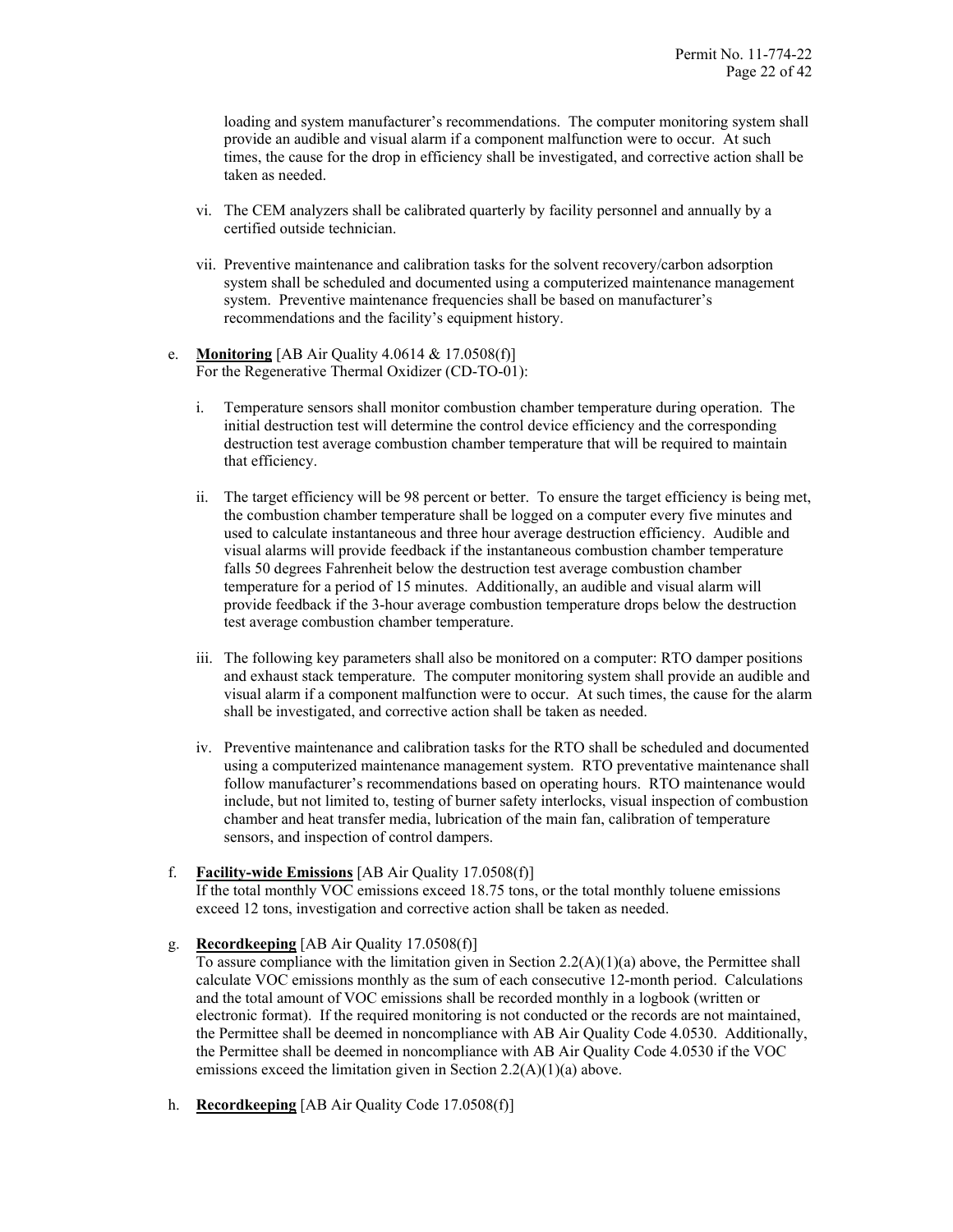For the permanent total enclosures, carbon adsorption system, and the RTO, the Permittee shall maintain the following information on-site for a period of at least five years:

- i. Inspection records;
- ii. Pressure, VOC, and temperature readings;
- iii. Preventative maintenance records; and
- iv. Records of any corrective actions taken for an exceedance of a target value.
- i. **Reporting** [AB Air Quality Code 17.0508(f)]

The Permittee shall submit a report of monitoring and recordkeeping activities postmarked on or before January 30 of each calendar year for the preceding three-month period between October and December, April 30 of each calendar year for the preceding three-month period between January and March, July 30 of each calendar year for the preceding three-month period between April and June, and October 30 of each calendar year for the preceding three-month period between July and September. The quarterly report shall include the following additional information:

- i. VOC emissions calculated monthly as the sum of each consecutive 12-month period for the air emission sources listed under this permit, including insignificant activities;
- ii. Number, duration, cause (including unknown, if applicable) of any exceedance of a target value and the corrective action taken; and
- iii. Number, duration, and cause (including unknown, if applicable) of any RTO temperature recorder or data logger downtime incidents.

# **B. Emission Source ID ES-MIX-01, ES-SPDR-01, ES-SPDR-02, ES-SPDR-03, ES-SPDR-04, ES-SPDR-05, ES-SPDR-06, ES-SPDR-07, ES-SPDR-08, ES-SPDR-9, ES-SPDR-10, ES-SPDR-11, ES-EXTR-01, ES-WWST-01, ES-CURE-01, ES-CURE-02, ES-CURE-03, ES-CURE-04, ES-PACK-01, ES-SLEV-011, and ES-NEXPRESS1**

The following table provides a summary of limits and standards for the emission sources referenced above:

| <b>Regulated Pollutant</b>  | Limits / Standards                                                  | <b>Applicable Regulation</b>                                     |
|-----------------------------|---------------------------------------------------------------------|------------------------------------------------------------------|
| Hazardous air<br>pollutants | Multiple compliance options for coating and<br>printing subcategory | AB Air Quality Code 4.1111<br>(40 CFR Part 63, Subpart)<br>0000) |

<sup>1</sup>ES-SLEV-01 and ES-NEXPRESS are subject to this subsection when compliance with 40 CFR Part 63, Subparts MMMM and PPPP is demonstrated by compliance with Subpart OOOO.

# **1. AB AIR QUALITY CODE 4.1111 - MAXIMUM ACHIEVABLE CONTROL TECHNOLOGY**

a. **Emission Limitation/Standard** [AB Air Quality Code 4.1111(a) & 17.0508(b)] The coating operations shall comply with all requirements of WNCRQAQ Code 4.1111 and 40 CFR Part 63, Subpart OOOO - National Emission Standards for Hazardous Air Pollutants: Printing, Coating, and Dyeing of Fabrics and Other Textiles. Emissions of organic HAP from the coating operations shall meet one of the applicable emission limits in Table 1 of the subpart, including: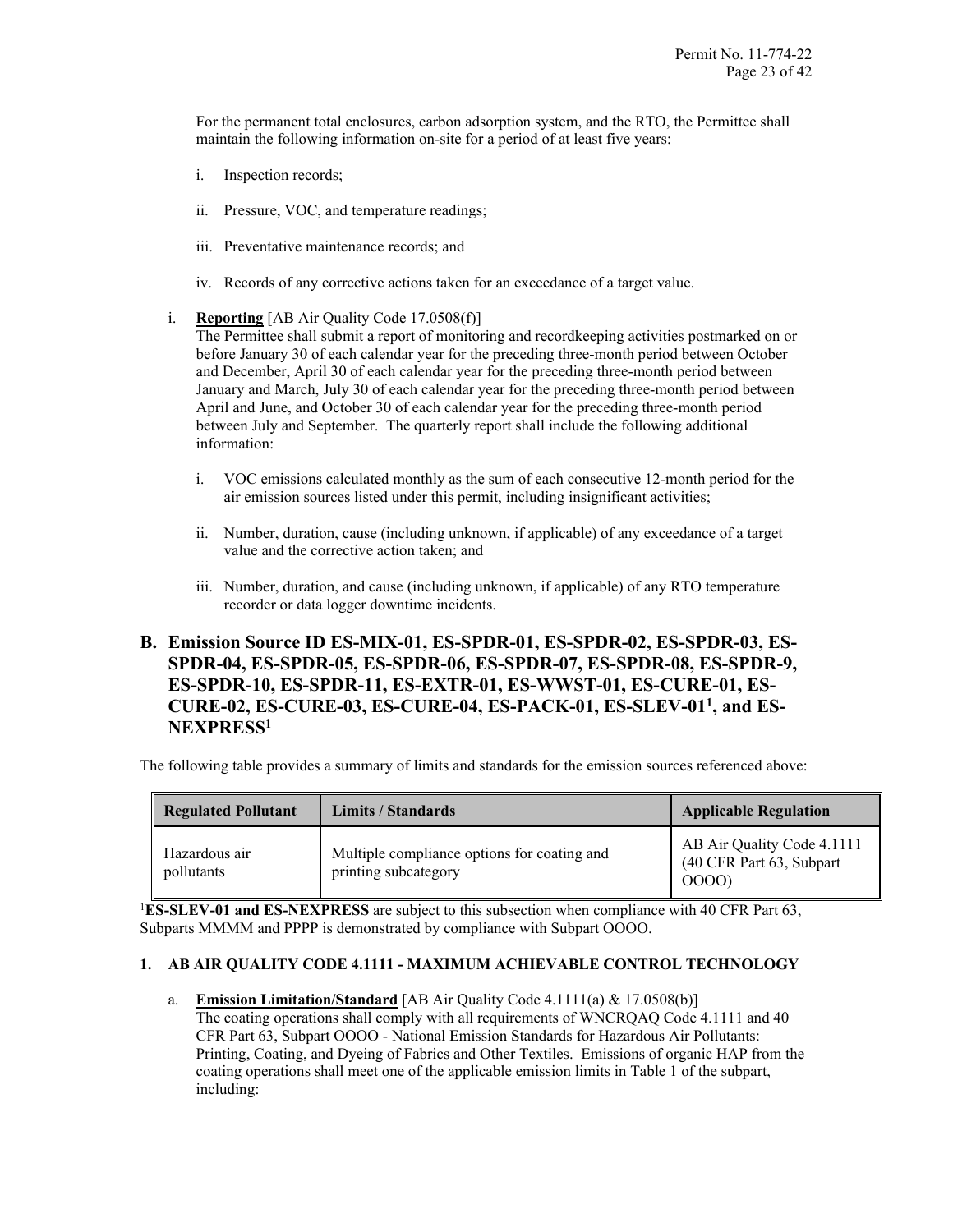- i. Reduce organic HAP emissions to the atmosphere by achieving at least a 97 percent organic HAP overall control efficiency; or
- ii. Limit organic HAP emissions to the atmosphere to no more than 0.12 kg of organic HAP per kg of solids applied.
- b. **Monitoring** [AB Air Quality Code 4.1111 & 17.0508(f)]

The Permittee's proposed compliance strategy, as described in the letter to the Agency dated February 16, 2009, is considered an alternative method because a mass flow meter is not used to determine exactly how much toluene is captured by the carbon beds. On June 3, 2009, the Agency submitted a formal request to EPA for approval of the proposed compliance strategy. Until such time that the EPA responds otherwise, the Permittee shall continue to monitor HAP usage and emissions according to the proposed compliance strategy.

- c. **Recordkeeping** [AB Air Quality Code 4.1111 & 17.0508(f)] Until such time that the EPA responds otherwise, the Permittee shall continue to keep records of HAP usage and emissions according to the proposed compliance strategy.
- d. **Reporting** [AB Air Quality Code 4.1111(a) &17.0508(f)]

The Permittee shall submit reports postmarked on or before January 30 of each calendar year for the preceding three-month period between October and December, April 30 of each calendar year for the preceding three-month period between January and March, July 30 of each calendar year for the preceding three-month period between April and June, and October 30 of each calendar year for the preceding three-month period between July and September. The reports will document the rolling 12-month average organic HAP control efficiency or emission rate corresponding to the limit selected in Section 2.2.B.1.a above for each month in the reporting period. All instances of deviations from the requirements of this permit must be clearly identified.

# **C. Emission Source ID ES-BOIL-01, ES-BOIL-02**

The following table provides a summary of limits and standards for the emission sources referenced above:

| <b>Regulated Pollutant</b>  | Limits / Standards                      | <b>Applicable Regulation</b> |
|-----------------------------|-----------------------------------------|------------------------------|
| Hazardous air<br>pollutants | Work practice standards for natural gas | AB Air Quality Code 4.1109   |

# **1. AB AIR QUALITY CODE 4. 1111 - MAXIMUM ACHIEVABLE CONTROL TECHNOLOGY (MACT - 40 CFR PART 63 SUBPART DDDDD)**

a. **Applicability** [AB Air Quality Code 4.1111(a) & 17.0508(b)]

For the existing source(s) designed to burn gas 1 fuels with a heat input capacity equal to or greater than 10 million Btu per hour, the Permittee shall comply with all applicable provisions, including the monitoring, recordkeeping, and reporting contained in AB Air Quality Code 4.1111 "Maximum Achievable Control Technology" (MACT) as promulgated in 40 CFR 63, Subpart DDDDD, "National Emission Standards for Hazardous Air Pollutants for Major Sources: Industrial, Commercial, and Institutional Boilers and Process Heaters" and Subpart A "General Provisions."

- b. **Definitions and Nomenclature** [AB Air Quality Code 4.1111 & 17.0508(f)] For the purpose of this permit condition, the definitions and nomenclature contained in 40 CFR 63.7575 shall apply.
- c. **40 CFR Part 63 Subpart A General Provisions** [AB Air Quality Code 4.1111 & 17.0508(f)] The Permittee shall comply with the requirements of 40 CFR 63 Subpart A General Provisions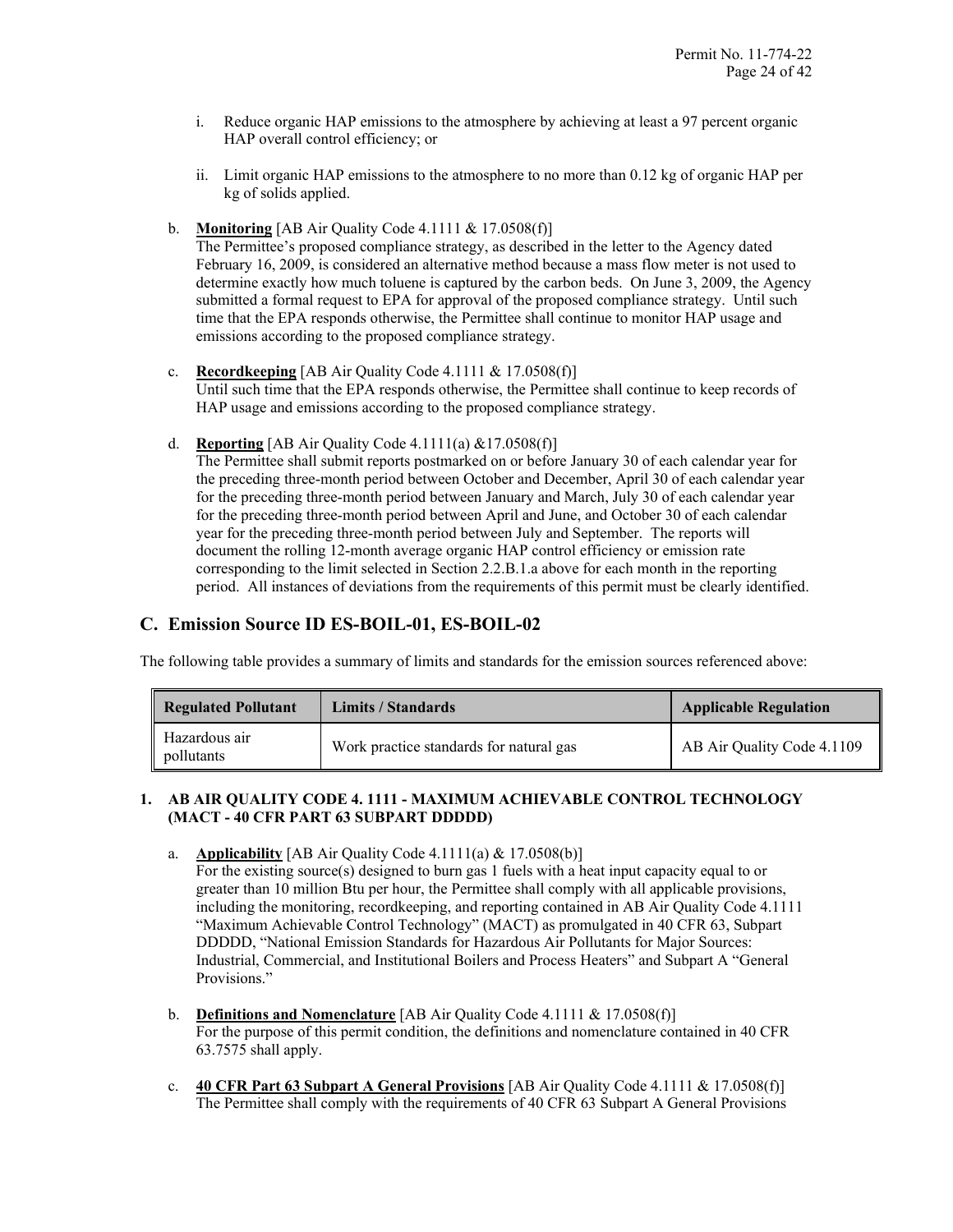according to the applicability of Subpart A to such sources as identified in Table 10 to 40 CFR Part 63, Subpart DDDDD.

- d. **Notifications** [AB Air Quality Code 4.1111 & 17.0508(f)] The Permittee shall submit a Notification of Compliance Status. The notification must be signed by a responsible official and sent before the close of business on the 60th day following the completion of the initial tune up and one time energy assessment (whichever is later). The
	- notification shall contain the following: i. A description of the affected unit(s) including identification of which subcategories the unit is
	- in, the design heat input capacity of the unit, and description of the fuel(s) burned.
	- ii. The following certification(s) of compliance, as applicable:
		- 1. This facility completed the required initial tune-up for all of the boilers and process heaters covered by 40 CFR 63 Subpart DDDDD at the site according to the procedures in.40 CFR  $63.7540(a)(10)(i)$  through (vi); and
		- 2. This facility has had an energy assessment performed according to 40 CFR 63.7530(e) and is an accurate depiction of the facility at the time of the assessment, or that the maximum number of on-site technical hours specified in the definition of energy assessment applicable to the facility has been expended.
- e. **General Compliance Requirements** [AB Air Quality Code 4.1111 & 17.0508(f)] The Permittee shall be in compliance with the work practice standards in this subpart. These standards apply at all times the affected unit is operating.
- f. **Work Practice Standards** [AB Air Quality Code 4.1111 & 17.0508(f)] The Permittee shall conduct a tune-up of the source(s) annually as specified below:
	- i. As applicable, inspect the burner, and clean or replace any components of the burner as necessary (the Permittee may delay the burner inspection until the next scheduled or unscheduled unit shutdown;
	- ii. Inspect the flame pattern, as applicable, and adjust the burner as necessary to optimize the flame pattern. The adjustment should be consistent with the manufacturer's specifications, if available;
	- iii. Inspect the system controlling the air-to-fuel ratio, as applicable, and ensure that it is correctly calibrated and functioning properly (you may delay the inspection until the next scheduled unit shutdown);
	- iv. Optimize total emissions of carbon monoxide. This optimization should be consistent with the manufacturer's specifications, if available, and with any NOX requirement to which the unit is subject;
	- v. Measure the concentrations in the effluent stream of carbon monoxide in parts per million, by volume, and oxygen in volume percent, before and after the adjustments are made (measurements may be either on a dry or wet basis, as long as it is the same basis before and after the adjustments are made). Measurements may be taken using a portable CO analyzer;
	- vi. Each annual tune-up shall be conducted no more than 13 months after the previous tune-up;
	- vii. If the unit is not operating on the required date for a tune-up, the tune-up must be conducted within 30 calendar days of startup;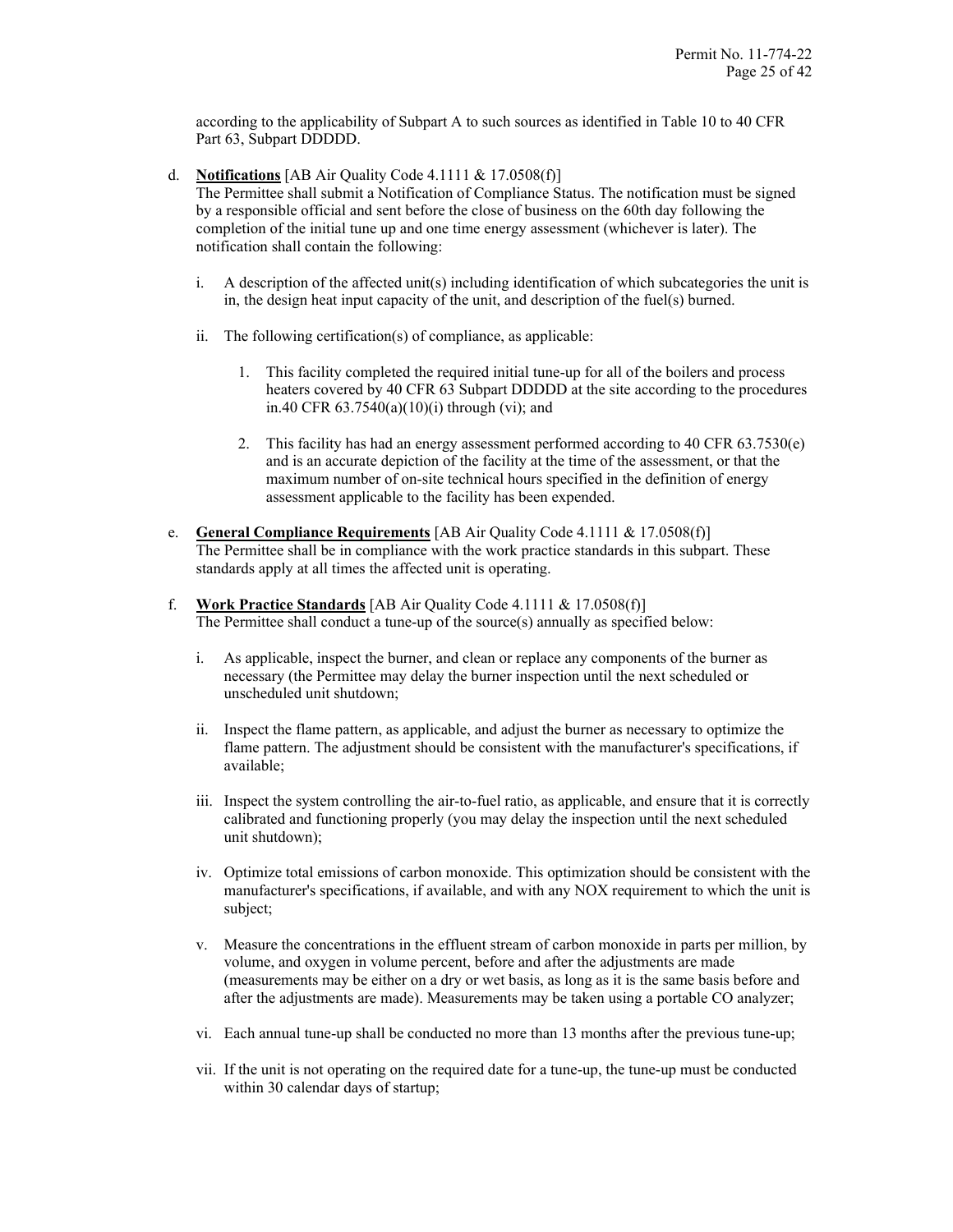- viii. At all times, you must operate and maintain any affected source, including associated air pollution control equipment and monitoring equipment, in a manner consistent with safety and good air pollution control practices for minimizing emissions. Determination of whether such operation and maintenance procedures are being used will be based on information available to the Administrator that may include, but is not limited to, monitoring results, review of operation and maintenance procedures, review of operation and maintenance records, and inspection of the source.
- ix. The Permittee shall be deemed in noncompliance with AB Air Quality Code 4.1111 if the requirements in Section 2.2 C.1.g are not met.
- g. **Energy Assessment Requirements** [AB Air Quality Code 4.1111 & 17.0508(f)] The Permittee shall have a one-time energy assessment performed by a qualified energy assessor. The energy assessment must address the requirements in 40 CFR 63 Subpart DDDDD, Table 3, with the extent of the evaluation for items (a) to (e) in Table 3 appropriate for the on-site technical hours listed in §63.7575: [§63.7500(a)(1), Table 3]
	- i. The Permittee shall be deemed in noncompliance with AB Air Quality Code 4.1111 if these requirements are not met.
- h. **Recordkeeping Requirements** [AB Air Quality Code 4.1111 & 17.0508(f)] The Permittee shall keep the following:
	- i. A copy of each notification and report submitted to comply with this subpart, including all documentation supporting any Initial Notification or Notification of Compliance Status, or semiannual compliance report that has been submitted, according to the requirements in 40 CFR 63.10(b)(2)(xiv) .
	- ii. Maintain on-site and submit, if requested by the Administrator, an annual report containing the information in paragraphs (1) through (3) below:
		- 1. The concentrations of carbon monoxide in the effluent stream in parts per million by volume, and oxygen in volume percent, measured before and after the adjustments of the source;
		- 2. A description of any corrective actions taken as a part of the combustion adjustment This facility has had an energy assessment performed according to 40 CFR 63.7530(e)" [i.e., Section 2.1 E.5.h.] and is an accurate depiction of the facility at the time of the assessment, or that the maximum number of on-site technical hours specified in the definition of energy assessment applicable to the facility has been expended; and
		- 3. The type and amount of fuel used over the 12 months prior to the annual adjustment, but only if the unit was physically and legally capable of using more than one type of fuel during that period. Units sharing a fuel meter may estimate the fuel use by each unit.
	- iii. The associated records for Sections 2.2 C.1.e through g.
	- iv. The Permittee shall
		- 1. Maintain records in a form suitable and readily available for expeditious review;
		- 2. Keep each record for 5 years following the date of each occurrence, measurement, maintenance, corrective action, report, or record; and
		- 3. Keep each record on site for at least 2 years after the date of each occurrence,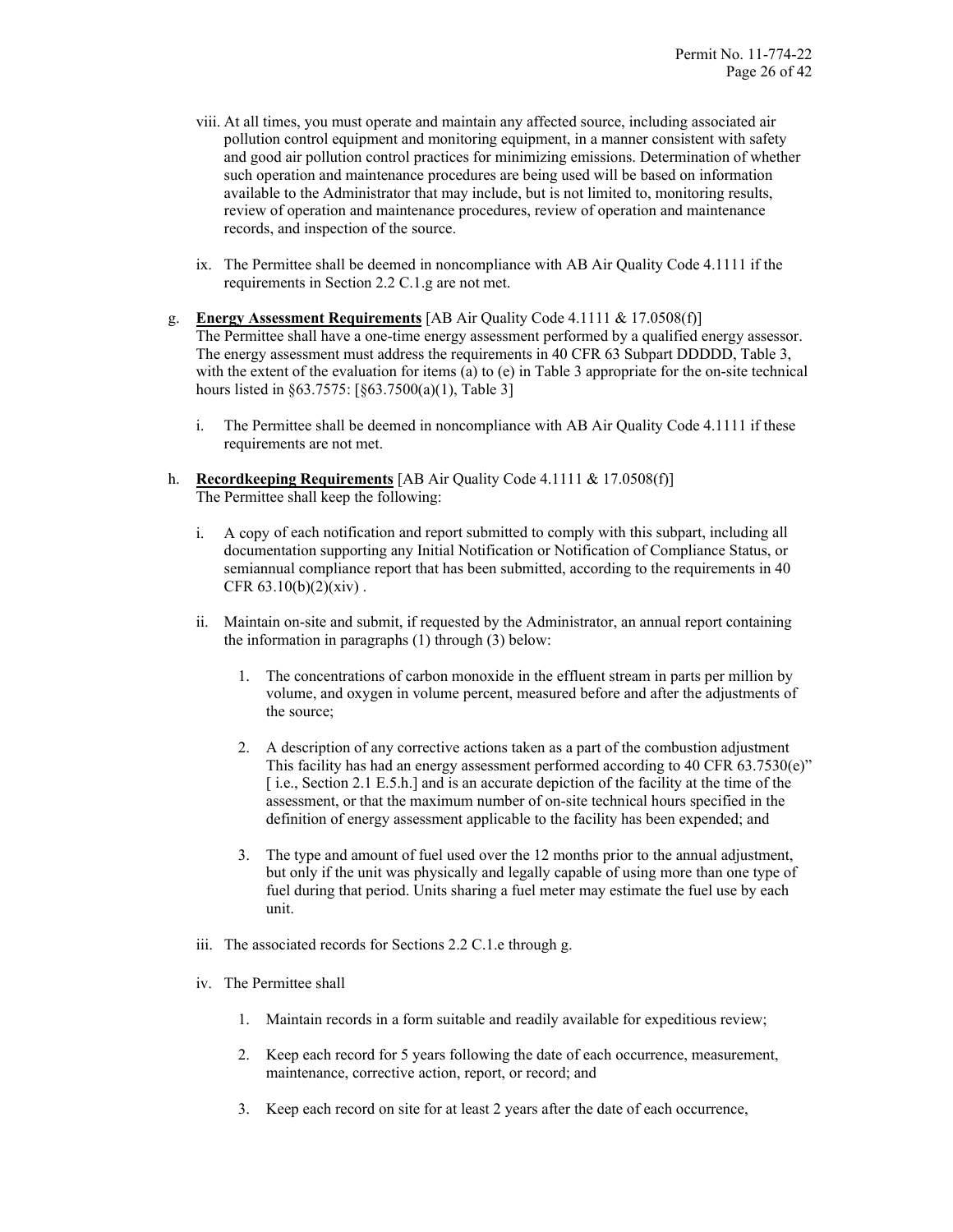measurement, maintenance, corrective action, report, or record. The Permittee can keep the records offsite for the remaining 3 years.

- v. The Permittee shall be deemed in noncompliance with AB Air Quality Code 4.1111 if records are not maintained as described in Sections 2.2.C.1.d through h.
- i. **Reporting Requirements** [AB Air Quality Code 4.1111 & 17.0508(f)]

Pursuant to 40 CFR 63.7550(b), the Permittee shall submit compliance reports to the AB Air Quality on an annual basis. The Permittee shall submit the compliance report postmarked on or before January 30 of each calendar year for the preceding 12-month period.

- i. This report must also be submitted electronically via the Compliance and Emissions Data Reporting Interface (CEDRI). (CEDRI can be accessed through the EPA's Central Data Exchange (CDX) (https://cdx.epa.gov/).) You must use the appropriate electronic report in CEDRI for this subpart. Instead of using the electronic report in CEDRI for this subpart, you may submit an alternate electronic file consistent with the XML schema listed on the CEDRI Web site (http://www.epa.gov/ttn/chief/cedri/index.html), once the XML schema is available. If the reporting form specific to this subpart is not available in CEDRI at the time that the report is due, you must submit the report to the Administrator at the appropriate address listed in §63.13. You must begin submitting reports via CEDRI no later than 90 days after the form becomes available in CEDRI.
- ii. The compliance report must contain the following information:
	- 1. Company name and address;
	- 2. Process unit information, emissions limitations, and operating parameter limitations;
	- 3. Date of report and beginning and ending dates of the reporting period;
	- 4. The total operating time during the reporting period;
	- 5. If there are no deviations from the requirements of the work practice requirements in Section 2.2.C.1.f above, a statement that there were no deviations from the work practice standards during the reporting period; and
	- 6. Include the date of the most recent tune-up for each unit required according to Section 2.2.C.1.f . Include the date of the most recent burner inspection if it was not done as scheduled and was delayed until the next scheduled or unscheduled unit shutdown
- iii. For deviations from a work practice standard during the reporting period, the report must contain the following information:
	- 1. A description of the deviation and which emission limit or operating limit from which you deviated; and
	- 2. Information on the number, duration, and cause of deviations (including unknown cause), as applicable, and the corrective action taken.
- iv. Permittee shall be deemed in noncompliance with AB Air Quality Code 4.1111 if records are not maintained as described in Sections 2.2.C.1.h.i through iii.

# **D. Facility Wide**

The following table provides a summary of limits and standards for the emission sources referenced above: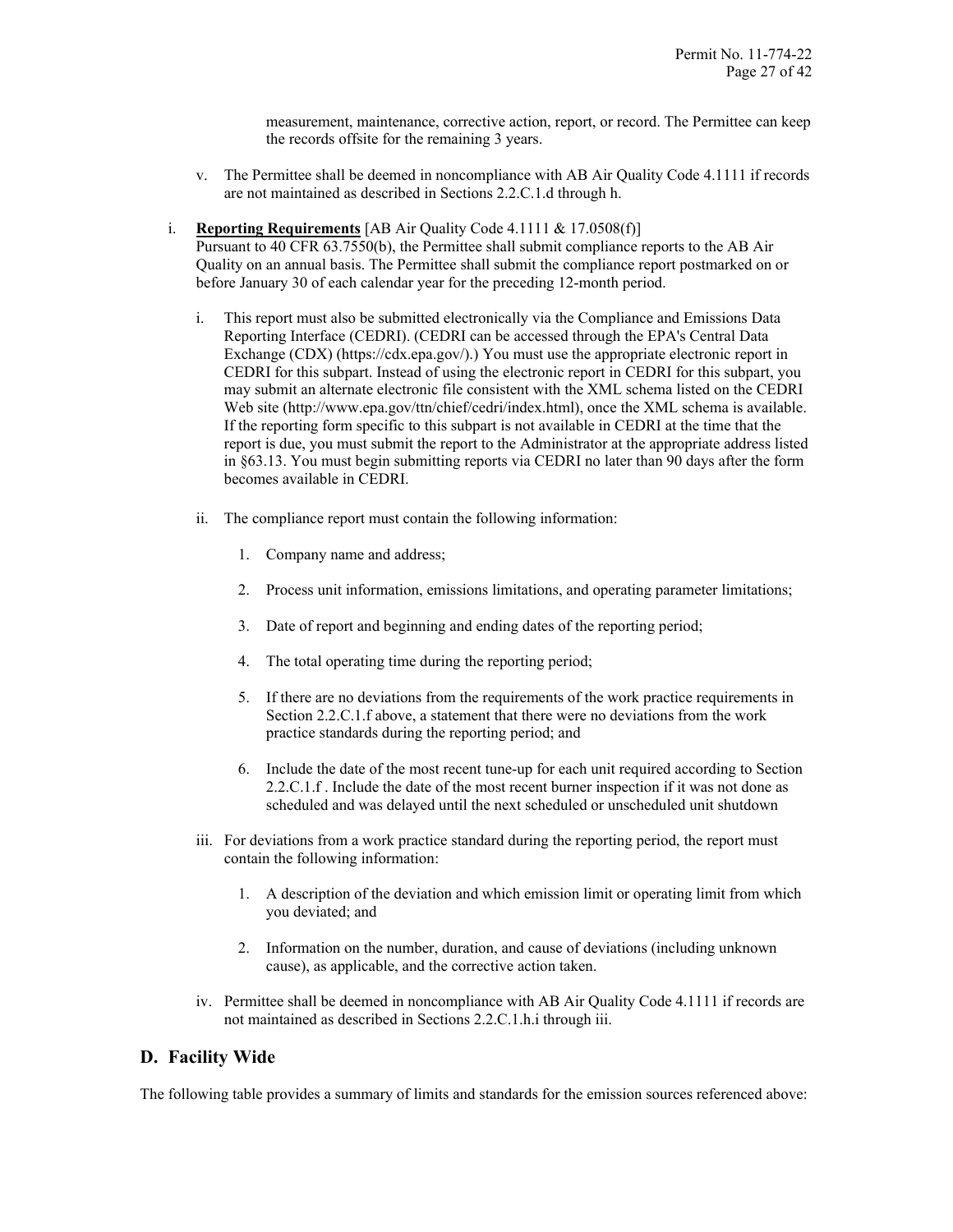| <b>Regulated Pollutant</b> | <b>Limits / Standards</b>                                       | <b>Applicable Regulation</b> |
|----------------------------|-----------------------------------------------------------------|------------------------------|
| Odorous emissions          | Local enforceable only:<br>Odorous emissions must be controlled | AB Air Quality Code 4.1806   |
| Toxic air pollutants       | Local enforceable only:<br>Emission point parameters            | AB Air Quality Code 17.0700  |

# **1. AB AIR QUALITY CODE 4.1806 - CONTROL AND PROHIBITION OF ODOROUS EMISSIONS (LOCAL-ENFORCEABLE ONLY)**

a. **Emission Limitation/Standard** [AB Air Quality Code 4.1806(e) & 17.0508(b)] The Permittee shall not operate the facility without implementing management practices or installing and operating odor control equipment sufficient to prevent odorous emissions from the facility from causing or contributing to objectionable odors beyond the facility's boundary.

# **2. AB AIR QUALITY CODE 17.0700 - TOXIC AIR POLLUTANT PROCEDURES (LOCAL-ENFORCEABLE ONLY)**

Pursuant to AB Air Quality Code 17.0700 and 4.1100, an application for a toxic air pollutant compliance demonstration has been submitted and approved. The compliance demonstration is detailed in the tables below. Upon written request from AB Air Quality, the Permittee shall verify compliance with the parameters used in the air dispersion modeling demonstration. Before modifying these parameters, the Permittee must demonstrate compliance with AB Air Quality Code 4.1100.

|                                      |          | <b>Compliance Demonstration Method</b>                                                           |                                                     |  |
|--------------------------------------|----------|--------------------------------------------------------------------------------------------------|-----------------------------------------------------|--|
| <b>Evaluated Toxic Air Pollutant</b> | CAS No.  | <b>Actual Emission Rate</b><br><b>Below Toxics</b><br><b>Permitting Emission</b><br>Rate (TPER)? | <b>Air Dispersion</b><br><b>Modeling Conducted?</b> |  |
| Methyl Ethyl Ketone (MEK)            | 78-93-3  | No                                                                                               | Yes                                                 |  |
| Toluene                              | 108-88-3 | No                                                                                               | Yes                                                 |  |

For reference, the air dispersion modeling parameters follow:

| <b>Parameter</b>                 | <b>Point Sources</b>   |                        |                         |
|----------------------------------|------------------------|------------------------|-------------------------|
|                                  | <b>CD-SRS-01 Stack</b> | <b>CD-SRS-02 Stack</b> | <b>ES-WWST-01 Stack</b> |
| Distance to<br>Property Line (m) | 102.9                  | 102.9                  | 102.9                   |
| Stack Height (m)                 | 7.62                   | 10.0                   | 8.75                    |
| Temperature $({}^{\circ}K)$      | 324.8                  | 324.8                  | 293                     |
| Exit Velocity $(m/s)$            | 13.41                  | 17.13                  | 0.24                    |
| Diameter (m)                     | 1.68                   | 1.524                  | 0.61                    |
| MEK (lb/hr)                      |                        |                        | 2.0                     |
| Toluene (lb/hr)                  | 55.0                   | 55.0                   | 2.0                     |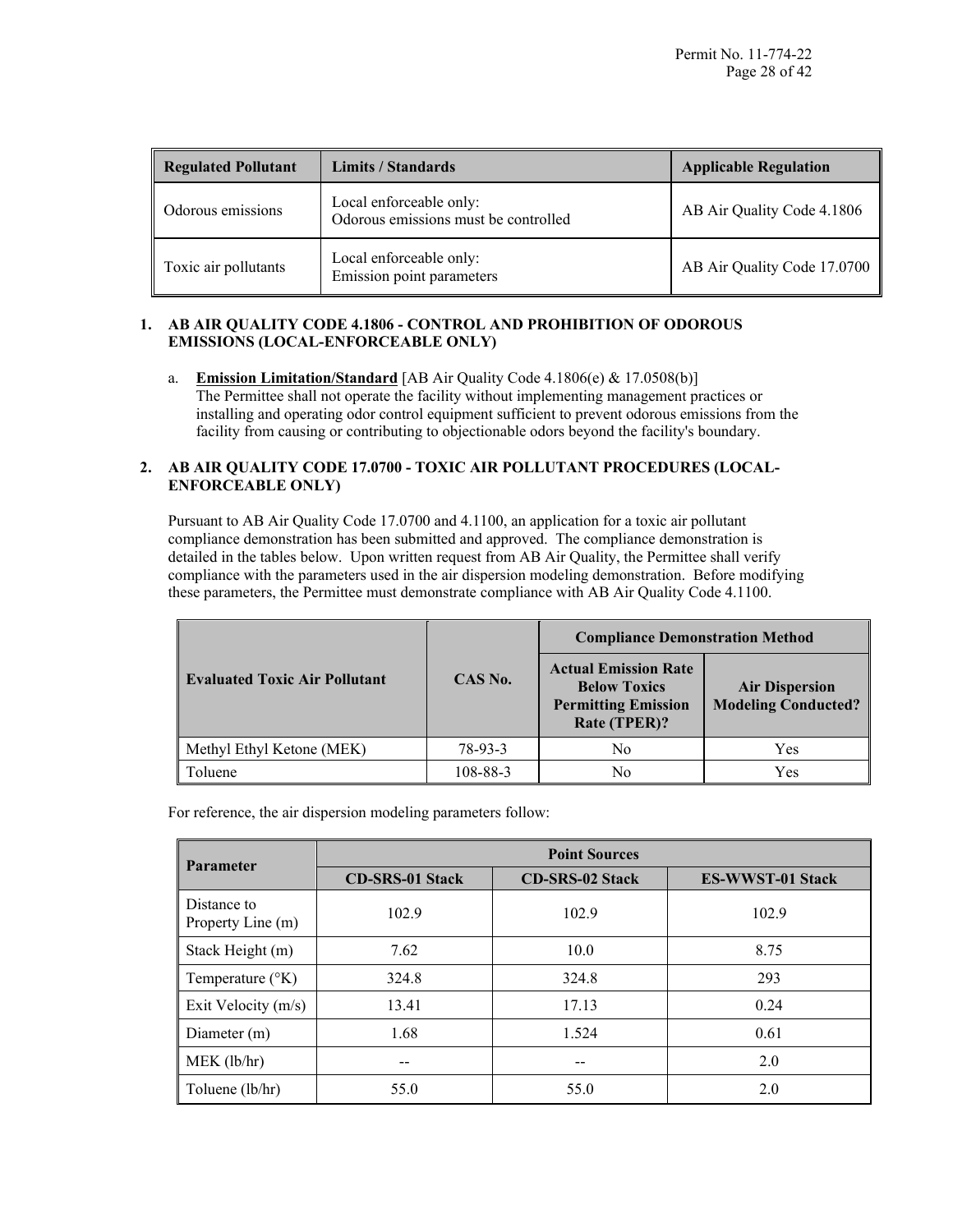| <b>Parameter</b>                   | <b>Volume Source</b>           |  |
|------------------------------------|--------------------------------|--|
|                                    | <b>Fugitives from Building</b> |  |
| Distance to<br>Property Line (m)   | 30.8                           |  |
| Release Height (m)                 | 3.81                           |  |
| Initial Lateral<br>Dimension $(m)$ | 27.8                           |  |
| Initial Vertical<br>Dimension (m)  | 3.54                           |  |
| MEK (lb/hr)                        | 38.0                           |  |
| Toluene (lb/hr)                    | 36.5                           |  |

Note: The air dispersion modeling analysis represented above was performed for Permit No. 11-774- 06. The toxics evaluation conducted by the AB Air Quality found the facility did not emit MEK in excess of the toxics permitting emission rates listed in AB Air Quality Code 17.0711. A netting exercise conducted by the AB Air Quality in accordance with AB Air Quality Code 17.0700 found that no net increase in toluene would occur from the modification for ES-SPDR-10 (Permit No. 11-774- 06B). The replacement of two spinning lathes with a knife coater resulted in an increase in potential emissions of one toxic air pollutant, toluene. The facility-wide toluene emission rate used in the modeling analysis represented in Part I, Section 2.2.D.3 was 112 pounds per hour. The potential (controlled) facility-wide toluene emission rate for the additional processes added since the original air dispersion modeling performed in 2006 is lower than the modeled emission rate and no further analysis is necessary.

# **SECTION 3 - GENERAL CONDITIONS AND LIMITATIONS**

This section describes terms and conditions applicable to this Title V facility. All references to the "permit" in this section apply only to Part I of the permit.

- A. **General Provisions** [NCGS 143-215 and AB Air Quality Code 17.0508(i)(16)]
	- 1. Terms not otherwise defined in this permit shall have the meaning assigned to such terms as defined in AB Air Quality Code Chapters 4 and 17.
	- 2. The terms, conditions, requirements, limitations, and restrictions set forth in this permit are binding and enforceable pursuant to NCGS 143-215.114A and 143-215.114B, including assessment of civil and/or criminal penalties. Any unauthorized deviation from the conditions of this permit may constitute grounds for revocation and/or enforcement action by AB Air Quality.
	- 3. This permit is not a waiver of or approval of any other permits that may be required for other aspects of the facility which are not addressed in this permit.
	- 4. This permit does not relieve the Permittee from liability for harm or injury to human health or welfare, animal or plant life, or property caused by the construction or operation of this permitted facility, or from penalties therefore, nor does it allow the Permittee to cause pollution in contravention of local laws or rules, unless specifically authorized by an order from AB Air Quality.
	- 5. Except as identified as local-only requirements in this permit, all terms and conditions contained herein shall be enforceable by AB Air Quality, the EPA, and citizens of the United States as defined in the Federal Clean Air Act.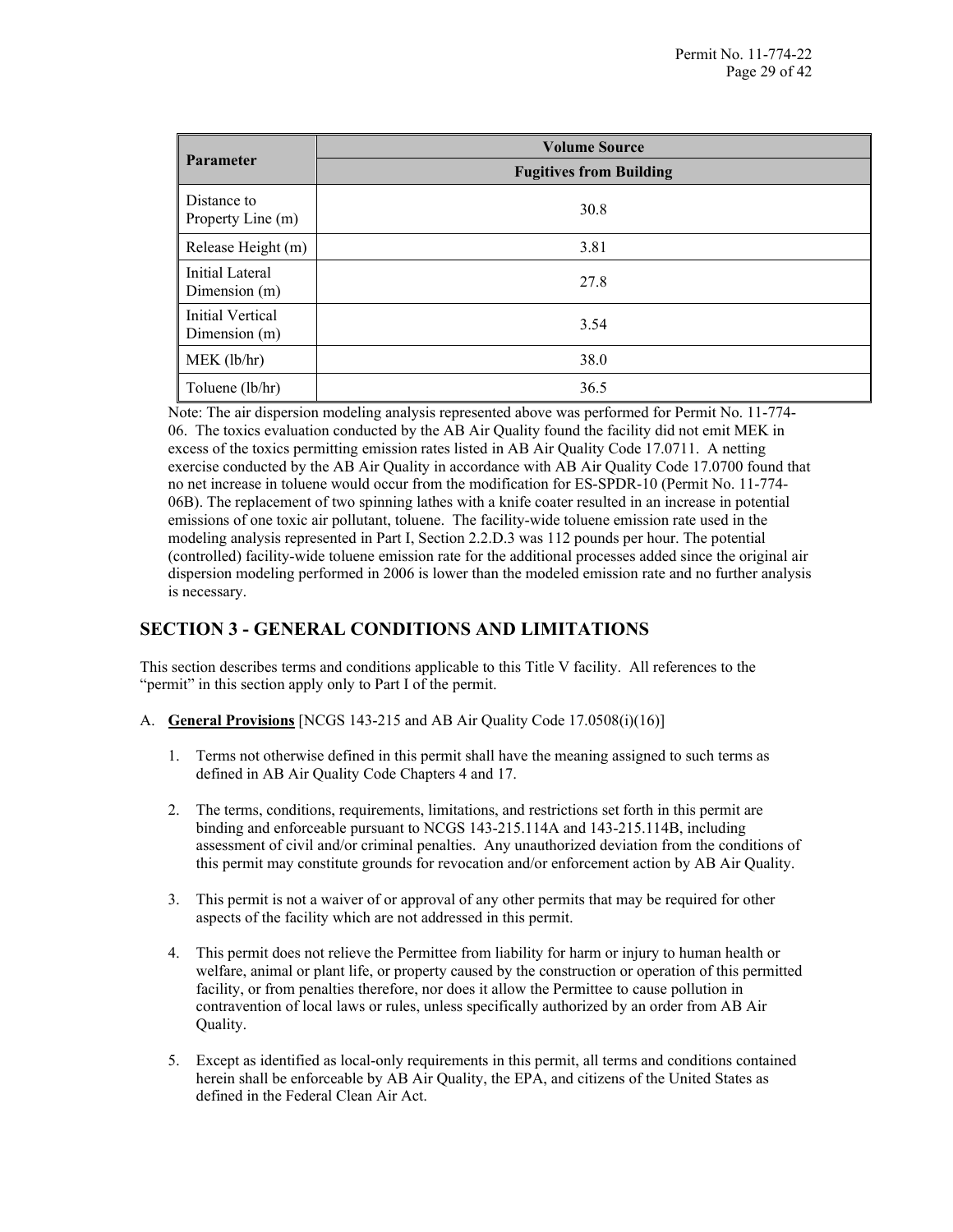6. Any stationary source of air pollution shall not be operated, maintained, or modified without the appropriate and valid permits issued by AB Air Quality, unless the source is exempted by rule. AB Air Quality may issue a permit only after it receives reasonable assurance that the installation will not cause air pollution in violation of any of the applicable requirements. A permitted installation may only be operated, maintained, constructed, expanded, or modified in a manner that is consistent with the terms of this permit.

# B. **Permit Availability** [AB Air Quality Code 17.0507(k) and 17.0508 (i)(9)(B)]

The Permittee shall have available at the facility a copy of this permit and shall retain for the duration of the permit term one complete copy of the application and any information submitted in support of the application package. The permit and application shall be made available to an authorized representative of AB Air Quality upon request.

# C. **Severability Clause** [AB Air Quality Code 17.0508(i)(2)]

In the event of an administrative challenge to a final and binding permit in which a condition is held to be invalid, the provisions in this permit are severable so that all requirements contained in the permit, except those held to be invalid, shall remain valid and must be complied with.

# D. **Submissions** [AB Air Quality Code 17.0507(e) and 17.0508(i)(16)]

Except as otherwise specified herein, one copy of all documents, reports, test data, monitoring data, notifications, request for renewal, and any other information required by this permit shall be submitted to AB Air Quality.

# E. **Duty to Comply** [AB Air Quality Code 17.0508(i)(3)]

The Permittee shall comply with all terms, conditions, requirements, limitations and restrictions set forth in this permit. Noncompliance with any permit condition except conditions identified as localonly requirements constitutes a violation of the Federal Clean Air Act. Noncompliance with any permit condition is grounds for enforcement action, for permit termination, revocation and reissuance, or modification, or for denial of a permit renewal application.

# F. **Circumvention** - LOCAL ENFORCEABLE ONLY

The facility shall be properly operated and maintained at all times in a manner that will effect an overall reduction in air pollution. Unless otherwise specified by this permit, no emission source may be operated without the concurrent operation of its associated air pollution control device(s) and appurtenances.

# G. **Permit Modifications**

- 1. Administrative Permit Amendments [AB Air Quality Code 17.0514] The Permittee shall submit an application for an administrative permit amendment in accordance with AB Air Quality Code 17.0514.
- 2. Transfer of Ownership or Operation [AB Air Quality Code 17.0524 and 17.0505] The Permittee shall submit an application for an ownership change in accordance with AB Air Quality Code 17.0524 and 17.0505.
- 3. Minor Permit Modifications [AB Air Quality Code 17.0515] The Permittee shall submit an application for a minor permit modification in accordance with AB Air Quality Code 17.0515.
- 4. Significant Permit Modifications [AB Air Quality Code 17.0516] The Permittee shall submit an application for a significant permit modification in accordance with AB Air Quality Code 17.0516.
- 5. Reopening for Cause [AB Air Quality Code 17.0517]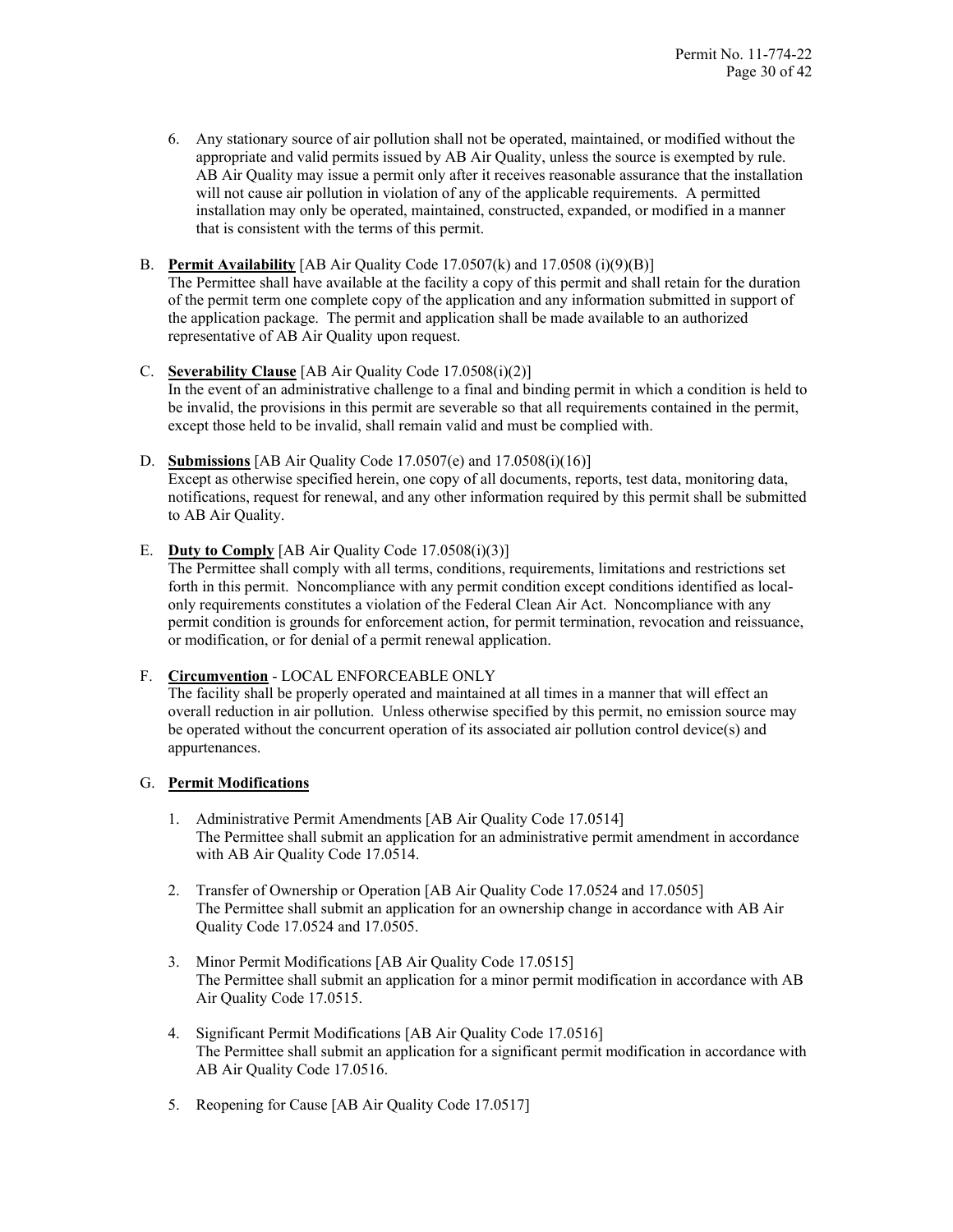The Permittee shall submit an application for reopening for cause in accordance with AB Air Quality Code 17.0517.

# H. **Changes Not Requiring Permit Modifications**

1. Reporting Requirements

Any of the following that would result in new or increased emissions from the emission source(s) listed in Section 1 must be reported to the AB Air Quality:

- a. Changes in the information submitted in the application;
- b. Changes that modify equipment or processes; or
- c. Changes in the quantity or quality of materials processed.

If appropriate, modifications to the permit may then be made by the AB Air Quality to reflect any necessary changes in the permit conditions. In no case are any new or increased emissions allowed that will cause a violation of the emission limitations specified herein.

- 2. Section 502(b)(10) Changes [AB Air Quality Code 17.0523(a)]
	- a. "Section 502(b)(10) changes" means changes that contravene an express permit term or condition. Such changes do not include changes that would violate applicable requirements or contravene federally enforceable permit terms and conditions that are monitoring (including test methods), recordkeeping, reporting, or compliance certification requirements.
	- b. The Permittee may make Section  $502(b)(10)$  changes without having the permit revised if:
		- i. The changes are not a modification under Title I of the Federal Clean Air Act;
		- ii. The changes do not cause the allowable emissions under the permit to be exceeded;
		- iii. The Permittee notifies the Director and EPA with written notification at least seven days before the change is made; and
		- iv. The Permittee shall attach the notice to the relevant permit.
	- c. The written notification shall include:
		- i. A description of the change;
		- ii. The date on which the change will occur;
		- iii. Any change in emissions; and
		- iv. Any permit term or condition that is no longer applicable as a result of the change.
	- d. Section  $502(b)(10)$  changes shall be made in the permit the next time the permit is revised or renewed, whichever comes first.
- 3. Off Permit Changes [AB Air Quality Code 17.0523(b)] The Permittee may make changes in the operation or emissions without revising the permit if:
	- a. The change affects only insignificant activities and the activities remain insignificant after the change; or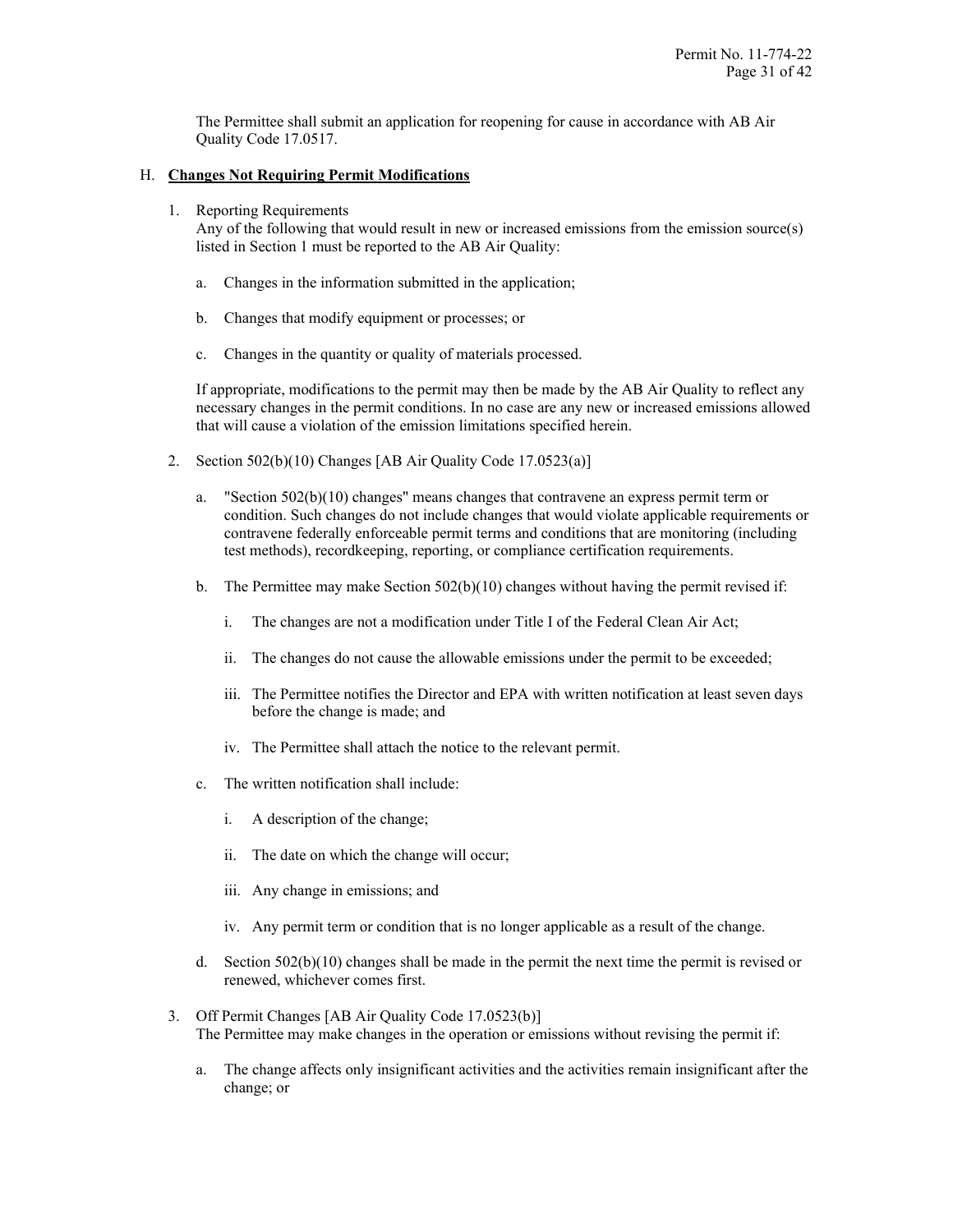- b. The change is not covered under any applicable requirement.
- 4. Emissions Trading [AB Air Quality Code 17.0523(c)] To the extent that emissions trading is allowed under AB Air Quality Code Chapter 4, including subsequently adopted maximum achievable control technology standards, emissions trading shall be allowed without permit revision pursuant to AB Air Quality Code 17.0523(c).

# I.A **Reporting Requirements for Excess Emissions and Permit Deviations** [AB Air Quality Code 4.0535(f) and 17.0508(f)(2)]

- 1. "Excess Emissions" means an emission rate that exceeds any applicable emission limitation or standard allowed by any rule in Sections .0500, .0900, .1200, or .1400 of Chapter 4; or by a permit condition; or that exceeds an emission limit established in a permit issued under AB Air Quality Code 17.0700. (Note: Definitions of excess emissions under 4.1110 and 4.1111 shall apply where defined by rule.)
- 2. If a source is required to report excess emissions under NSPS (AB Air Quality Code 4.0524), NESHAPs (AB Air Quality Code 4.1110 or 4.1111), or the operating permit provides for periodic (e.g., quarterly) reporting of excess emissions, reporting shall be performed as prescribed therein.
- 3. If the source is not subject to NSPS (AB Air Quality Code 4.0524), NESHAPs (AB Air Quality Code 4.1110 or 4.1111), or these rules do NOT define "excess emissions," the Permittee shall report excess emissions in accordance with AB Air Quality Code 4.0535 as follows:
	- a. Pursuant to AB Air Quality Code 4.0535, if excess emissions last for more than four hours resulting from a malfunction, a breakdown of process or control equipment, or any other abnormal condition, the owner or operator shall:
		- i. Notify the Director of any such occurrence by 9:00 a.m. Eastern Time of the Agency's next business day of becoming aware of the occurrence and provide:
			- Name and location of the facility;
			- Nature and cause of the malfunction or breakdown;
			- Time when the malfunction or breakdown is first observed;
			- Expected duration; and
			- Estimated rate of emissions;
		- ii. Notify the Director immediately when corrective measures have been accomplished; and
		- iii. Submit to the Director within 15 days a written report as described in AB Air Quality Code 4.0535(f)(3);

# I.B **Reporting Requirements for Permit Deviations**

- 1. "Permit Deviations" for the purposes of this condition, any action or condition not in accordance with the terms and conditions of this permit including those attributable to upset conditions as well as excess emissions as defined above lasting less than four hours.
- 2. Pursuant to AB Air Quality Code 17.0508(f)(2), the Permittee shall report deviations from permit requirements (terms and conditions) quarterly by notifying the Director of all other deviations from permit requirements not covered under AB Air Quality Code 4.0535. A written report shall be submitted within two business days to the Director and shall include the probable cause of such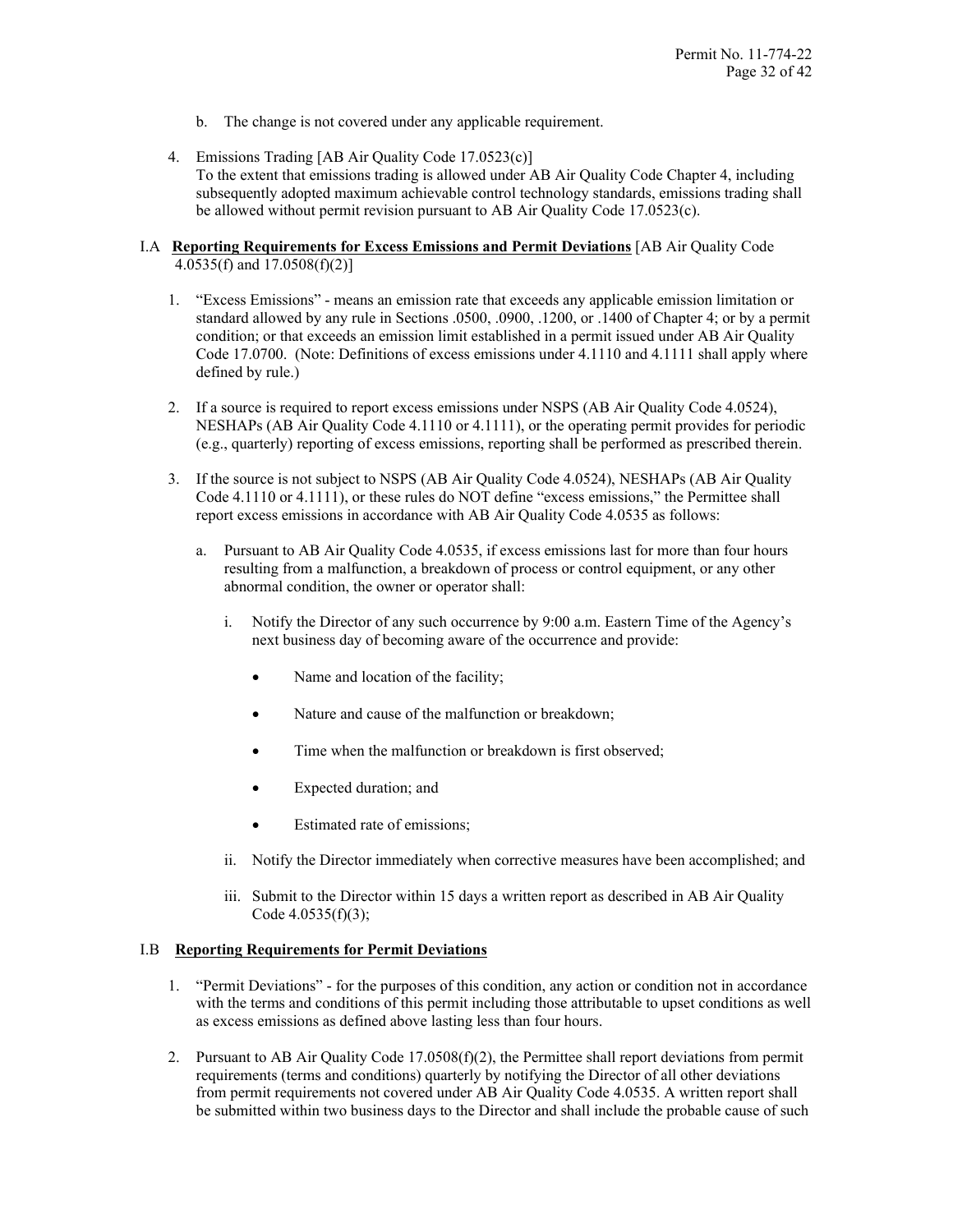deviation and any corrective actions or preventative actions taken. The responsible official shall certify all deviations from permit requirements.

# I.C **Other Requirements under AB Air Quality Code 4.0535**

The Permittee shall comply with all other applicable requirements contained in AB Air Quality Code 4.0535(c) as follows:

- 1. Any excess emissions that do not occur during start-up and shut-down shall be considered a violation of the appropriate rule unless the owner or operator of the sources demonstrates to the Director, that the excess emissions are a result of a malfunction. The Director shall consider, along with any other pertinent information, the criteria contained in AB Air Quality Code  $4.0535(c)(1)$  through (7).
- 2. AB Air Quality Code  $4.0535(g)$ . Excess emissions during start-up and shut-down shall be considered a violation of the appropriate rule if the owner or operator cannot demonstrate that excess emissions are unavoidable.

# J. **Emergency Provisions** [40 CFR 70.6(g)]

The Permittee shall be subject to the following provisions with respect to emergencies:

- 1. An emergency means any situation arising from sudden and reasonably unforeseeable events beyond the control of the facility, including acts of God, which situation requires immediate corrective action to restore normal operation, and that causes the facility to exceed a technologybased emission limitation under the permit, due to unavoidable increases in emissions attributable to the emergency. An emergency shall not include noncompliance to the extent caused by improperly designed equipment, lack of preventive maintenance, careless or improper operation, or operator error.
- 2. An emergency constitutes an affirmative defense to an action brought for noncompliance with such technology-based emission limitations if the conditions specified in (3) below are met.
- 3. The affirmative defense of emergency shall be demonstrated through properly signed contemporaneous operating logs or other relevant evidence that include information as follows:
	- a. An emergency occurred and the Permittee can identify the cause(s) of the emergency;
	- b. The permitted facility was at the time being properly operated;
	- c. During the period of the emergency the Permittee took all reasonable steps to minimize levels of emissions that exceeded the standards or other requirements in the permit; and
	- d. The Permittee submitted notice of the emergency to AB Air Quality within two working days of the time when emission limitations were exceeded due to the emergency. This notice must contain a description of the emergency, steps taken to mitigate emissions, and corrective actions taken.
- 4. In any enforcement proceeding, the Permittee seeking to establish the occurrence of an emergency has the burden of proof.
- 5. This provision is in addition to any emergency or upset provision contained in any applicable requirement specified elsewhere herein.

# K. **Permit Renewal** [AB Air Quality Code 17.0508(e) and 17.0513(b)]

This permit is issued for a fixed term of five years for facilities subject to Title IV requirements and for a term not to exceed five years in the case of all other facilities. This permit shall expire at the end of its term. Permit expiration terminates the facility's right to operate unless a complete renewal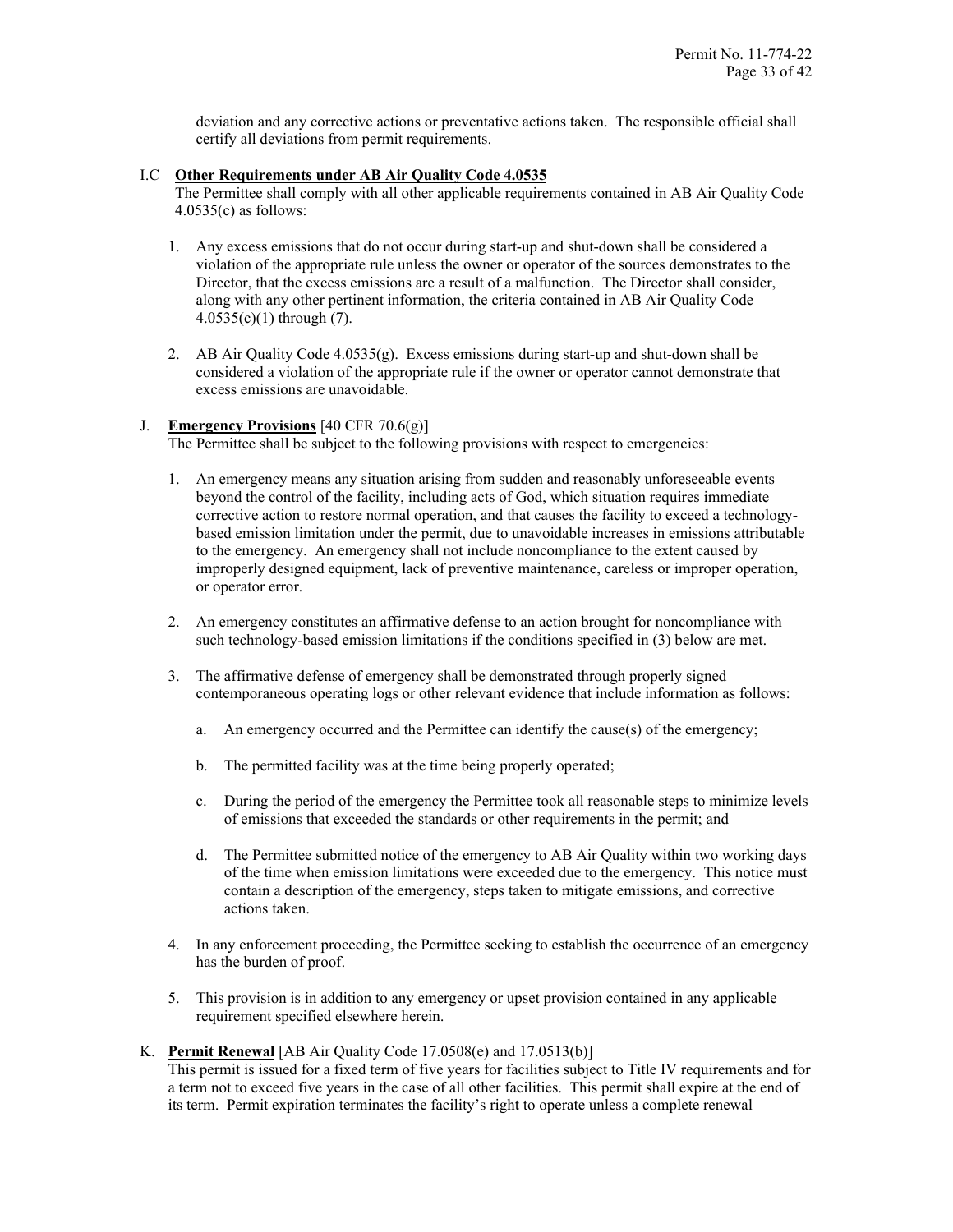application is submitted at least six months before the date of permit expiration. If the Permittee or applicant has complied with AB Air Quality Code 17.0512(b)(1), this permit shall not expire until the renewal permit has been issued or denied. All terms and conditions of this permit shall remain in effect until the renewal permit has been issued or denied.

#### L. **Need to Halt or Reduce Activity Not a Defense** [AB Air Quality Code 17.0508(i)(4)]

It shall not be a defense for a Permittee in an enforcement action that it would have been necessary to halt or reduce the permitted activity in order to maintain compliance with the conditions of this permit.

# M. **Duty to Provide Information (submittal of information)** [AB Air Quality Code 17.0508(i)(9)]

- 1. The Permittee shall furnish to AB Air Quality, in a timely manner, any reasonable information that the Director may request in **writing** to determine whether cause exists for modifying, revoking and reissuing, or terminating the permit or to determine compliance with the permit.
- 2. The Permittee shall furnish AB Air Quality copies of records required to be kept by the permit when such copies are requested by the Director. For information claimed to be confidential, the Permittee may furnish such records directly to the EPA upon request along with a claim of confidentiality.

# N. **Duty to Supplement** [AB Air Quality Code 17.0507(f)]

The Permittee, upon becoming aware that any relevant facts were omitted or incorrect information was submitted in the permit application, shall promptly submit such supplementary facts or corrected information to AB Air Quality. The Permittee shall also provide additional information as necessary to address any requirement that becomes applicable to the facility after the date a complete permit application was submitted but prior to the release of the draft permit.

#### O. **Retention of Records** [AB Air Quality Code 17.0508(f) and 17.0508(l)]

The Permittee shall retain records of all required monitoring data and supporting information for a period of at least five years from the date of the monitoring sample, measurement, report, or application. Supporting information includes all calibration and maintenance records and all original strip-chart recordings for continuous monitoring information, and copies of all reports required by the permit. These records shall be maintained in a form suitable and readily available for expeditious inspection and review. Any records required by the conditions of this permit shall be kept on site and made available to an authorized AB Air Quality representative for inspection upon request.

# P. **Compliance Certification** [AB Air Quality Code 17.0508(n)]

The Permittee shall submit to AB Air Quality and the EPA (Region 4, Air and EPCRA Enforcement Branch, 61 Forsyth Street, Atlanta, GA 30303) postmarked on or before **January 30** a compliance certification (for the preceding calendar year) by a responsible official with all terms and conditions in the permit (including emissions limitations, standards, or work practices) except for conditions identified as being Local-enforceable only. The compliance certification shall comply with additional requirements as may be specified under Sections 114(a)(3) or 504(b) of the Federal Clean Air Act. The compliance certification shall specify:

- 1. The identification of each term or condition of the permit that is the basis of the certification;
- 2. The compliance status (with the terms and conditions of the permit for the period covered by the certification);
- 3. Whether compliance was continuous or intermittent;
- 4. The method(s) used for determining the compliance status of the source during the certification period;
- 5. Each deviation and take it into account in the compliance certification; and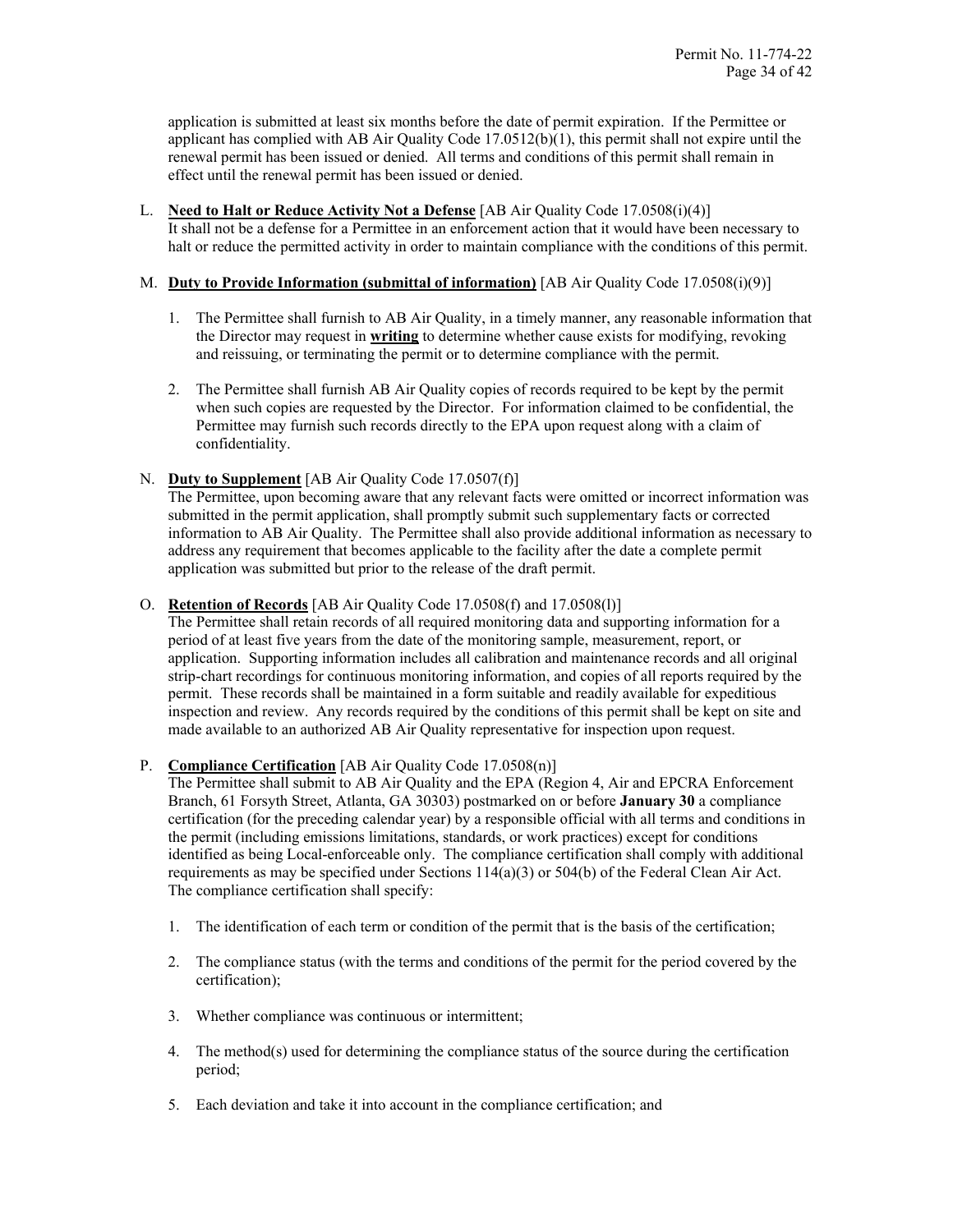- 6. As possible exceptions to compliance, any periods during which compliance is required and in which an excursion or exceedance as defined under 40 CFR Part 64 (CAM) occurred.
- Q. **Certification by Responsible Official** [AB Air Quality Code 17.0520]

A responsible official shall certify the truth, accuracy, and completeness of any application form, report, or compliance certification required by this permit. All certifications shall state that based on information and belief formed after reasonable inquiry, the statements and information in the document are true, accurate, and complete.

#### R. **Permit Shield for Applicable Requirements** [AB Air Quality Code 17.0512]

- 1. Compliance with the terms and conditions of this permit shall be deemed compliance with applicable requirements, where such applicable requirements are included and specifically identified in the permit as of the date of permit issuance. However, issuance of this permit provides no shield from the Clean Air Act, or regulations promulgated there under, including state regulations, pertaining to requirements of New Source Performance Standards or major or minor new source preconstruction review requirements, which EPA is currently alleging or may allege in the future as having been violated by the Permittee. The permit may be subject to reopening to include a compliance plan and schedule addressing any judicial or administrative order establishing new applicable requirements arising out of past or ongoing noncompliance with those provisions for any affected emission units.
- 2. A permit shield shall not alter or affect:
	- a. The power of the Director under AB Air Quality Code 1.0102(a)(12), or EPA under Section 303 of the Federal Clean Air Act;
	- b. The liability of an owner or operator of a facility for any violation of applicable requirements prior to the effective date of the permit or at the time of permit issuance;
	- c. The applicable requirements under Title IV; or
	- d. The ability of the Director or the EPA under Section 114 of the Federal Clean Air Act to obtain information to determine compliance of the facility with its permit.
- 3. A permit shield does not apply to any change made at a facility that does not require a permit or permit revision made under AB Air Quality Code 17.0523.
- 4. A permit shield does not extend to minor permit modifications made under AB Air Quality Code 17.0515.
- S. **Termination, Modification, and Revocation of the Permit** [AB Air Quality Code 17.0519] The Director may terminate, modify, or revoke and reissue this permit if:
	- 1. The information contained in the application or presented in support thereof is determined to be incorrect;
	- 2. The conditions under which the permit or permit renewal was granted have changed;
	- 3. Violations of conditions contained in the permit have occurred;
	- 4. The EPA requests that the permit be revoked under 40 CFR 70.7(g) or 70.8(d); or
	- 5. The Director finds that termination, modification, or revocation and reissuance of the permit is necessary to carry out the purpose of NCGS Chapter 143, Article 21B.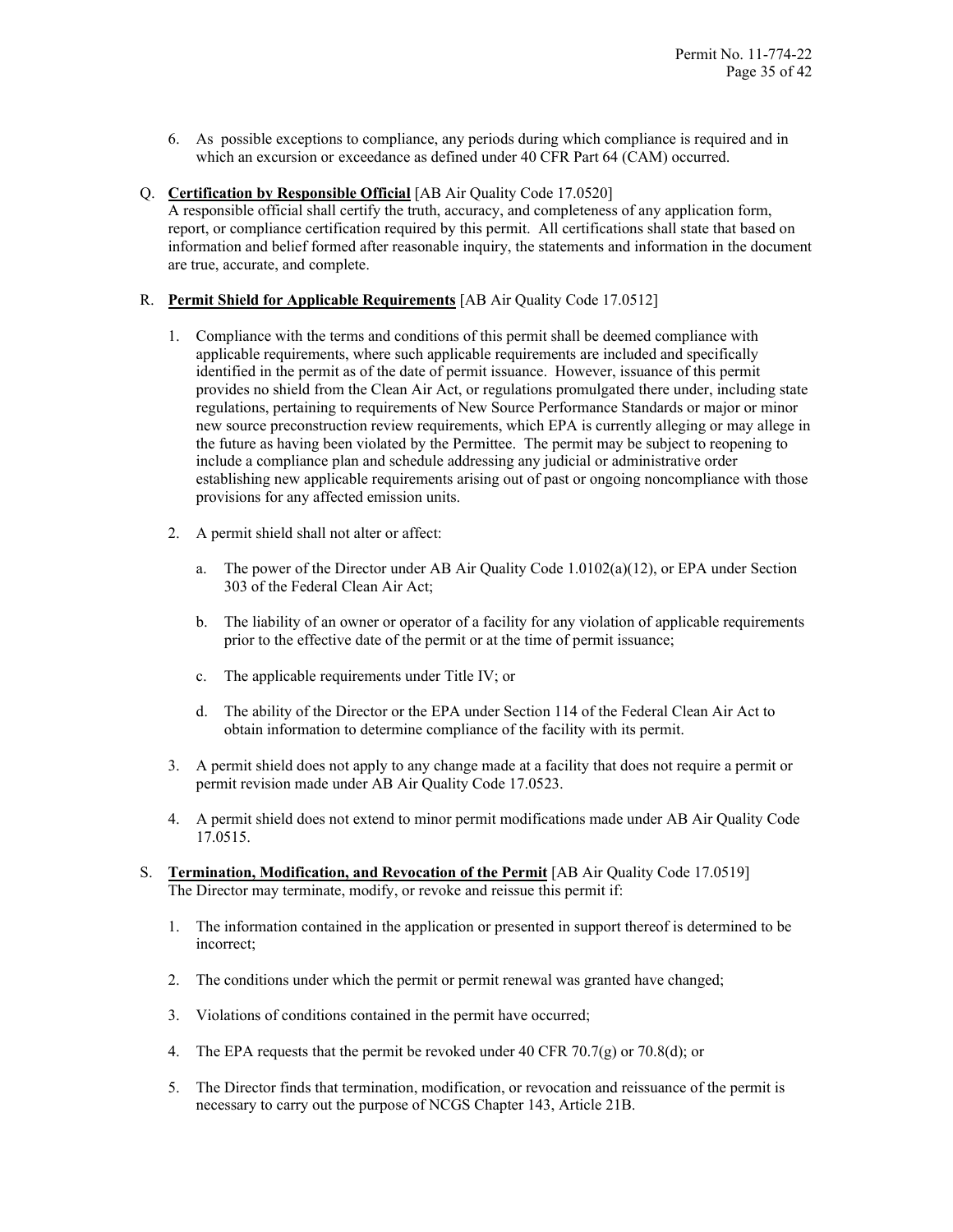T. **Insignificant Activities** [AB Air Quality Code 17.0503]

Because an emission source or activity is insignificant does not mean that the emission source or activity is exempted from any applicable requirement or that the owner or operator of the source is exempted from demonstrating compliance with any applicable requirement. The Permittee shall have available at the facility at all times and made available to an authorized AB Air Quality representative upon request, documentation, including calculations, if necessary, to demonstrate that an emission source or activity is insignificant.

#### U. **Property Rights** [AB Air Quality Code 17.0508(i)(8)]

This permit does not convey any property rights in either real or personal property or any exclusive privileges.

# V. **Inspection and Entry** [AB Air Quality Code 17.0508(l) and 1.0104(d)]

- 1. Upon presentation of credentials and other documents as may be required by law, the Permittee shall allow AB Air Quality, or an authorized representative, to perform the following:
	- a. Enter the Permittee's premises where the permitted facility is located or emissions-related activity is conducted, or where records are kept under the conditions of the permit;
	- b. Have access to and copy, at reasonable times, any records that are required to be kept under the conditions of the permit;
	- c. Inspect, at reasonable times and using reasonable safety practices, any source, equipment (including monitoring and air pollution control equipment), practices, or operations regulated or required under the permit; and
	- d. Sample or monitor substances or parameters, using reasonable safety practices, for the purpose of assuring compliance with the permit or applicable requirements at reasonable times.

Nothing in this condition shall limit the ability of the EPA to inspect or enter the premises of the Permittee under Section 114 or other provisions of the Federal Clean Air Act.

2. No person shall refuse entry or access to any authorized representative of AB Air Quality who requests entry for purposes of inspection, and who presents appropriate credentials, nor shall any person obstruct, hamper, or interfere with any such authorized representative while in the process of carrying out his or her official duties. Refusal of entry or access may constitute grounds for permit revocation and assessment of civil penalties.

# W. **Annual Fee Payment** [AB Air Quality Code 17.0508(i)(10)]

- 1. The Permittee shall pay all fees in accordance with AB Air Quality Code 17.0200.
- 2. Payment of fees may be by check or money order made payable to the Asheville-Buncombe Air Quality Agency. Annual permit fee payments shall refer to the permit number.
- 3. If, within 30 days after being billed, the Permittee fails to pay an annual fee, the Director may initiate action to terminate the permit under AB Air Quality Code 17.0519.

# X. **Annual Emission Inventory Requirements** [AB Air Quality Code 17.0207]

The Permittee shall report by **June 30 of each year** the actual emissions of each air pollutant listed in AB Air Quality Code 17.0207(a) from each emission source within the facility during the previous calendar year. The report shall be in or on such forms as may be established by the Director. The accuracy of the report shall be certified by a responsible official of the facility.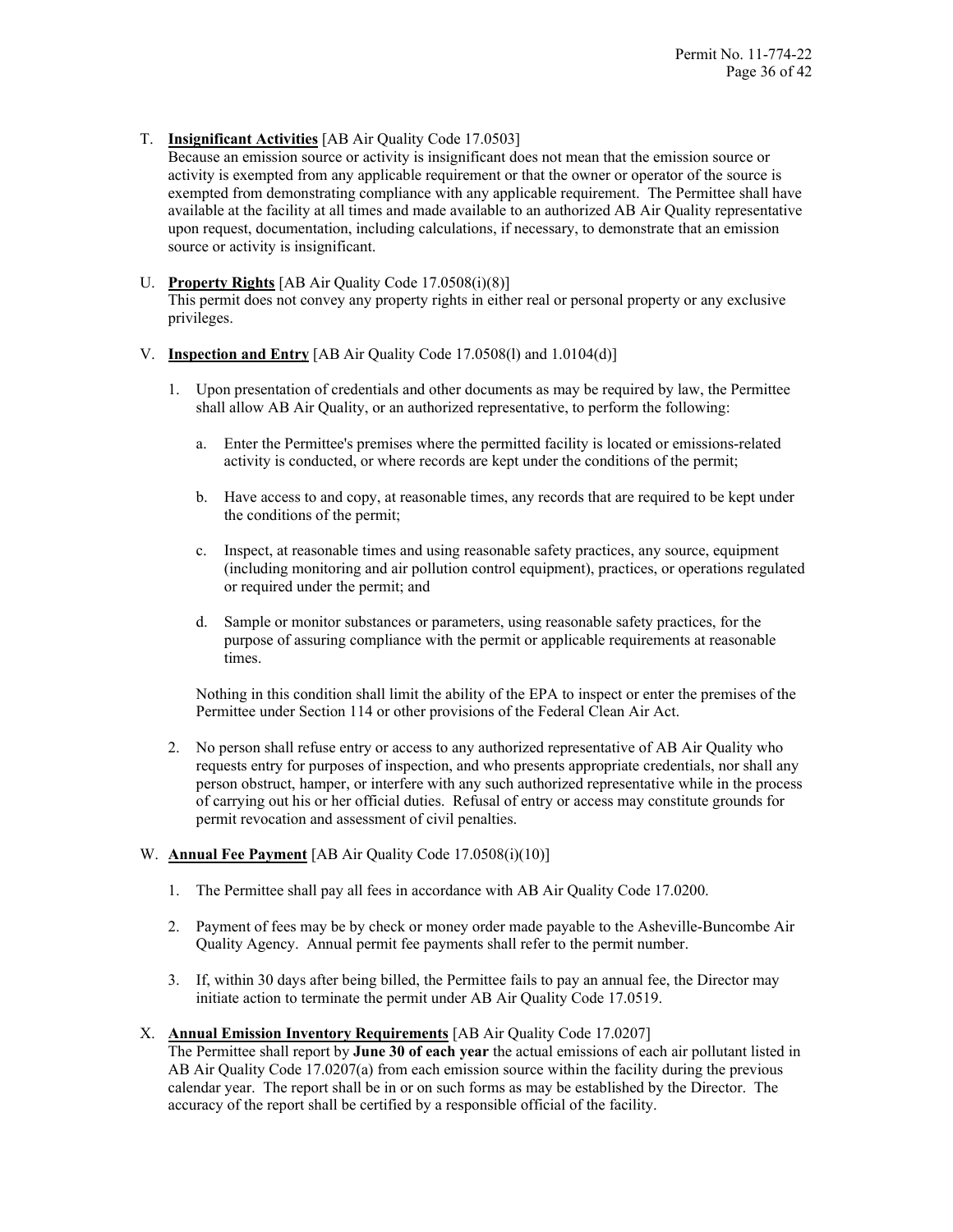Y. **Confidential Information** [AB Air Quality Code 17.0107 and 17.0508(i)(9)]

Whenever the Permittee submits information under a claim of confidentiality pursuant to AB Air Quality Code 17.0107, the Permittee may also submit a copy of all such information and claim directly to the EPA upon request. All requests for confidentiality must be in accordance with AB Air Quality Code 17.0107.

- Z. **Construction and Operation Permits** [AB Air Quality Code 17.0100 and 17.0300] A construction and operating permit shall be obtained by the Permittee for any proposed new or modified facility or emission source that is not exempted from having a permit prior to the beginning of construction or modification, in accordance with all applicable provisions of AB Air Quality Code 17.0100 and 17.0300.
- AA.**Standard Application Form and Required Information** [AB Air Quality Code 17.0505 and 17.0507]

The Permittee shall submit applications and required information in accordance with the provisions of AB Air Quality Code 17.0505 and 17.0507.

- BB. **Financial Responsibility and Compliance History** [AB Air Quality Code 17.0507(d)(3)] AB Air Quality may require an applicant to submit a statement of financial qualifications and/or a statement of substantial compliance history.
- CC. **Refrigerant Requirements (Stratospheric Ozone and Climate Protection)** [AB Air Quality Code 17.0501(e)]
	- 1. If the Permittee has appliances or refrigeration equipment, including air conditioning equipment, which use Class I or II ozone-depleting substances such as chlorofluorocarbons and hydrochlorofluorocarbons listed as refrigerants in 40 CFR Part 82, Subpart A, Appendices A and B, the Permittee shall service, repair, and maintain such equipment according to the work practices, personnel certification requirements, and certified recycling and recovery equipment specified in 40 CFR Part 82, Subpart F.
	- 2. The Permittee shall not knowingly vent or otherwise release any Class I or II substance into the environment during the repair, servicing, maintenance, or disposal of any such device, except as provided in 40 CFR Part 82, Subpart F.
	- 3. The Permittee shall comply with all reporting and recordkeeping requirements of 40 CFR 82.166. Reports shall be submitted to the EPA or its designee as required.
- DD.**Prevention of Accidental Releases - Section 112(r)** [AB Air Quality Code 17.0508(h)] If the Permittee is required to develop and register a Risk Management Plan with EPA pursuant to Section 112(r) of the Clean Air Act, then the Permittee is required to register this plan in accordance with 40 CFR Part 68.

# EE. **Prevention of Accidental Releases "General Duty" Clause - Section 112(r)(1) -** FEDERAL ENFORCEABLE ONLY

Although a risk management plan may not be required, if the Permittee produces, processes, handles, or stores any amount of a listed hazardous substance, the Permittee has a general duty to take such steps as are necessary to prevent the accidental release of such substance and to minimize the consequences of any release.

FF. **Title IV Allowances** [AB Air Quality Code 17.0508(i)(1)]

This permit does not limit the number of Title IV allowances held by the Permittee, but the Permittee may not use allowances as a defense to noncompliance with any other applicable requirement. The Permittee's emissions may not exceed any allowances that the facility lawfully holds under Title IV of the Federal Clean Air Act.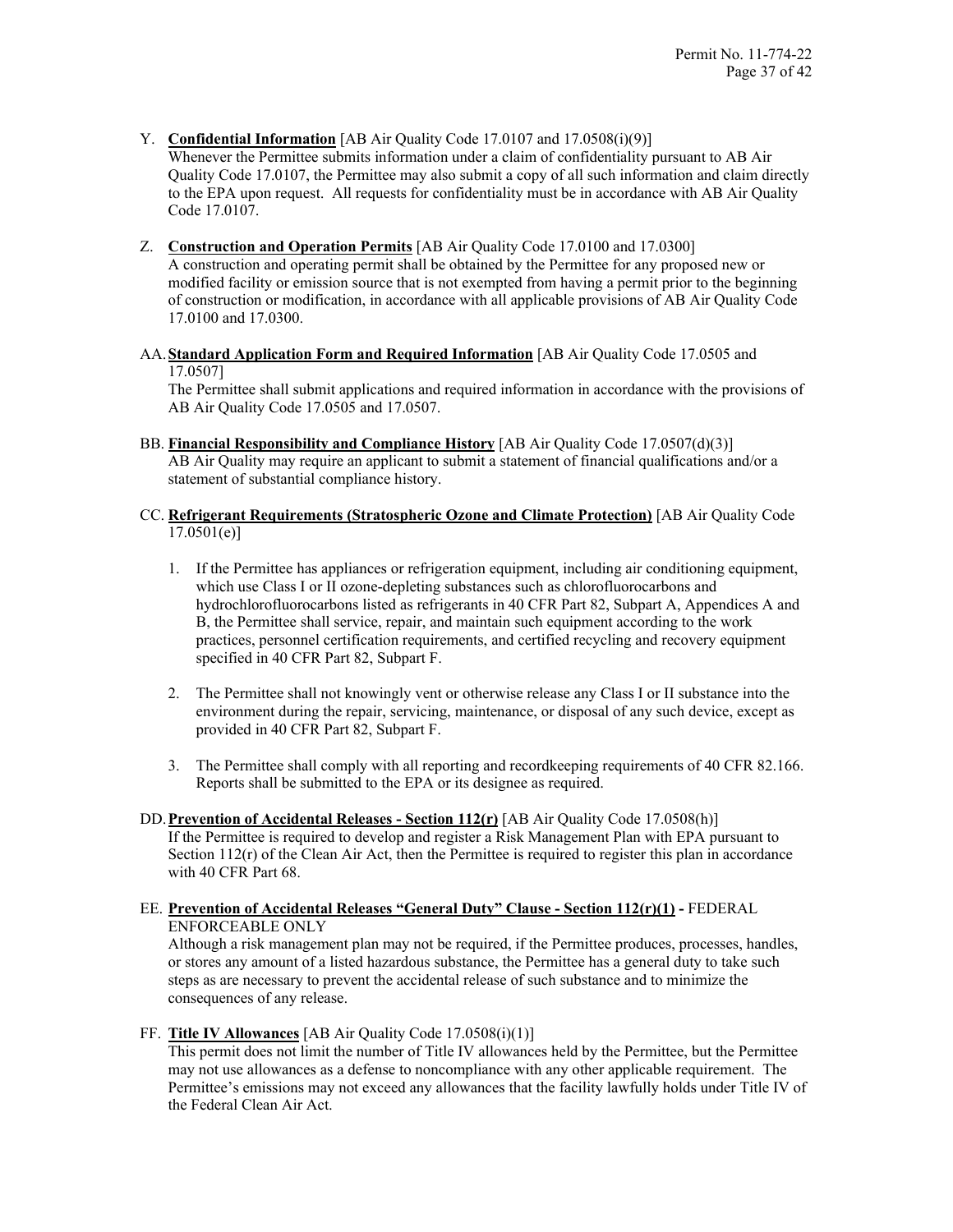#### GG.**Air Pollution Emergency Episode** [AB Air Quality Code 4.0300]

Should the Director declare an Air Pollution Emergency Episode, the Permittee will be required to operate in accordance with the Permittee's previously approved Emission Reduction Plan or, in the absence of an approved plan, with the appropriate requirements specified in AB Air Quality Code 4.0300.

#### HH.**Registration of Air Pollution Sources** [AB Air Quality Code 4.0202(b)]

The Director may require the Permittee to register a source of air pollution. If the Permittee is required to register a source of air pollution, this registration and required information will be in accordance with AB Air Quality Code 4.0202(b).

# II. **Ambient Air Quality Standards** [AB Air Quality Code 4.0501(c)]

In addition to any control or manner of operation necessary to meet emission standards specified in this permit, any source of air pollution shall be operated with such control or in such manner that the source shall not cause the ambient air quality standards in AB Air Quality Code 4.0400 to be exceeded at any point beyond the premises on which the source is located. When controls more stringent than named in the applicable emission standards in this permit are required to prevent violation of the ambient air quality standards or are required to create an offset, the permit shall contain a condition requiring these controls.

- JJ. **General Emissions Testing and Reporting Requirements** [AB Air Quality Code 17.0508(i)(16)] Emission compliance testing shall be by the procedures of WNCRAQA Code 4.2600, except as may be otherwise required in WNCRAQA Code 4.0524, 4.0912, 4.1110, 4.1111, or 4.1415. If emissions testing is required by this permit or WNCRAQA or if the Permittee submits emissions testing to WNCRAQA to demonstrate compliance, the Permittee shall perform such testing in accordance with WNCRAQA Code 4.2600 and follow the procedures outlined below.
	- 1. The owner or operator of the source shall arrange for air emission testing protocols to be provided to the Director prior to air pollution testing. Testing protocols are not required to be pre-approved by the Director prior to air pollution testing. The Director shall review air emission testing protocols for pre-approval prior to testing if requested by the owner or operator at least **45 days** before conducting the test.
	- 2. Any person proposing to conduct an emissions test to demonstrate compliance with an applicable standard shall notify the Director at least **15 days** before beginning the test so that the Director may at his option observe the test.
	- 3. The owner or operator of the source shall arrange for controlling and measuring the production rates during the period of air testing. The owner or operator of the source shall ensure that the equipment or process being tested is operated at the production rate that best fulfills the purpose of the test. The individual conducting the emission test shall describe the procedures used to obtain accurate process data and include in the test report the average production rates determined during each testing period.
	- 4. One copy of the final air emission test report shall be submitted to the Director not later than **30 days** after sample collection unless otherwise specified in the specific conditions. The owner or operator may request an extension to submit the final test report. The Director shall approve an extension request if he finds that the extension request is a result of actions beyond the control of the owner or operator:
		- a. The Director shall make the final determination regarding any testing procedure deviation and the validity of the compliance test. The Director may:
			- i. Allow deviations from a method specified under a rule in this Section if the owner or operator of the source being tested demonstrates to the satisfaction of the Director that the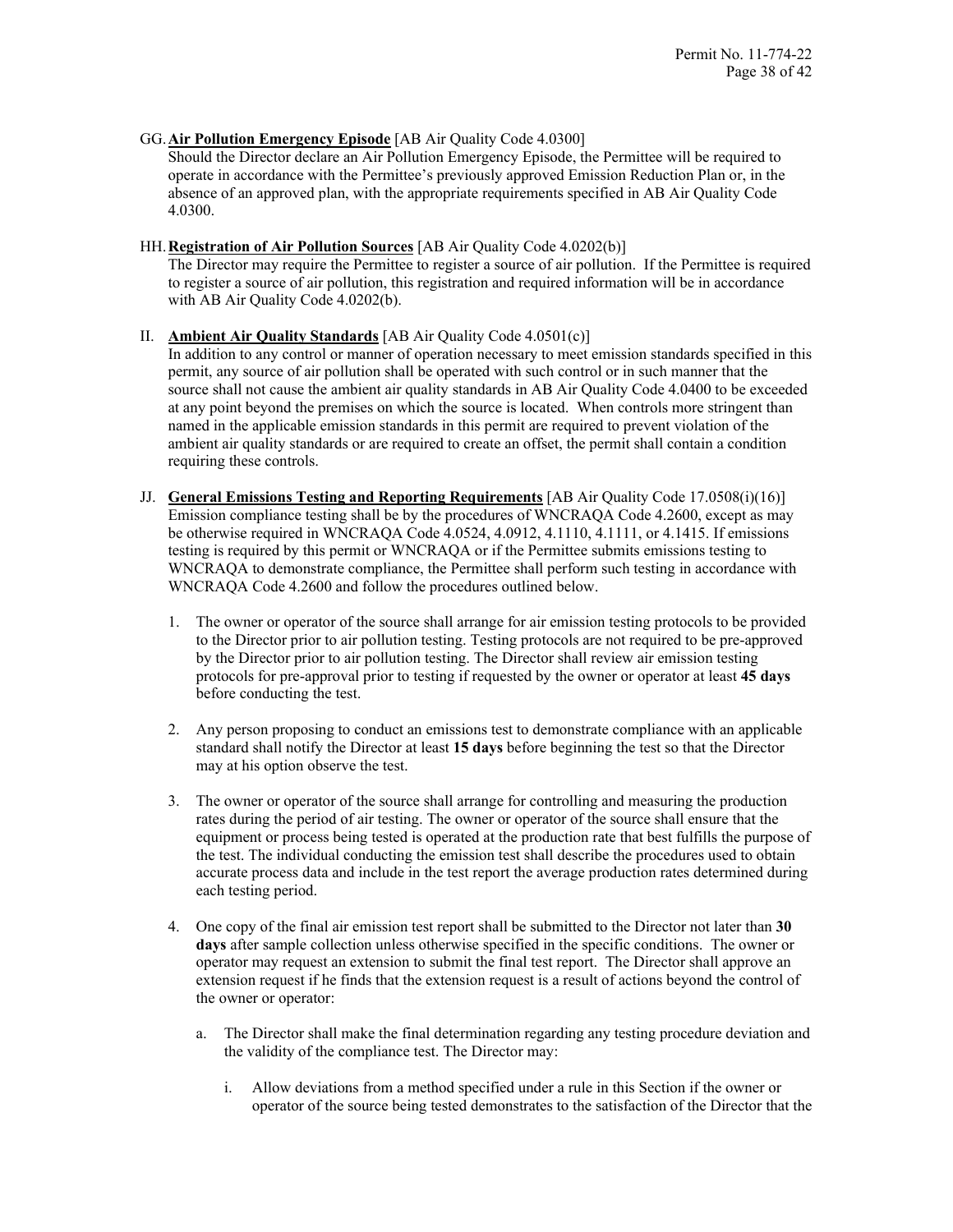specified method is inappropriate for the source being tested.

- ii. Prescribe alternate test procedures on an individual basis when he finds that the alternative method is necessary to secure more reliable test data.
- iii. Prescribe or approve methods on an individual basis for sources or pollutants for which no test method is specified in this Section if the methods can be demonstrated to determine compliance of permitted emission sources or pollutants.
- b. The Director may authorize the WNCRAQA to conduct independent tests of any source subject to a rule in this Subchapter to determine the compliance status of that source or to verify any test data submitted relating to that source. Any test conducted by the WNCRAQA using the appropriate testing procedures described in WNCRAQA Code 4.2600 has precedence over all other tests;

# KK.**Reopening for Cause** [AB Air Quality Code 17.0517]

- 1. A permit shall be reopened and revised under the following circumstances:
	- a. Additional applicable requirements become applicable to a facility with remaining permit term of three or more years;
	- b. Additional requirements (including excess emission requirements) become applicable to a source covered by Title IV;
	- c. The Director or EPA finds that the permit contains a material mistake or that inaccurate statements were made in establishing the emissions standards or other terms or conditions of the permit; or
	- d. The Director or EPA determines that the permit must be revised or revoked to assure compliance with the applicable requirements.
- 2. Any permit reopening shall be completed or a revised permit issued within 18 months after the applicable requirement is promulgated. No reopening is required if the effective date of the requirement is after the expiration of the permit term unless the term of the permit was extended pursuant to AB Air Quality Code 17.0513(c).
- 3. Except for the local enforceable only portion of the permit, the procedures set out in AB Air Quality Code 17.0507, 17.0521, or 17.0522 shall be followed to reissue the permit. If the local enforceable only portion of the permit is reopened, the procedures in AB Air Quality Code 17.0300 shall be followed. The proceedings shall affect only those parts of the permit for which cause to reopen exists.
- 4. The Director shall notify the Permittee at least 60 days in advance of the date that the permit is to be reopened, except in cases of imminent threat to public health or safety the notification period may be less than 60 days.
- 5. Within 90 days, or 180 days if the EPA extends the response period, after receiving notification from the EPA that a permit needs to be terminated, modified, or revoked and reissued, the Director shall send to the EPA a proposed determination of termination, modification, or revocation and reissuance, as appropriate.
- LL. **Reporting Requirements for Non-Operating Equipment** [AB Air Quality Code 17.0508(i)(16)] The Permittee shall maintain a record of operation for permitted equipment, noting whenever the equipment is taken from and placed into operation. When permitted equipment is not in operation, the requirements for testing, monitoring, and recordkeeping are suspended until operation resumes.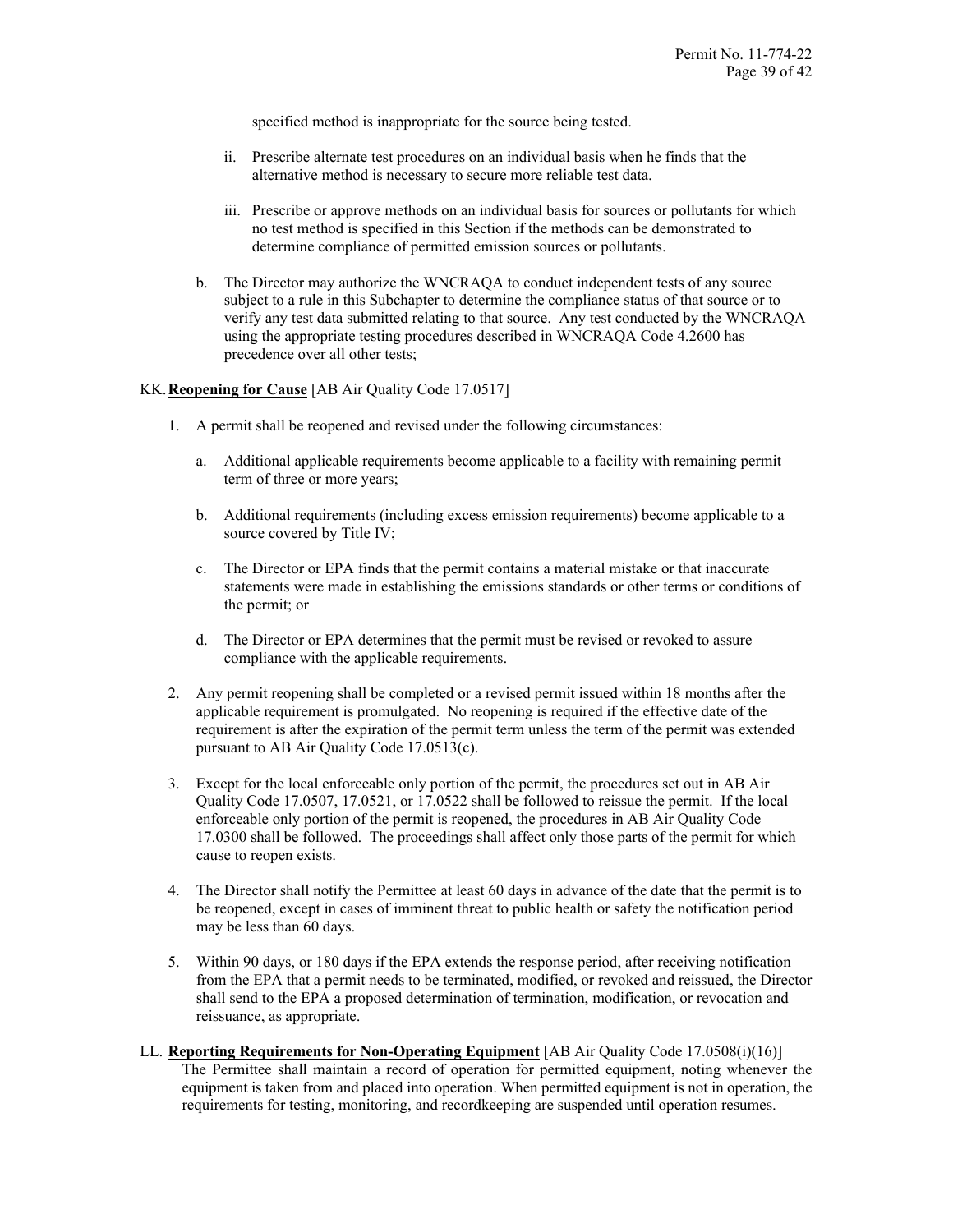# MM. **Fugitive Dust Control Requirement** [AB Air Quality Code 4.0540] - LOCAL ENFORCEABLE **ONLY**

As required by AB Air Quality Code 4.0540 " Particulates from Fugitive Dust Emission Sources," the Permittee shall not cause or allow fugitive dust emissions to cause or contribute to substantive complaints or excess visible emissions beyond the property boundary. If substantive complaints or excessive fugitive dust emissions from the facility are observed beyond the property boundaries for six minutes in any one hour (using Reference Method 22 in 40 CFR, Appendix A), the owner or operator may be required to submit a fugitive dust plan as described in WNCRAQA Code 4.0540(g).

"Fugitive dust emissions" means particulate matter that does not pass through a process stack or vent and that is generated within plant property boundaries from activities such as: unloading and loading areas, process areas, stockpiles, stock pile working, plant parking lots, and plant roads (including access roads and haul roads)..

#### NN.**Specific Permit Modifications** [AB Air Quality Code 17.0501 and 17.0523]

- 1. For modifications made pursuant to AB Air Quality Code  $17.0501(c)(2)$ , the Permittee shall file a Title V Air Quality Permit Application for the air emission source(s) and associated air pollution control device(s) on or before 12 months after commencing operation.
- 2. For modifications made pursuant to AB Air Quality Code  $17.0501(d)(2)$ , the Permittee shall not begin operation of the air emission source(s) and associated air pollution control device(s) until a Title V Air Quality Permit Application is filed and a construction and operation permit following the procedures of Section .0500 (except for Rule .0504 of this Section) is obtained.
- 3. For modifications made pursuant to 502(b)(10), in accordance with AB Air Quality Code  $17.0523(a)(1)(C)$ , the Permittee shall notify the Director and EPA (EPA Region 4 - Air Planning Branch, 61 Forsyth St., Atlanta, GA 30303) in writing at least seven days before the change is made. The written notification shall include:
	- a. A description of the change at the facility;
	- b. The date on which the change will occur;
	- c. Any change in emissions; and
	- d. Any permit term or condition that is no longer applicable as a result of the change.

In addition to this notification requirement, with the next significant modification or Air Quality Permit renewal, the Permittee shall submit a page "E5" ofFOR the application forms signed by the responsible official verifying that the application for the 502(b)(10) change/modification, is true, accurate, and complete. Further note that modifications made pursuant to  $502(b)(10)$  do not relieve the Permittee from satisfying preconstruction requirements.

# OO. **Third Party Participation and EPA Review** [AB Air Quality Code 17.0521, 17.0522 and 17.0525(7)]

For permits modifications subject to 45-day review by the federal Environmental Protection Agency (EPA), EPA's decision to not object to the proposed permit is considered final and binding on the EPA and absent a third party petition, the failure to object is the end of EPA's decision-making process with respect to the revisions to the permit. The time period available to submit a public petition pursuant to 15A NCAC 2Q .0518 begins at the end of the 45-day EPA review period.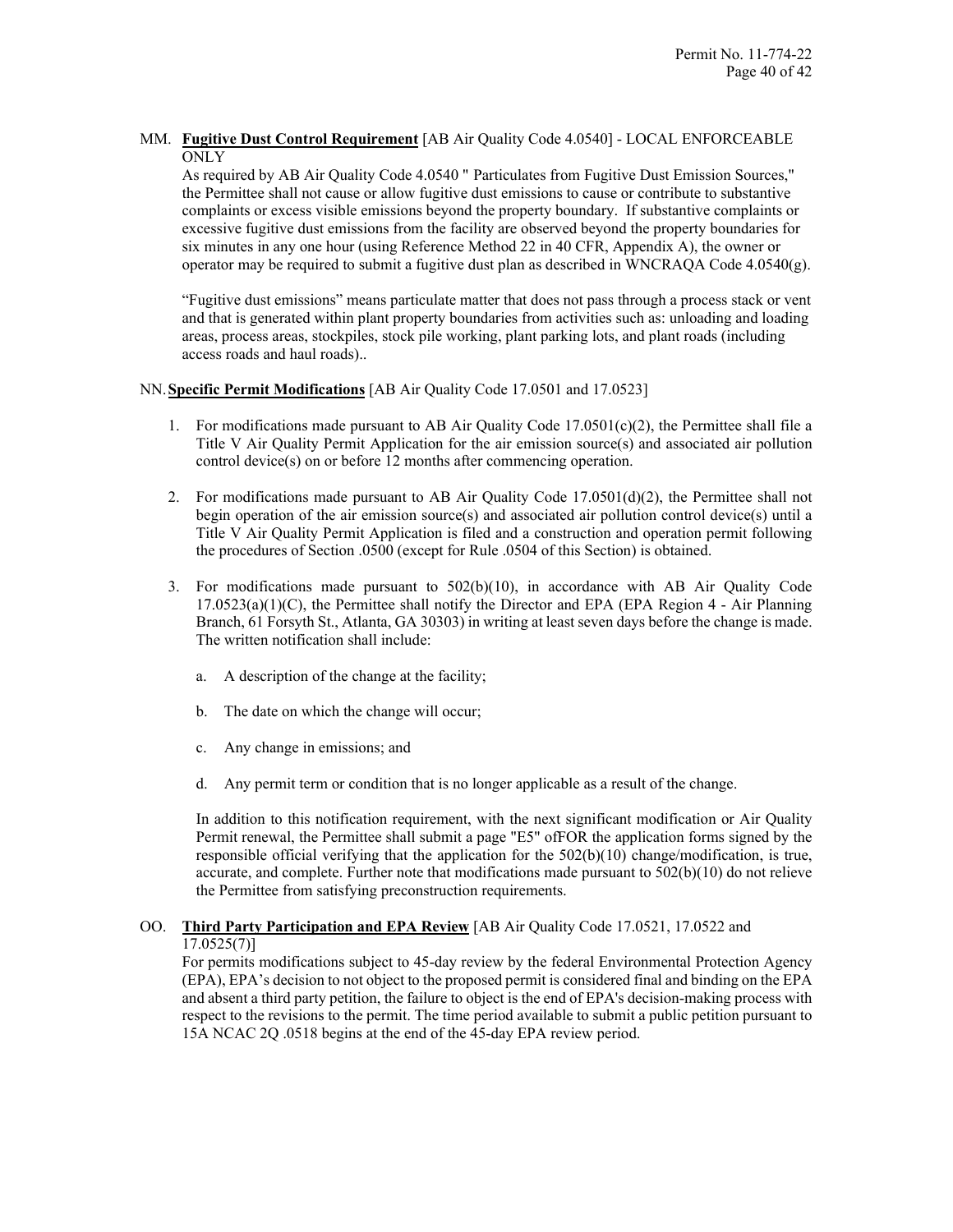# ATTACHMENT 1

# **List of Insignificant Activities Under AB Air Quality Code 17.0503(8)**

| <b>Emission</b><br><b>Source ID</b> | <b>Emission Source Description</b>                                                                                                        | <b>Control</b><br><b>Device ID</b> | <b>Control Device Description</b>           |
|-------------------------------------|-------------------------------------------------------------------------------------------------------------------------------------------|------------------------------------|---------------------------------------------|
| ES-PRINT-02                         | Printing blanket process dust<br>collectors                                                                                               | NA.                                | $Six (6)$ dust collectors vented<br>indoors |
| ES-TANK-32                          | One $(1)$ 4,000-gallon aboveground<br>storage tank storing toluene                                                                        | NA.                                | NA.                                         |
| ES-TANK-34                          | One $(1)$ 4,000-gallon aboveground<br>storage tank storing ethanol                                                                        | <b>NA</b>                          | NA.                                         |
| <b>ES-METBAK</b>                    | One (1) metal cutting, cleaning,<br>molding, edge grinding, and<br>sealing operation, including one<br>(1) electric oven and flat presses | <b>NA</b>                          | NA.                                         |
| ES-TECH-01                          | One (1) knife coater                                                                                                                      | NA.                                | NA.                                         |
| ES-TANK-31                          | One (1) 20,000-gallon<br>aboveground storage tank storing<br>toluene                                                                      | NA.                                | NA                                          |
| ES-COOL                             | Four $(4)$ cooling towers                                                                                                                 | NA.                                | <b>NA</b>                                   |
| ES-RUMX-02                          | One $(1)$ dry rubber compound<br>additives process                                                                                        | <b>NA</b>                          | <b>NA</b>                                   |